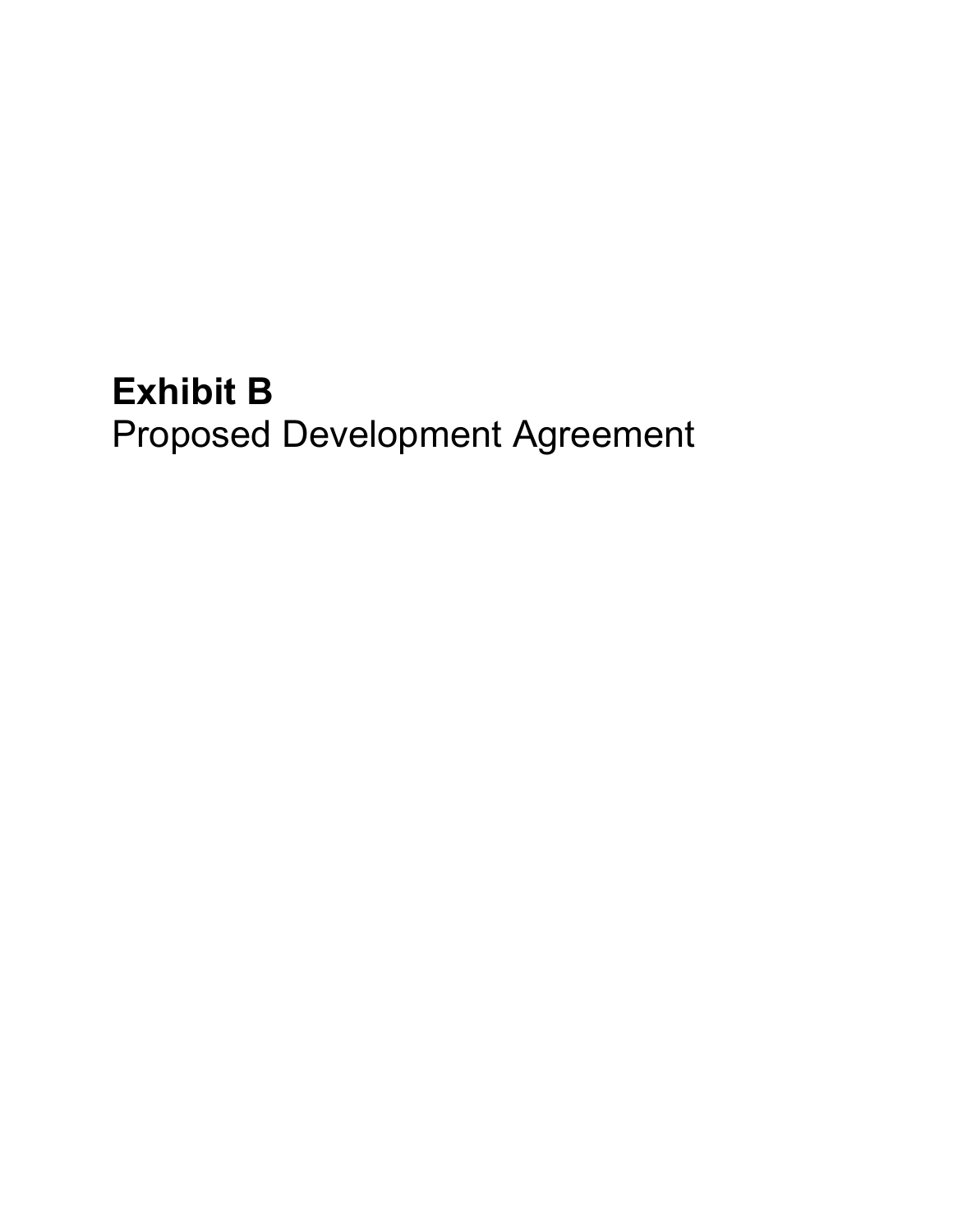|                | <b>CITY PLANNING COMMISSION DRAFT</b><br><b>SUMMARY OF PUBLIC BENEFITS</b><br>University Park Specific Plan CPC-2011-1171-DA                                                                                                                                                                                                                                                                                                                                                                                                                                                                                                                                                                      |                                                                       |                                                                                                                       |
|----------------|---------------------------------------------------------------------------------------------------------------------------------------------------------------------------------------------------------------------------------------------------------------------------------------------------------------------------------------------------------------------------------------------------------------------------------------------------------------------------------------------------------------------------------------------------------------------------------------------------------------------------------------------------------------------------------------------------|-----------------------------------------------------------------------|-----------------------------------------------------------------------------------------------------------------------|
|                | <b>PUBLIC BENEFIT</b>                                                                                                                                                                                                                                                                                                                                                                                                                                                                                                                                                                                                                                                                             | <b>CONTRIBUTION</b>                                                   | <b>COMPLIANCE</b><br><b>TIMELINE</b>                                                                                  |
|                | <b>One-Time Payments</b>                                                                                                                                                                                                                                                                                                                                                                                                                                                                                                                                                                                                                                                                          |                                                                       |                                                                                                                       |
| 1              | <b>New Fire Station.</b><br>USC will construct a new fire station to replace<br>the historic fire station on Jefferson Boulevard.<br>USC will acquire land and construct a fire<br>station to replace Fire Station No. 15. The new<br>fire station shall be constructed as a<br>"standard" station consistent with Prop F.<br>Location is subject to LAFD approval.                                                                                                                                                                                                                                                                                                                               | Acquisition and construction<br>costs estimated to be<br>\$10,000,000 | Required prior to issuance<br>of any building permit for<br>the renovation of the<br>existing Fire Station No.<br>15. |
| $\overline{2}$ | <b>Housing Preservation and Production.</b><br>USC will provide funds to improve Housing<br>Preservation and Production. The Boundary<br>Area will be the Nexus Study Boundary.<br>Programs include:<br>a) Revolving Loan Fund available to the<br>community for the rehabilitation of<br>existing housing units including duplex<br>and four-plex buildings,<br>Revolving Loan Fund available to be<br>b)<br>used by a pre-approved list of<br>affordable housing developers to<br>create new units<br>c) Gap funding to the former Bethune<br>Library site at Vermont and 39th to<br>develop affordable family rental<br>housing.<br>City's Affordable Housing Trust Fund<br>d)<br>Contribution | USC will provide \$2,000,000<br>total to housing programs.            | Required prior to issuance<br>of any Certificate of<br>Occupancy for new<br>Development in Subarea 3.                 |
| 3              | <b>Transit Connectivity Enhancements.</b><br>USC will fund a Façade Improvement Program<br>to serve small businesses on Vermont,<br>between Adams to the north and Exposition to<br>the South, and may include minor façade<br>changes, street furniture, signage, and lighting<br>maintenance. USC will also contribute a<br>portion to funding nearby planning efforts<br>creating linkages between the USC campus<br>and adjacent neighborhoods.                                                                                                                                                                                                                                               | USC will provide \$1,000,000<br>total.                                | Required within 30 days of<br>Council's adoption of<br>Development Agreement.                                         |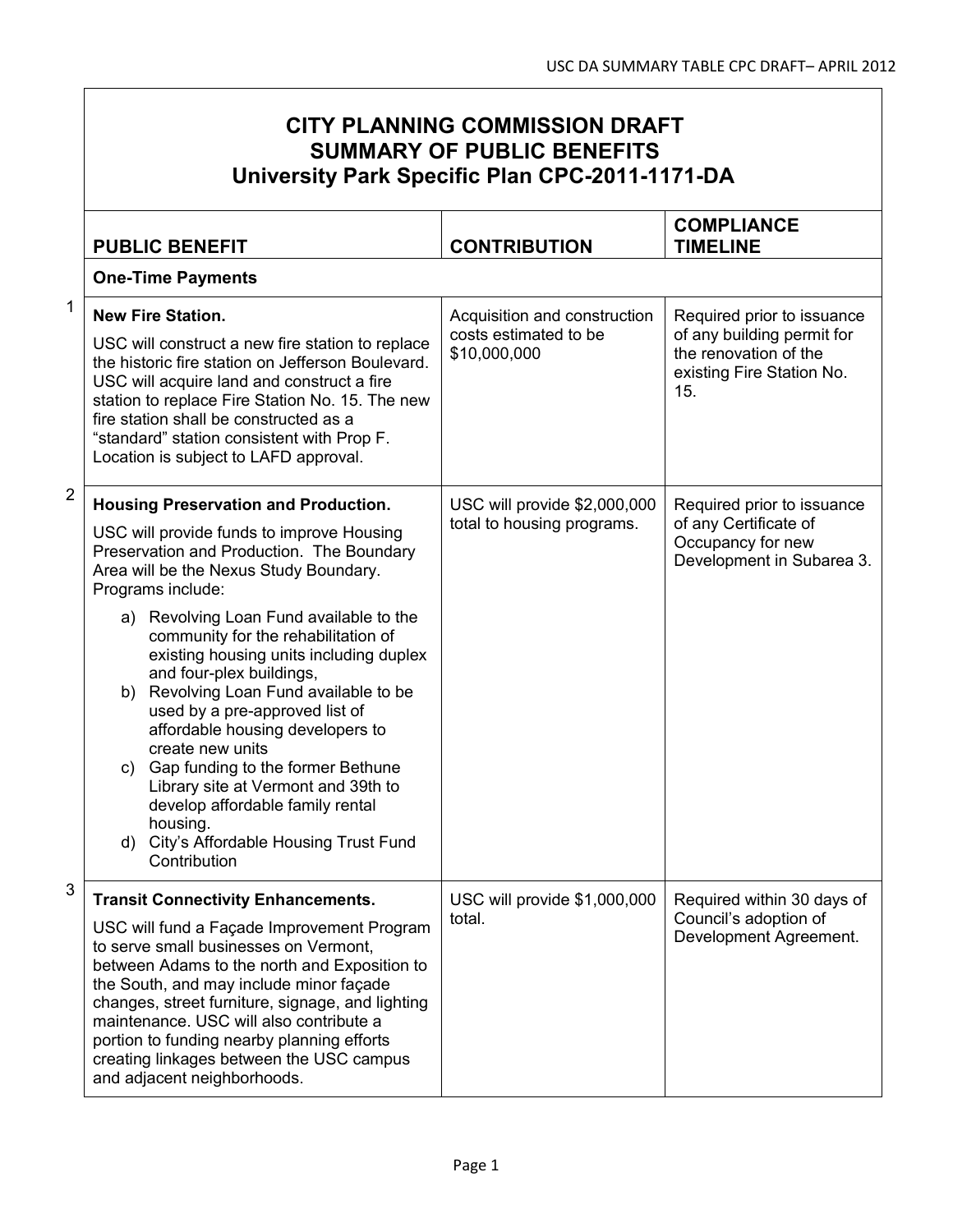| $\overline{4}$ | <b>Jefferson Boulevard Pedestrian</b><br>Improvements.<br>USC will improve or fund improvement of<br>Jefferson Boulevard from Royal to Hope (in<br>addition to Vermont to Royal) consisting of<br>pedestrian lighting, planting additional 24-inch<br>box shade trees, and upgraded crosswalks.                        | Contribution amount<br>estimated to be over<br>\$1,000,000.    | Required prior to issuance<br>of any certificate of<br>occupancy for any building<br>within Subarea 3. |
|----------------|------------------------------------------------------------------------------------------------------------------------------------------------------------------------------------------------------------------------------------------------------------------------------------------------------------------------|----------------------------------------------------------------|--------------------------------------------------------------------------------------------------------|
| 5              | Neighborhood Park Improvements.<br>USC will provide or enhance open space<br>areas outside of the Specific Plan boundaries<br>to be used as pocket parks, community<br>gardens, or playgrounds. Funds will improve<br>Hoover Recreation Center, the Hoover<br>Gateway Parcel, or other parks within 2 miles<br>of USC. | USC will contribute<br>\$350,000, exclusive of<br>Quimby fees. | Required prior to issuance<br>of any certificate of<br>occupancy for any building<br>within Subarea 3. |
| 6              | <b>Buy-out of Existing Alcohol Licenses.</b><br>USC may limit the impacts of alcohol sales by<br>purchasing existing nearby alcohol licenses.<br>With a good faith effort, USC will "buy-out" 4<br>licenses within 5 miles, with priority for<br>purchases within a 2 mile radius of the<br>Specific Plan Boundaries.  | Cost is estimated at<br>\$200,000.                             | Required under annual<br>review, as set forth in<br>Section 4.1 of the DA.                             |
| $\overline{7}$ | Bicycle Lane on Jefferson Boulevard.<br>USC will provide bicycle lane on Jefferson<br>Blvd from Hoover to Flower (in addition to<br>Vermont to Hoover).                                                                                                                                                                | Cost estimated to be<br>\$50,000.<br>LADOT approval required.  | Required prior to issuance<br>of any certificate of<br>occupancy for any building<br>within Subarea 3. |

**Contribution total for one-time payments:** \$14,600,000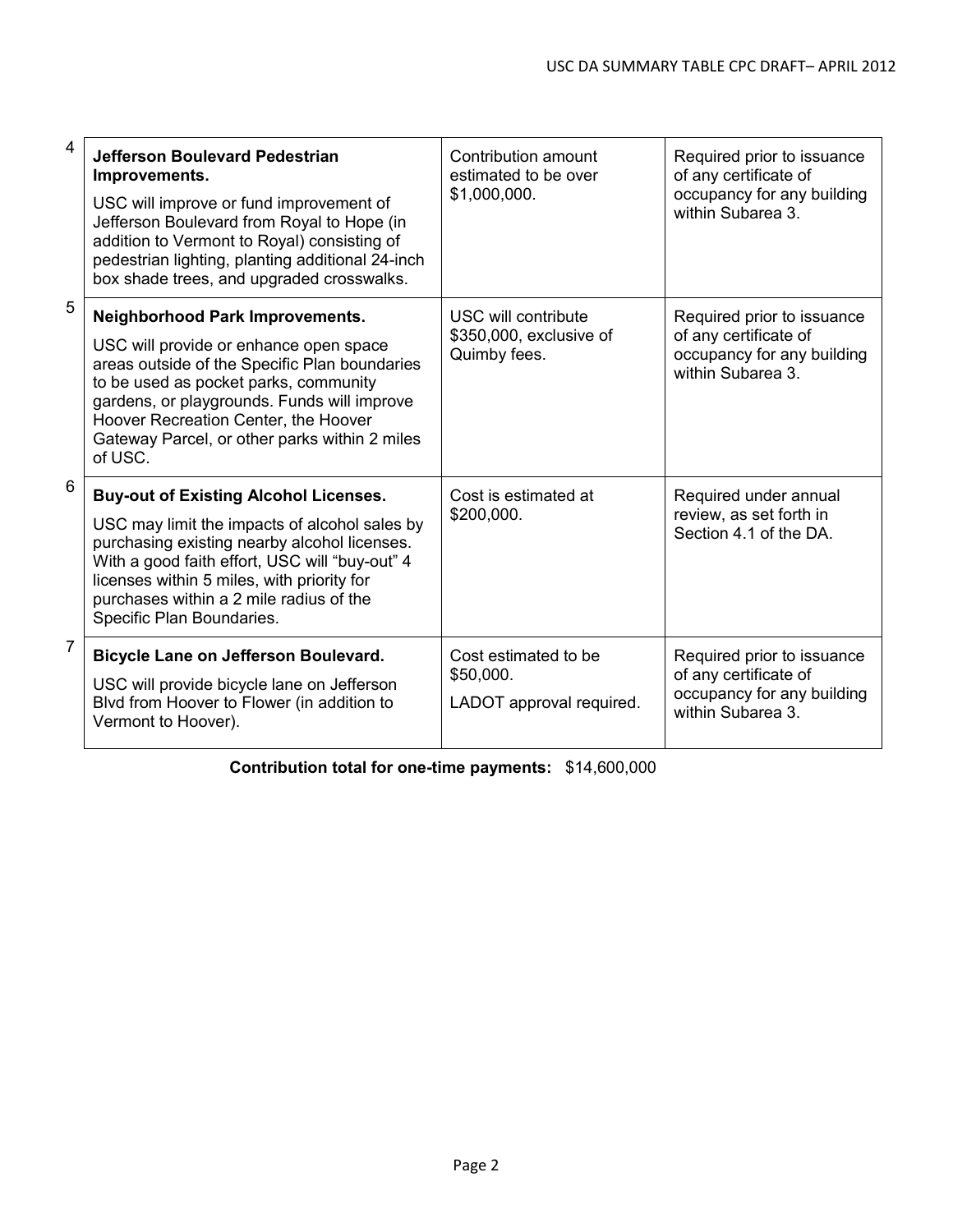|    | <b>Annual Contributions</b>                                                                                                                                                                                                                                                                                                                                                                                      |                                                                         |                                                                                                                                                                                      |
|----|------------------------------------------------------------------------------------------------------------------------------------------------------------------------------------------------------------------------------------------------------------------------------------------------------------------------------------------------------------------------------------------------------------------|-------------------------------------------------------------------------|--------------------------------------------------------------------------------------------------------------------------------------------------------------------------------------|
| 8  | <b>Mobility Hub in University Village.</b><br>USC will create a "mobility hub" to encourage<br>transit use in the community. The mobility hub<br>will be located in University Village and remain<br>open for the duration of the term of the DA.                                                                                                                                                                | Cost estimated to be<br>\$150,000 per year. LADOT<br>approval required. | Required prior to issuance<br>of any certificate of<br>occupancy for any building<br>within Subarea 3.<br>Required under annual<br>review, as set forth in<br>Section 4.1 of the DA. |
| 9  | <b>Expanded Shuttle Service.</b><br>USC will extend the Community Shuttle to<br>University Village to provide connectivity<br>between the neighborhood and the new<br>development.                                                                                                                                                                                                                               | Cost estimated to be<br>\$50,000 per year. Route to<br>be determined.   | Required prior to issuance<br>of any certificate of<br>occupancy for any building<br>within Subarea 3.                                                                               |
| 10 | <b>Community Room.</b><br>USC will create a community meeting room<br>space within University Village and offer<br>community programming (such as movies,<br>concerts, etc) to be open to students and the<br>public. The room will be 800 square feet in<br>size and be located in an easily accessible<br>location to be determined through mutual<br>agreement of USC and the Department of City<br>Planning. | Fair market rental value is<br>estimated at \$30,000 per<br>year.       | Required prior to issuance<br>of any certificate of<br>occupancy for any building<br>within Subarea 3.                                                                               |
| 11 | <b>Partnership with Local Schools.</b><br>USC will continue to partner with LAUSD<br>schools (including Charters) to improve<br>playgrounds and recreational facilities. USC<br>currently assists 10 schools and 13,000<br>children.                                                                                                                                                                             | USC will provide \$25,000<br>per year for life of DA.                   | Required under annual<br>review, as set forth in<br>Section 4.1 of the DA.                                                                                                           |
| 12 | <b>Local Graffiti Abatement.</b><br>USC will continue to fund a local graffiti<br>abatement program within the following<br>boundary area: Vermont on the west, Adams<br>on the north, Exposition on the south and<br>Flower on the east.                                                                                                                                                                        | \$20,000 per year for life of<br>DA.                                    | Required under annual<br>review, as set forth in<br>Section 4.1 of the DA.                                                                                                           |
| 13 | <b>Community Outreach Website.</b><br>USC will maintain a website as a public<br>outreach tool that provides information on the<br>current status of development projects.<br>Website went live October 2011.                                                                                                                                                                                                    | Estimated cost is \$10,000<br>per year over the life of the<br>DA.      | Required under annual<br>review, as set forth in<br>Section 4.1 of the DA.                                                                                                           |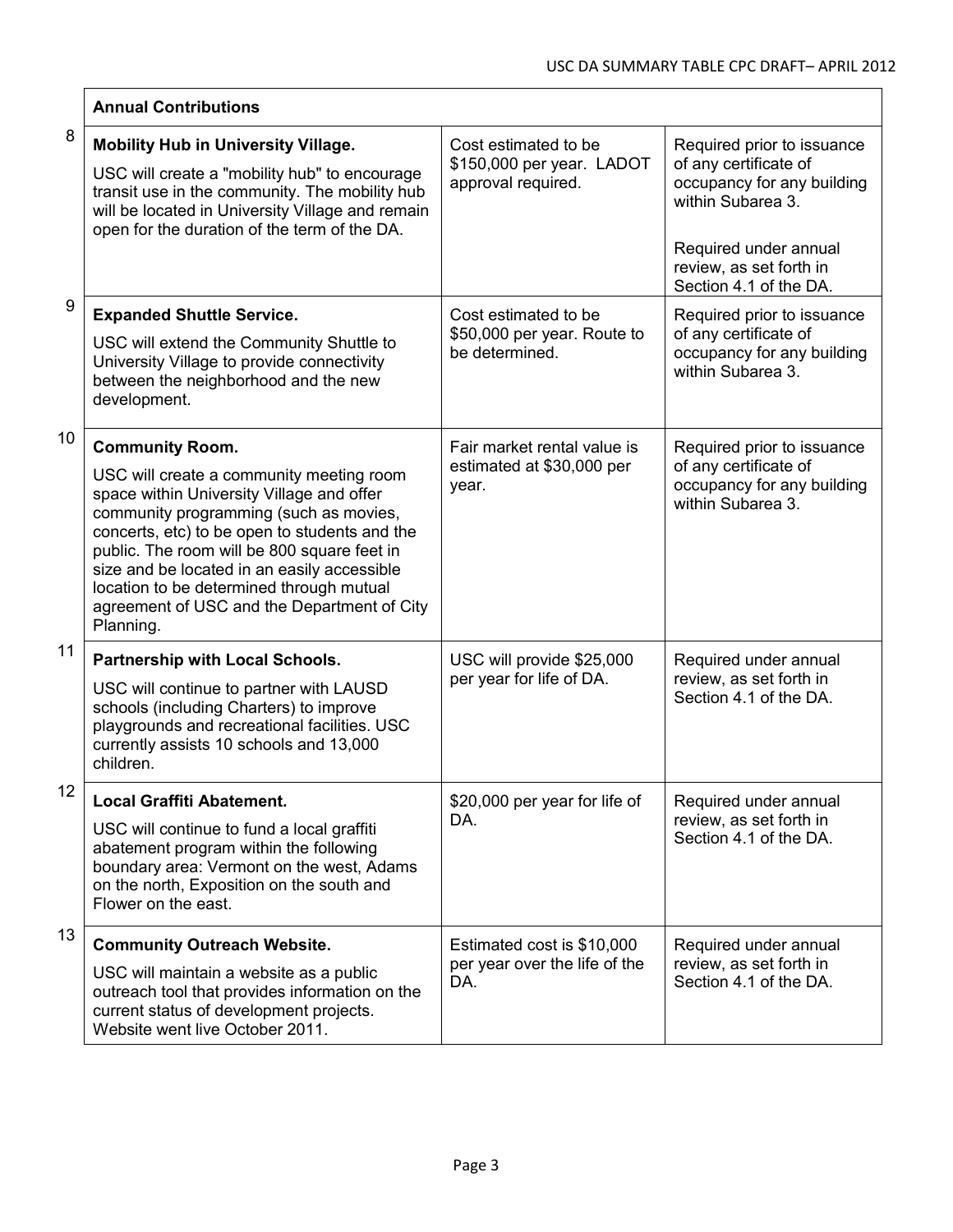| 14               | <b>Programming at Public Parks.</b><br>USC will continue to contribute to<br>programming within local parks (such as<br>dance classes). The program will serve parks<br>in the Nexus Study boundary area. | USC will provide \$10,000 a<br>year for life of DA.                                                                 | Required under annual<br>review, as set forth in<br>Section 4.1 of the DA.                                                                                                           |
|------------------|-----------------------------------------------------------------------------------------------------------------------------------------------------------------------------------------------------------|---------------------------------------------------------------------------------------------------------------------|--------------------------------------------------------------------------------------------------------------------------------------------------------------------------------------|
| 15 <sup>15</sup> | Vermont Streetscape Improvement. USC<br>will contribute to a continuation of the Vermont<br>Avenue landscaped median, north of Jefferson<br>Boulevard to the 10 Freeway.                                  | Cost of construction not yet<br>determined.<br>USC will provide \$1,000 a<br>year for life of DA for<br>irrigation. | Required prior to issuance<br>of any certificate of<br>occupancy for any building<br>within Subarea 3.<br>Required under annual<br>review, as set forth in<br>Section 4.1 of the DA. |

**Contribution total for annual payments:** \$296,000/year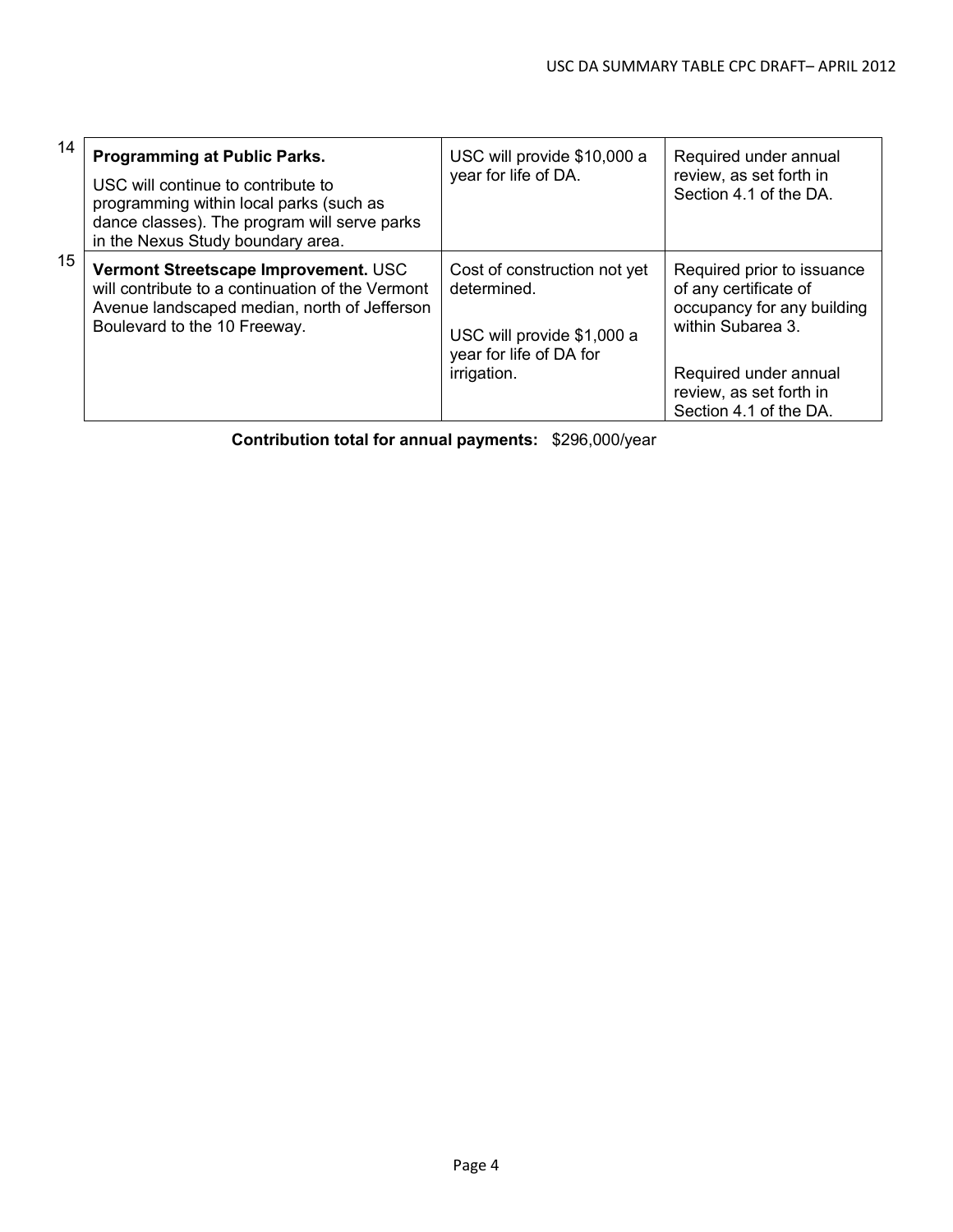|    | <b>Non-monetized Contributions</b>                                                                                                                                                                                                                                 |                                                                                          |                                                                                                                                                                     |
|----|--------------------------------------------------------------------------------------------------------------------------------------------------------------------------------------------------------------------------------------------------------------------|------------------------------------------------------------------------------------------|---------------------------------------------------------------------------------------------------------------------------------------------------------------------|
| 16 | <b>Student Housing Commitment.</b><br>USC commits to construct a minimum of<br>1000 net new student beds in the first phase<br>of the project.                                                                                                                     | Cost is not yet determined<br>as it will depend on building<br>type.                     | Housing representing<br>1000 beds indicated on<br>architectural plans prior to<br>Department of City<br>Planning Approval for any<br>Phase 1 Subarea 3<br>building. |
| 17 | <b>Full Service Grocery Store.</b><br>USC will locate a full service grocery store that<br>includes fresh produce, in University Village. A<br>new minimum 25,000 square foot grocery<br>store will serve to replace the current store<br>that will be demolished. | Exact location and identity<br>of store to be determined.<br>Cost is not yet determined. | Required prior to issuance<br>of any certificate of<br>occupancy for any building<br>within Subarea 3.                                                              |
| 18 | <b>Publicly Accessible Onsite Open Space.</b><br>USC will provide publicly-accessible open<br>space within University Village to be located<br>on the ground floor with a 80,000 square foot<br>minimum.                                                           | Cost is not yet determined.                                                              | Required prior to issuance<br>of any certificate of<br>occupancy for any building<br>within Subarea 3.                                                              |
| 19 | <b>Bicycle Parking.</b><br>USC will provide secure bicycle parking on<br>location, for all new developments.                                                                                                                                                       | Cost not yet determined, as<br>cost will depend on building<br>type.                     | Required prior to the<br>issuance of any certificate<br>of occupancy for any<br>building in the Specific<br>Plan Boundary.                                          |
| 20 | <b>Local Hiring and Job Training.</b><br>USC will participate in Local Hiring and Job<br>Training and commits to a First Source Hiring<br>Policy.                                                                                                                  | Cost not calculated.                                                                     | Required under annual<br>review, as set forth in<br>Section 4.1 of the DA.                                                                                          |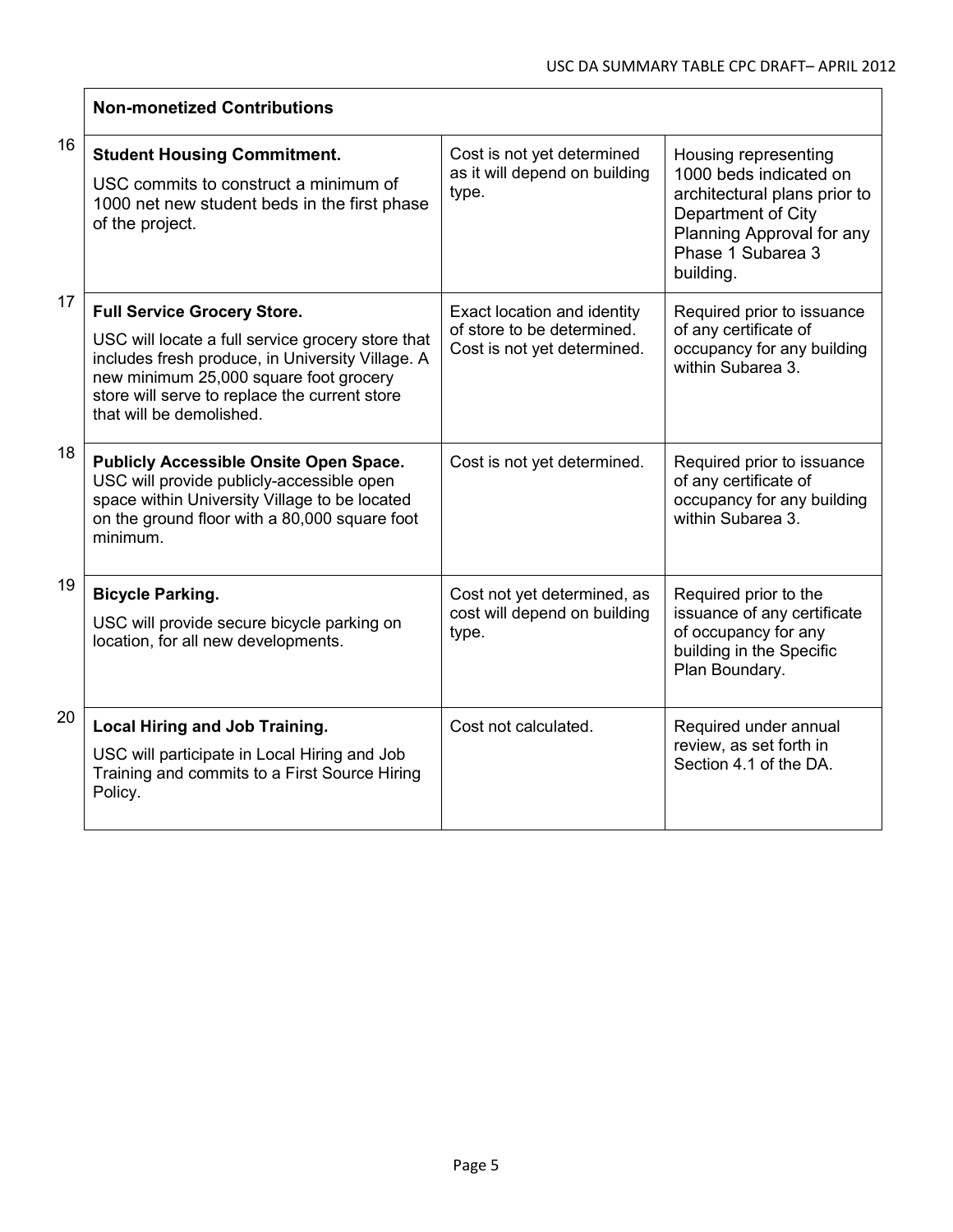DRAFT DATED 01/1304/23/12

#### **RECORDING REQUESTED BY AND WHEN RECORDED MAIL TO:**

# **SPACE ABOVE THIS LINE FOR RECORDER'S USE**

#### **DEVELOPMENT AGREEMENT**

# **by and among**

## **THE CITY OF LOS ANGELES**

#### **and**

# **THE UNIVERSITY OF SOUTHERN CALIFORNIA**

**\_\_\_\_\_\_\_\_\_\_\_\_\_\_\_\_\_\_, 2012** 

i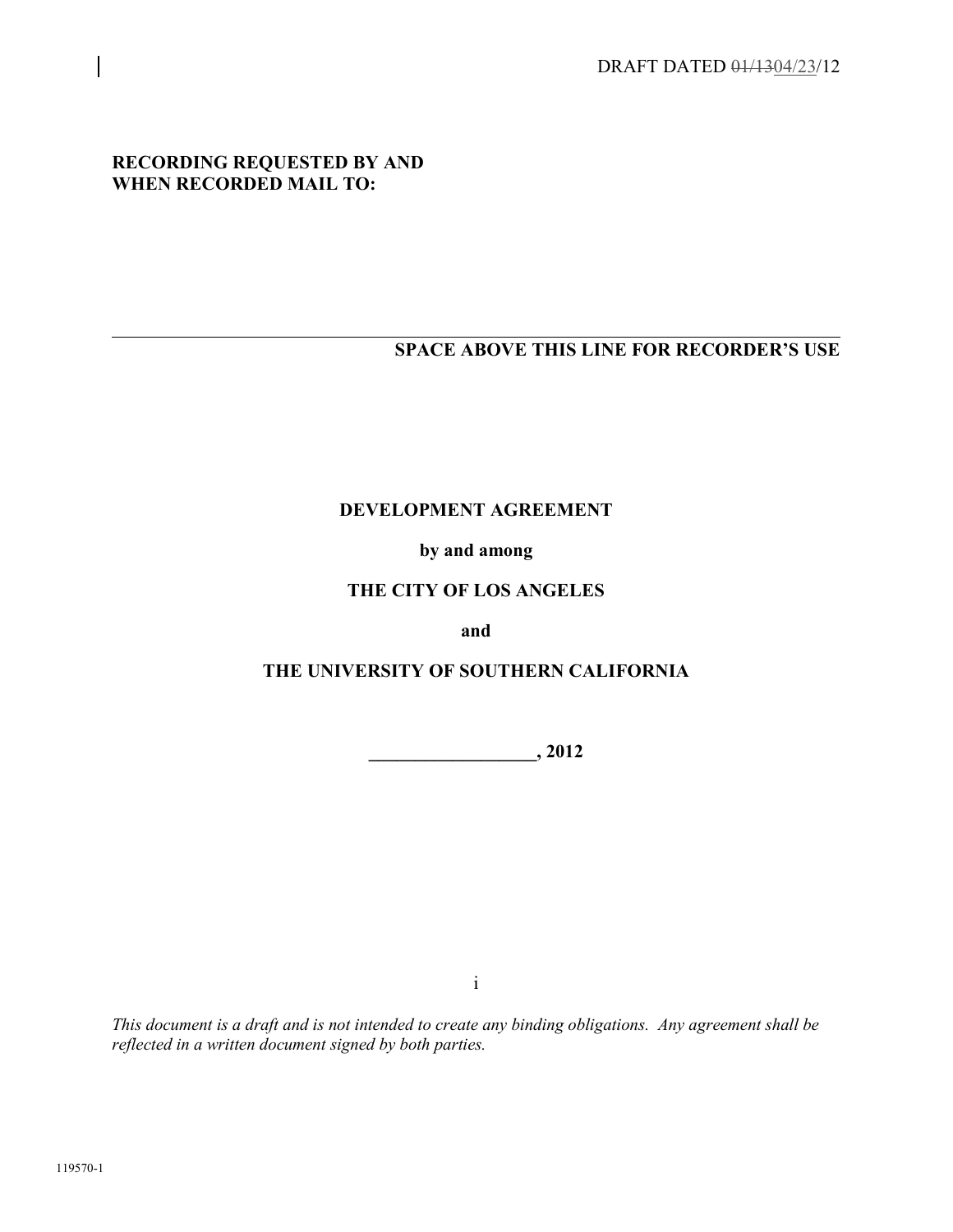#### DEVELOPMENT AGREEMENT

# **TABLE OF CONTENTS**

#### Page

| 1.1  |  |
|------|--|
| 1.2  |  |
| 1.3  |  |
| 1.5  |  |
| 1.6  |  |
| 1.7  |  |
| $+8$ |  |
| 1.9  |  |
| 1.10 |  |
| 1.11 |  |
| 1.12 |  |
| 1.13 |  |
| 1 14 |  |
| 1.15 |  |
| 1.16 |  |
| 1.17 |  |
| 1.18 |  |
| 1.19 |  |
| 1.20 |  |
| 1.22 |  |
| 1.23 |  |
| 1.24 |  |
| 1.25 |  |
| 1.26 |  |
| 1.27 |  |
| 1.28 |  |
| 1.29 |  |
| 1.30 |  |
| 1.31 |  |
| 1.32 |  |
| 1.33 |  |

 $\rm ii$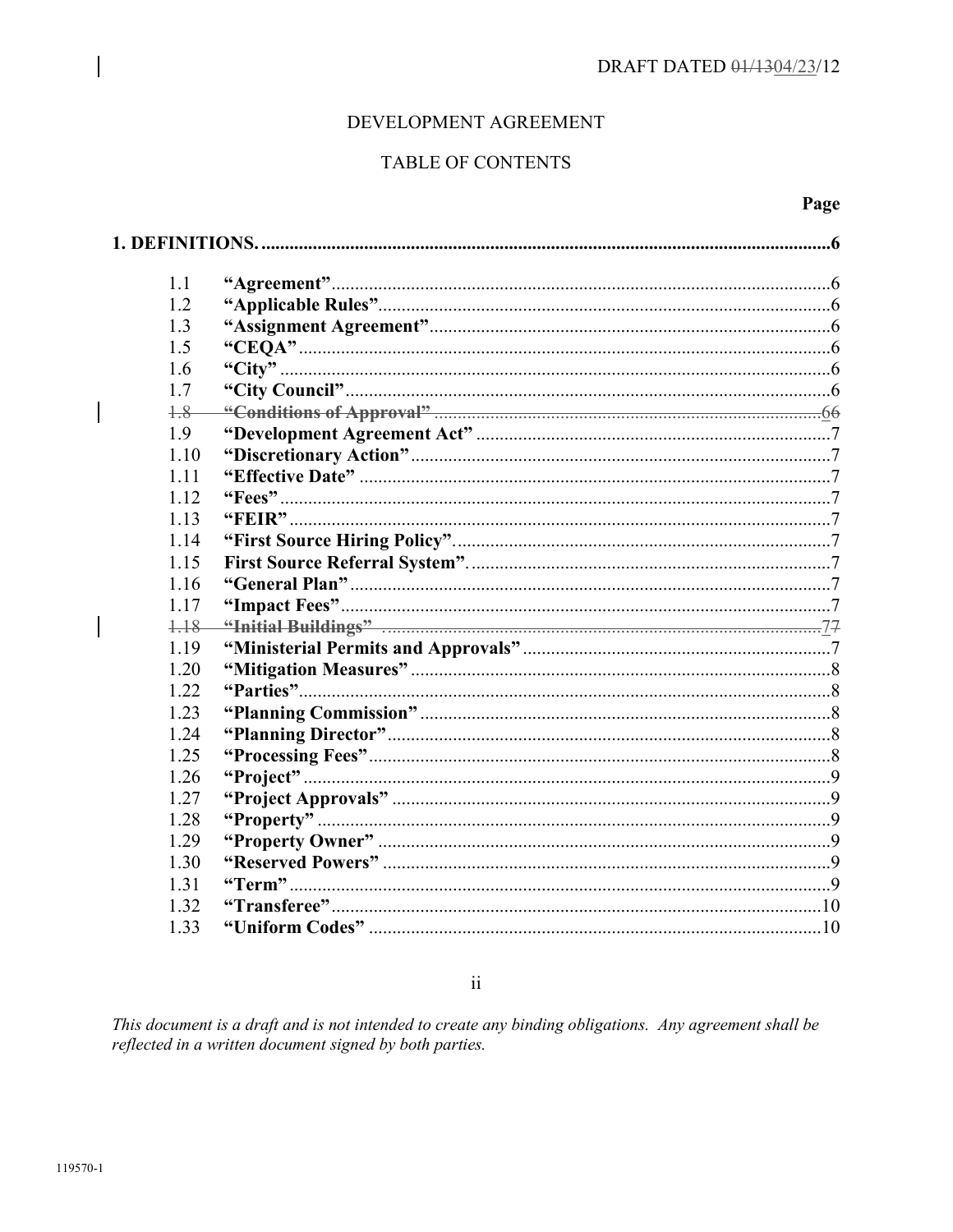| 2.1 |                                                                           |       |
|-----|---------------------------------------------------------------------------|-------|
| 2.2 |                                                                           |       |
|     | 2.2.1                                                                     |       |
|     | 2.2.2                                                                     |       |
| 2.3 |                                                                           |       |
|     | 2.3.1                                                                     |       |
|     |                                                                           |       |
|     |                                                                           |       |
| 2.4 |                                                                           |       |
|     |                                                                           |       |
| 3.1 |                                                                           |       |
|     | 3.1.1                                                                     |       |
|     | 3.1.2                                                                     |       |
|     | <b>Additional Obligations of Property Owner as Consideration</b><br>3.1.3 |       |
|     |                                                                           |       |
| 3.2 |                                                                           |       |
|     | 3.2.1                                                                     |       |
|     | 3.2.2                                                                     |       |
|     | 3.2.3                                                                     |       |
|     | 3.2.4                                                                     |       |
|     | 3.2.5                                                                     |       |
|     | 3.2.6                                                                     |       |
|     | 3.2.7                                                                     |       |
|     | 3.2.8                                                                     |       |
|     | 3.2.9                                                                     |       |
|     |                                                                           |       |
|     | 3.2.11 Timeframes and Staffing for Processing and Review2220              |       |
|     |                                                                           |       |
| 4.1 |                                                                           | .2324 |
| 4.2 |                                                                           |       |
| 4.3 |                                                                           |       |
| 4.4 |                                                                           |       |
| 4.5 |                                                                           |       |
| 4.6 |                                                                           |       |

iii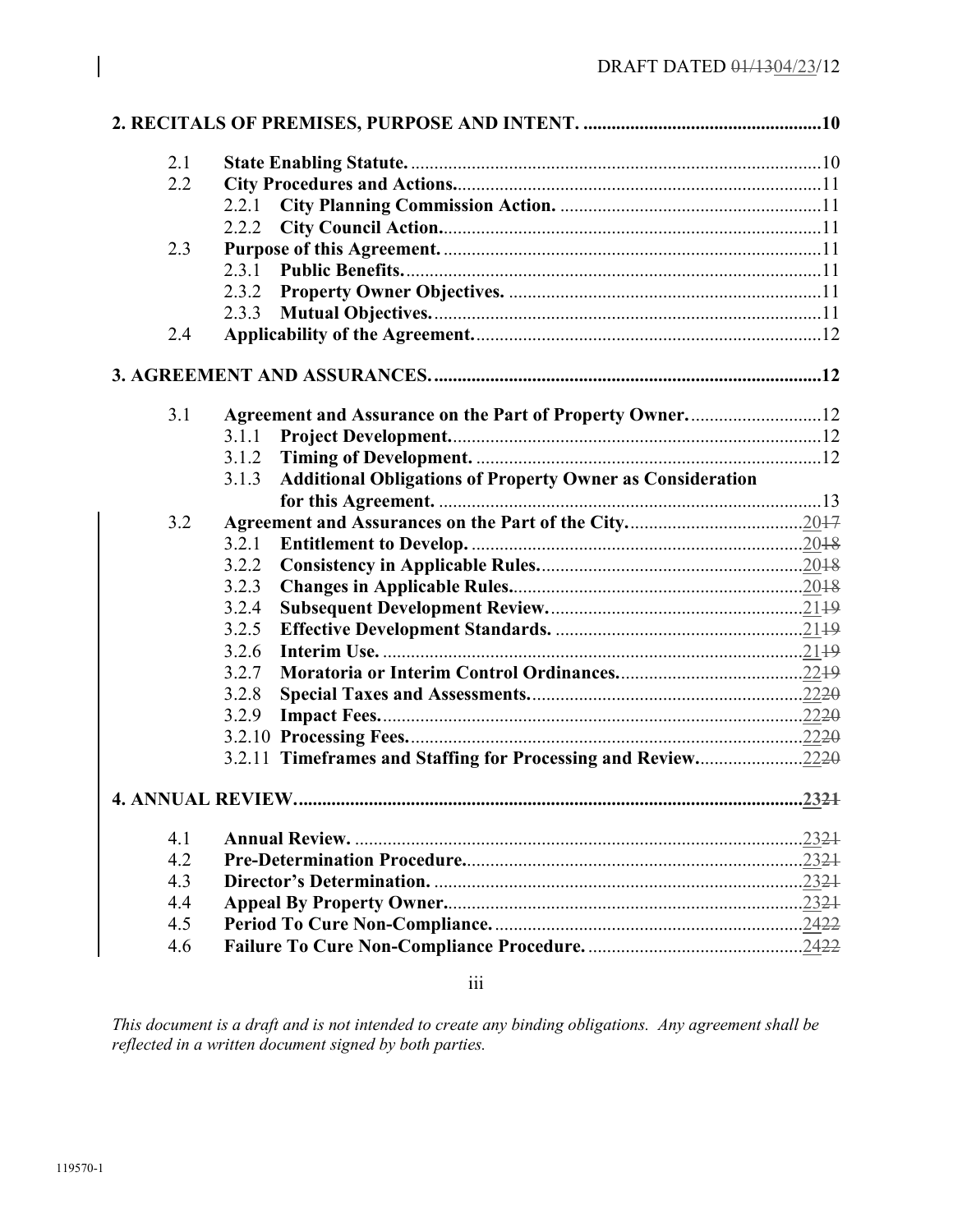| 4.7  |       |       |
|------|-------|-------|
| 4.8  |       |       |
|      |       |       |
|      |       | .2523 |
|      |       |       |
| 5.1  |       |       |
|      | 5.1.1 |       |
|      | 5.1.2 |       |
|      | 5.1.3 |       |
|      | 5.1.4 |       |
| 5.2  |       |       |
|      | 5.2.1 |       |
|      | 5.2.2 |       |
| 5.3  |       |       |
|      |       |       |
|      |       |       |
| 6.1  |       |       |
| 6.2  |       |       |
| 6.3  |       |       |
| 6.4  |       |       |
| 6.5  |       |       |
|      | 6.5.1 |       |
|      | 6.5.2 |       |
|      | 6.5.3 |       |
|      | 6.5.4 |       |
| 6.6  |       |       |
| 6.7  |       |       |
| 6.8  |       |       |
| 6.9  |       |       |
|      | 6.9.1 |       |
|      | 6.9.2 |       |
| 6.10 |       |       |
| 6.11 |       |       |
|      |       |       |
|      |       |       |
|      |       |       |
|      |       |       |
| 6.12 |       |       |
| 6.13 |       |       |
|      |       |       |

 $iv$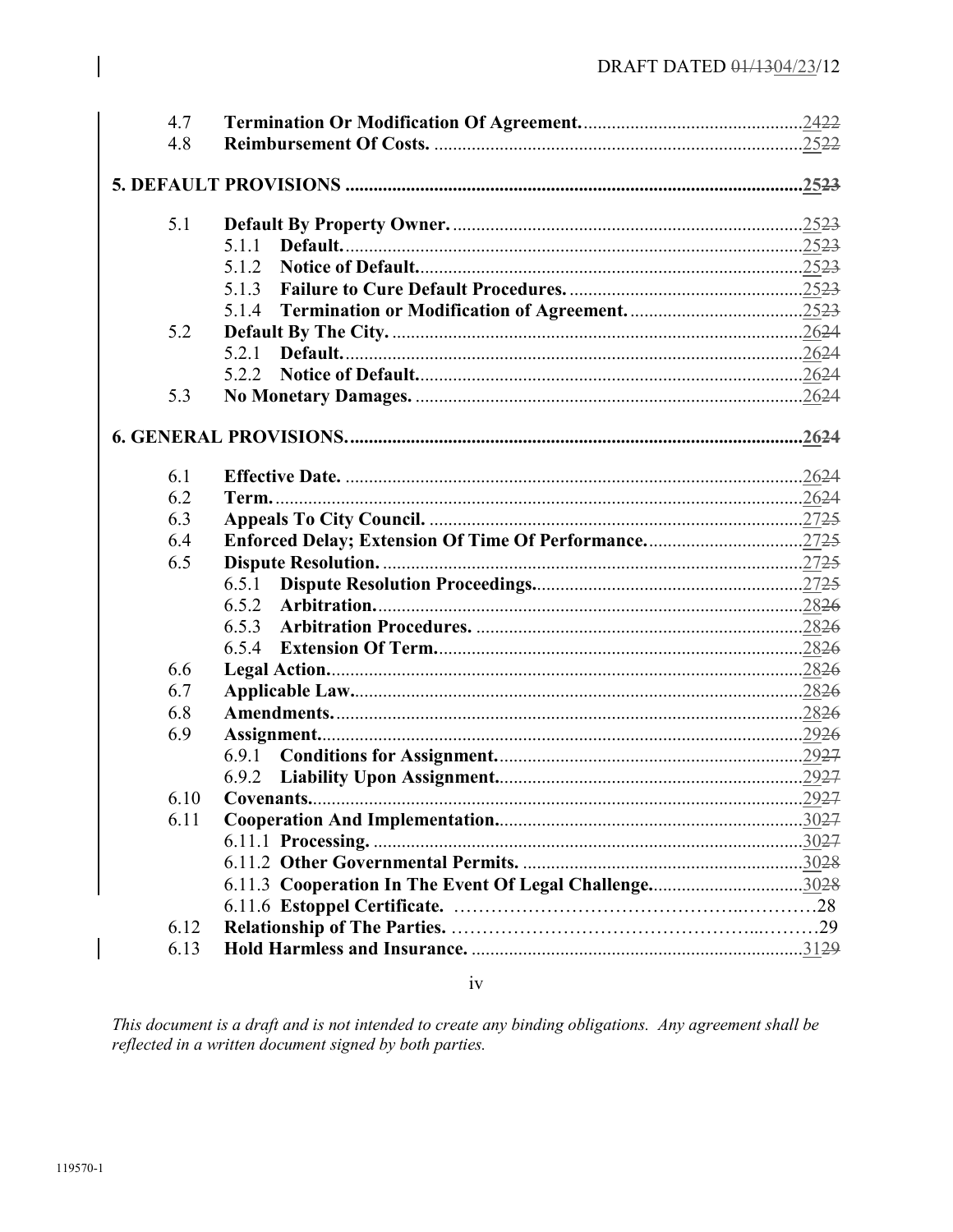|      |                                                                    | 3129             |
|------|--------------------------------------------------------------------|------------------|
|      | 6.13.2 Insurance.                                                  | .3230            |
| 6.14 |                                                                    | .3230            |
| 6.15 |                                                                    | .3230            |
| 6.16 | Recordation.                                                       | .3230            |
| 6.17 |                                                                    | .3330            |
| 6.18 |                                                                    |                  |
| 6.19 |                                                                    |                  |
| 6.20 |                                                                    |                  |
| 6.21 | Waiver.                                                            | $.333 +$         |
| 6.22 |                                                                    | 33 <del>31</del> |
| 6.23 | <b>Entire Agreement.</b>                                           | $.333 +$         |
| 6.24 | Legal Advice; Neutral Interpretation; Headings, Table Of Contents, |                  |
|      | and Index.                                                         | 3331             |
| 6.25 |                                                                    | .3432            |
| 6.26 | <b>Expedited Processing.</b>                                       |                  |
|      |                                                                    |                  |
| 6.27 |                                                                    | 35 <del>33</del> |

 $\mathbf V$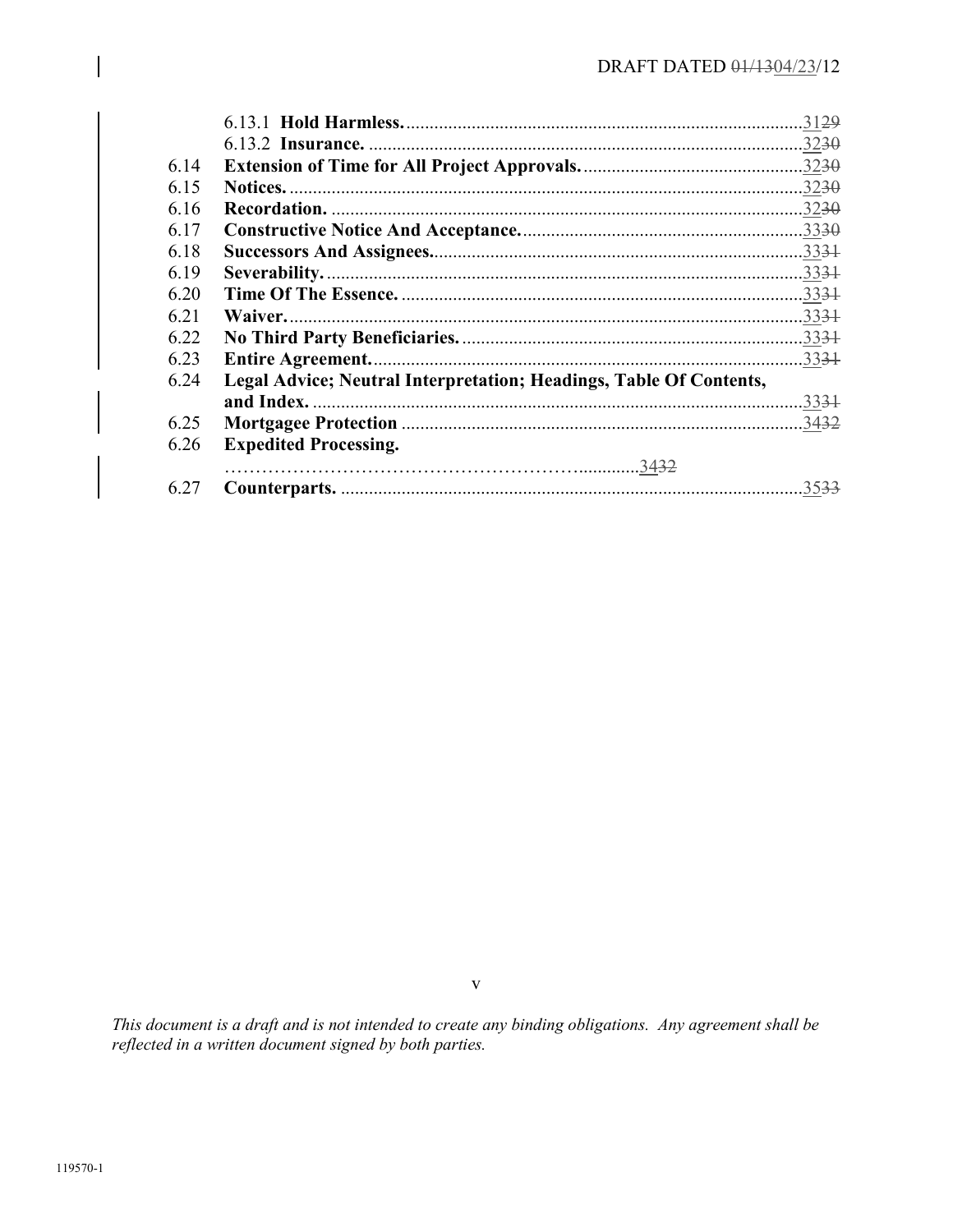# DEVELOPMENT AGREEMENT

This Development Agreement ("Agreement") is executed this day of  $20112012$ , by and between the CITY OF LOS ANGELES, a municipal corporation  $\overline{("City")}$ , and THE UNIVERSITY OF SOUTHERN CALIFORNIA, a California non-profit corporation ("USC" or "Property Owner"), pursuant to California Government Code Section 65864 et seq., and the implementing procedures of the City, with respect to the following:

## **1. DEFINITIONS.**

For all purposes of this Agreement, except as otherwise expressly provided or unless the context requires:

1.1 **"Agreement"** means this Development Agreement and all amendments and modifications thereto.

1.2 **"Applicable Rules"** means the rules, regulations, ordinances and officially adopted policies of the City in full force and effect as of the Effective Date of this Agreement, including, but not limited to the City's General Plan and the USC Specific Plan, as amended by the Project Approvals. Additionally, notwithstanding the language of this Section or any other language in this Agreement, all specifications, standards and policies regarding the design and construction of public works facilities, if any, except those included in Vesting Tentative Tract No. Shall be those that are in effect at the time the Project plans are being processed for approval and/or under construction.

1.3 **"Assignment Agreement"** means a written agreement between the Property Owner and a Transferee of the Property Owner, consistent with the terms of this Agreement, in which the Parties agree to specific obligations of this Agreement being transferred from the Property Owner to the Transferee of the Property Owner.

1.4 **"Certificate of Performance"** has the meaning set forth in Section 6.11.5.

1.5 **"CEQA"** means the California Environmental Quality Act (Cal. Public Resources Code Sections 21000 et seq.) and the State CEQA Guidelines (Cal. Code of Regs., Title 14, Sections 15000 et seq.).

1.6 **"City"** means the City of Los Angeles, a charter city and municipal corporation, including each and every agency, department, board, commission, authority, employee, and/or official acting under the authority of the City, including without limitation the City Council and the Planning Commission.

1.7 **"City Council"** means the City Council of the City and the legislative body of the City pursuant to California Government Code Section 65867.

**"Conditions of Approval"** means the Conditions of Approval for the Project, including those contained in  $\overline{a}$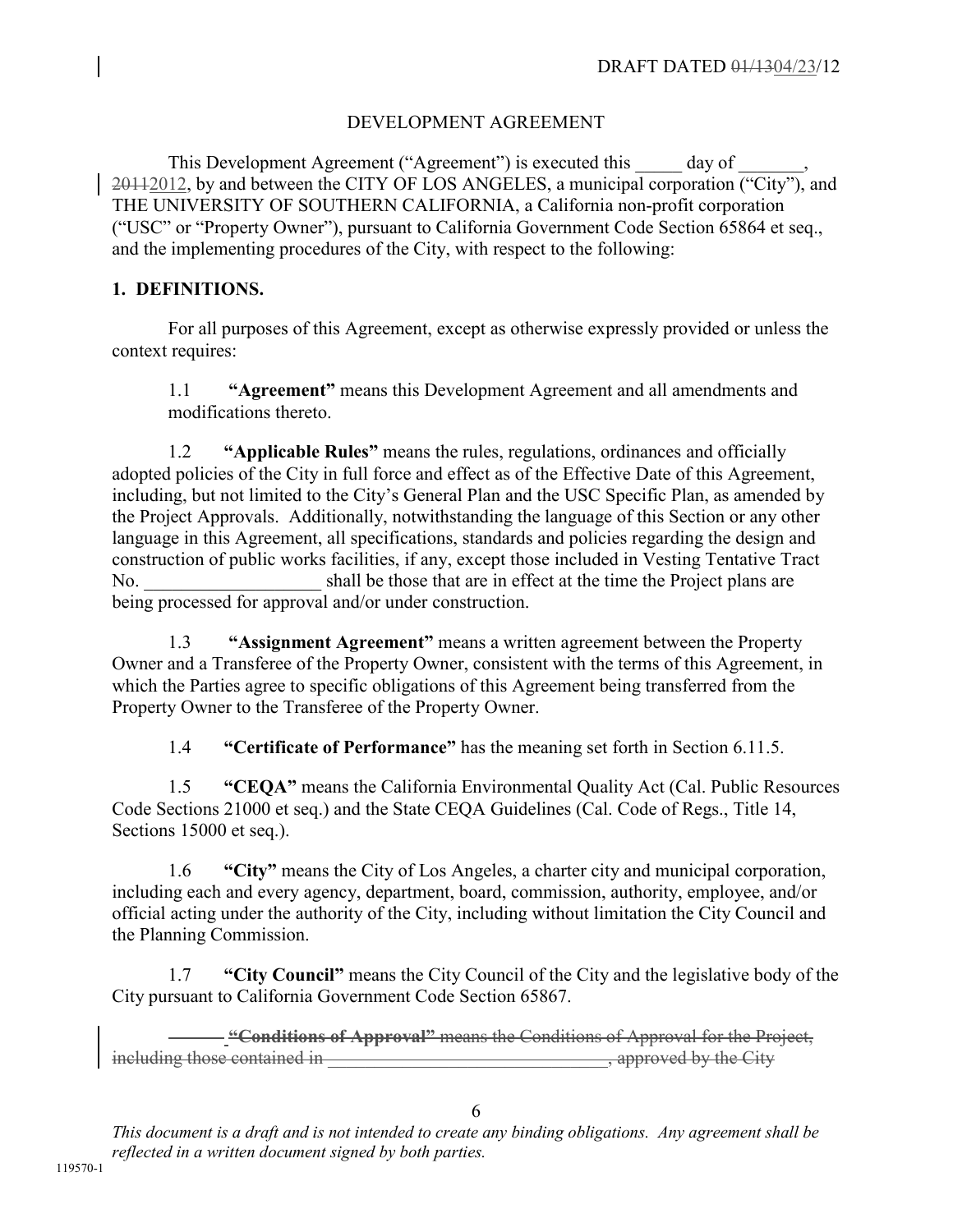| Planning Commission at its hearings held on-    | and by the<br><del>any or any</del> |
|-------------------------------------------------|-------------------------------------|
| $C$ ity Council on<br><del>Uny Council on</del> |                                     |

1.8 **"Development Agreement Act"** means Section 65864 et seq., of the California Government Code.

1.9 **"Discretionary Action"** means an action which requires the exercise of judgment, deliberation or a decision on the part of the City, including any board, commission or department or any officer or employee thereof, in the process of approving or disapproving a particular activity, as distinguished from an activity which merely requires the City, including any board, commission or department or any officer or employee thereof, to determine whether there has been compliance with statutes, ordinances or regulations.

1.10 **"Effective Date"** is the date on which this Agreement is attested by the City Clerk of the City of Los Angeles after execution by the Property Owner and the Mayor of the City of Los Angeles.

1.11 **"Fees"** means Impact Fees, Processing Fees and any other fees or charges imposed or collected by the City.

1.12 **"FEIR"** means the Final Environmental Impact Report for the Project, ENV-2009-271-EIR, State Clearinghouse No. 2009011101, certified by the City in accordance with the requirements of CEQA.

1.141.13 **"First Source Hiring Policy"** means the local hiring program described in Section 3.1.3.19 below.

1.151.14 **First Source Referral System"** means the system developed and operated to implement the First Source Hiring Policy.

1.15 **"General Plan"** means the General Plan of the City.

1.16 **"Impact Fees"** means impact fees, linkage fees, exactions, assessments or fair share charges or other similar impact fees or charges imposed on and in connection with new development by the City pursuant to rules, regulations, ordinances and policies of the City in full force and effect as of the Effective Date of this Agreement. Impact Fees do not include (i) Processing Fees or (ii) other City-wide fees or charges of general applicability, provided that such City-wide fees or charges are not imposed on impacts of new development.

1.18 **"Initial Buildings"** means any buildings or structures constructed on the Property pursuant to Discretionary Approvals or Ministerial Permits and Approvals issued prior to the City Council's final approval of this Agreement.

1.17 **"Ministerial Permits and Approvals"** means the permits, approvals, plans, inspections, certificates, documents, licenses, and all other actions required to be taken by the City in order for Property Owner to implement, develop and construct the Project and the Mitigation Measures, including without limitation, building permits, foundation permits, public

7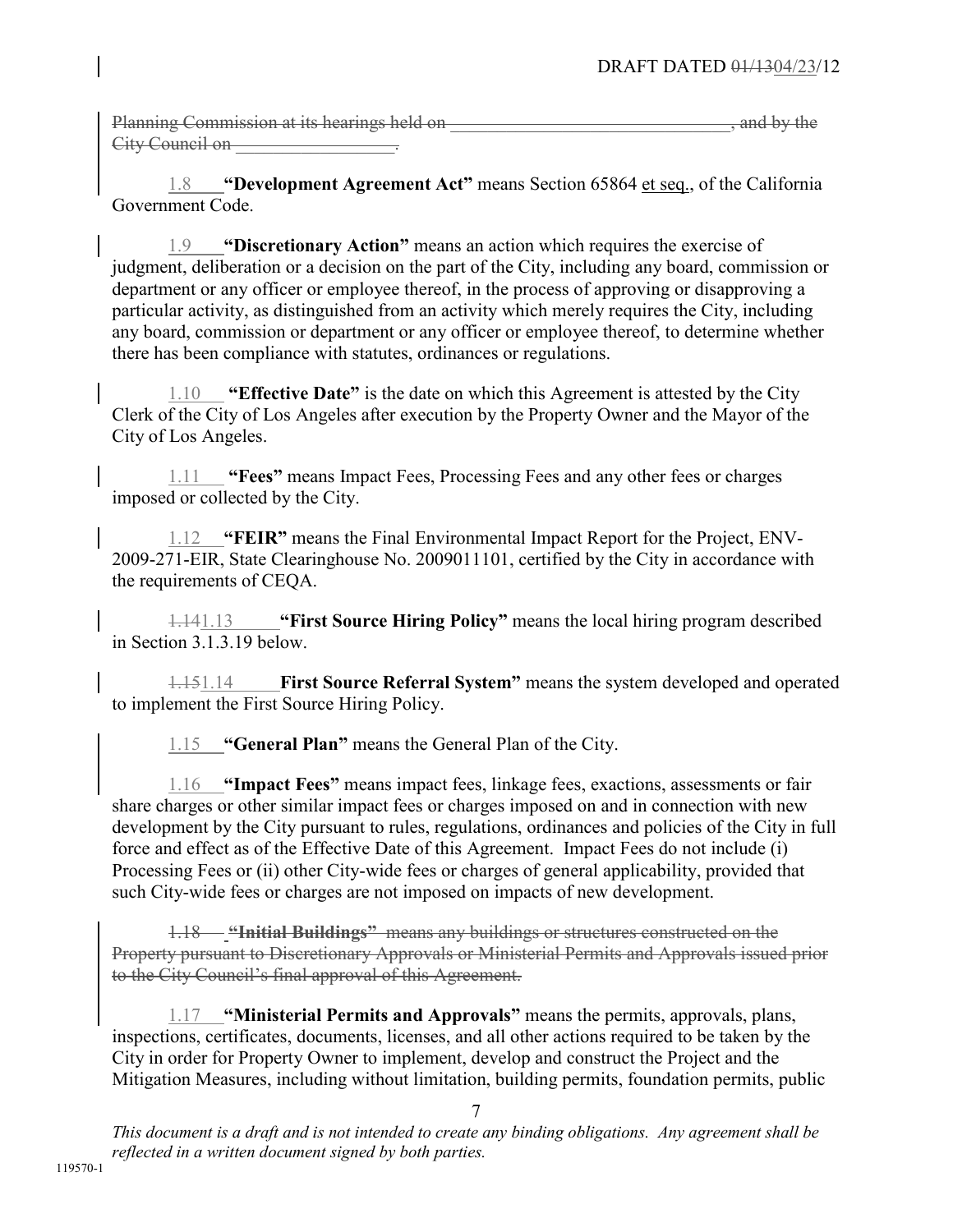works permits, grading permits, stockpile permits, encroachment permits, and other similar permits and approvals which are required by the Los Angeles Municipal Code and Project plans and other actions required by the Project Approvals to implement the Project and the Mitigation Measures. Ministerial Permits and Approvals shall not include any Discretionary Actions.

1.18 **"Mitigation Measures"** means the mitigation measures described in the FEIR and in the Mitigation Monitoring Program for the Project.

1.211.19 **"Mortgagee"** has the meaning set forth in Section 6.25.1

1.20 **"Parties"** means collectively Property Owner and the City. Each shall be referred to in the singular as a "Party".

1.21 **"Planning Commission"** means the City Planning Commission and the planning agency of the City pursuant to California Government Code Section 65867.

1.22 **"Planning Director"** means the Planning Director for the City or his or her designee.

1.23 **"Processing Fees"** means all processing fees and charges required by the City including, but not limited to, fees for land use applications, Project permits and/or approvals, building applications, building permits, grading permits, encroachment permits, tract or parcel maps, lot line adjustments, air right lots, street vacations and certificates of occupancy which are necessary to accomplish the intent and purpose of this Agreement. Expressly exempted from Processing Fees are all Impact Fees which may be imposed by the City on development projects pursuant to rules, regulations, ordinances and policies enacted after the Effective Date of this Agreement, except as specifically provided for in this Agreement. The amount of the Processing Fees to be applied in connection with the development of the Project shall be the amount which is in effect on a City-wide basis at the time an application for the City action is made. Notwithstanding the language of this Section or any other language in this Agreement, Property Owner shall not be exempt from the payment of fees, if any, imposed on a City-wide basis as part of the City's program for storm water pollution abatement mandated by the Federal Water Pollution Control Act of 1972 and subsequent amendments thereto, unless a waiver of these fees is provided by the City in a subsequent agreement.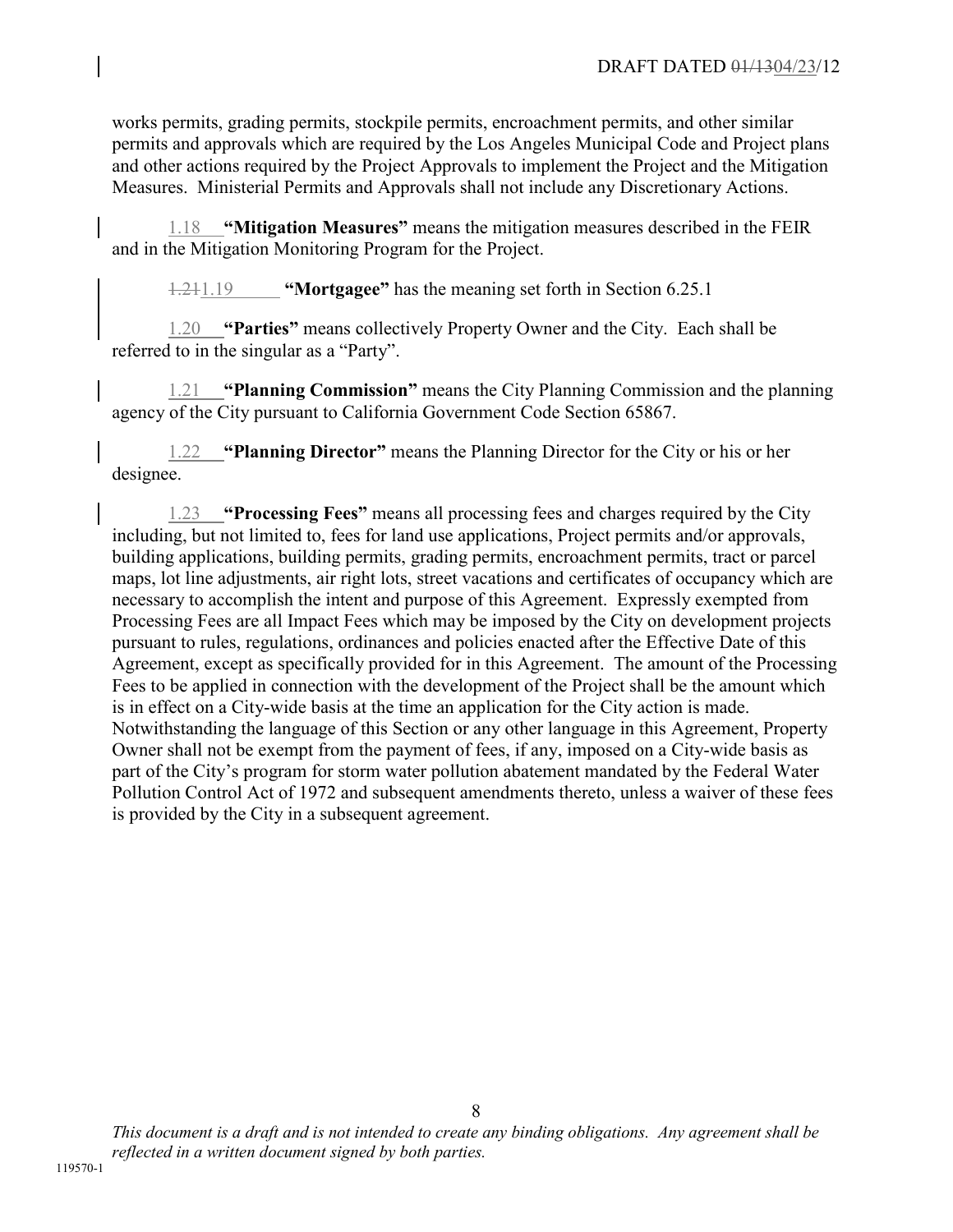1.24 **"Project"** means the development of the University of Southern California Development Plan, which would increase the amount of academic space per student to support academic excellence, increase the amount of University-affiliated housing, and provide additional retail and commercial uses that will enhance the community. As more particularly set forth in the Project Approvals, development would consist of uses permitted by and in accordance with the USC Specific Plan, including, but not limited to, up to approximately 2,500,000 square feet of academic and University uses; 350,000 square feet of retail/commercial uses; 5400 student beds; 250 faculty housing units; an approximately 165,000 square-foot hotel and conference center with up to 150 guest rooms and other amenities; and a new Universityaffiliated K-8 laboratory school and community educational academy comprised of approximately 80,000 square feet.

1.25 **"Project Approvals"** means the following land use actions requested by USC from the City of Los Angeles: 1) USC Specific Plan; 2) General Plan Amendments; 3) Zone and Height District Changes; 4) Zone Text Amendment to add USC Specific Plan zone to Zoning Code; 5) Vesting Tentative Tract Map(s) to create ground and airspace lots, including potential street vacations; 6) Approvals under the Exposition/University Park Redevelopment Project Area; 7) Approvals under the Council District Nine Corridors South of the Santa Monica Freeway Recovery Redevelopment Project Area; and 8) certification of the Environmental Impact Report for the Project, ENV-2009-271-EIR, State Clearinghouse No. 2009011101.

1.26 **"Property"** means the real property owned by Property Owner as described in Exhibit A and depicted in Exhibit B.

1.27 **"Property Owner"** means the University of Southern California, or its successors and assignees as described in Section 6.9.

1.28 **"Reserved Powers"** means the rights and authority excepted from this Agreement's restrictions on the City's police powers and which are instead reserved to the City. The Reserved Powers include the powers to enact regulations or take future Discretionary Actions after the Effective Date of this Agreement that may be in conflict with the Applicable Rules and Project Approvals, but: (1) are necessary to protect the public health and safety, and are generally applicable on a City-wide basis (except in the event of natural disasters as found by the City Council such as floods, earthquakes and similar acts of God); (2) are amendments to Uniform Codes, as adopted by the City of Los Angeles, and/or the Los Angeles Municipal Code, as applicable, regarding the construction, engineering and design standards for private and public improvements to be constructed on the Property; or (3) are necessary to comply with state or federal laws and regulations (whether enacted previous or subsequent to the Effective Date of this Agreement) as provided in Section 3.2.3.3.

1.29 **"Term"** means the period of time for which this Agreement shall be effective in accordance with Section 6.2 hereof.

9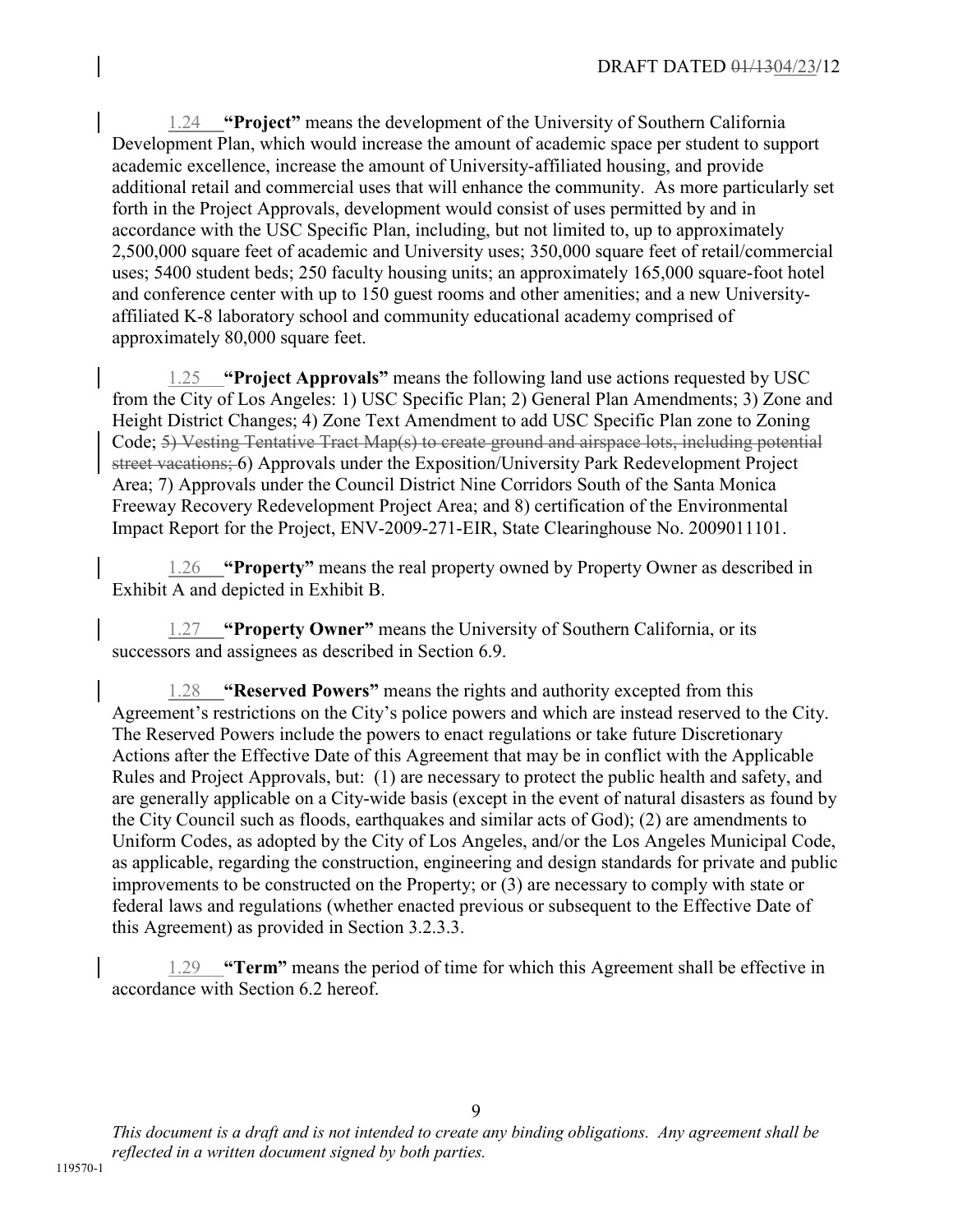1.30 **"Transferee"** means individually or collectively, Property Owner's successors in interest, assignees or transferees of all or any portion of the Property.

1.31 **"Uniform Codes"** means those building, electrical, mechanical, plumbing, fire and other similar regulations of a City-wide scope which are based on recommendations of a multi-state professional organization and become applicable throughout the City, such as, but not limited to, the Uniform Building Code, the Uniform Electrical Code, the Uniform Mechanical Code, Uniform Plumbing Code, or the Uniform Fire Code (including those amendments to the promulgated uniform codes which reflect local modification to implement the published recommendations of the multi-state organization and which are applicable City-wide).

1.34 **"Vermont Façade Improvement Program"** has the meaning set forth in Section 3.1.3.13.

# **2. RECITALS OF PREMISES, PURPOSE AND INTENT.**

2.1 **State Enabling Statute.** To strengthen the public planning process, encourage private participation in comprehensive planning and reduce the economic risk of development, the Legislature of the State of California adopted the Development Agreement Act which authorizes any city to enter into binding development agreements establishing certain development rights in real property with persons having legal or equitable interests in such property. Section 65864 of the Development Agreement Act expressly provides as follows:

"The Legislature finds and declares that:

"(a) The lack of certainty in the approval of development projects can result in a waste of resources, escalate the cost of housing and other development to the consumer, and discourage investment in and a commitment to comprehensive planning which would make maximum efficient utilization of resources at the least economic cost to the public.

(b) Assurance to the applicant for a development project that upon approval of the project, the applicant may proceed with the project in accordance with existing policies, rules and regulations, and subject to conditions of approval will strengthen the public planning process, encourage private participation in comprehensive planning, and reduce the economic cost of development."

Notwithstanding the foregoing, to ensure that the City remains responsive and accountable to its residents while pursuing the benefits of development agreements contemplated by the Legislature, the City: (1) accepts restraints on its police powers contained in development agreements only to the extent and for the duration required to achieve the mutual objectives of the Parties; and (2) to offset such restraints, seeks public benefits which go beyond those obtained by traditional City controls and conditions imposed on development project applications.

10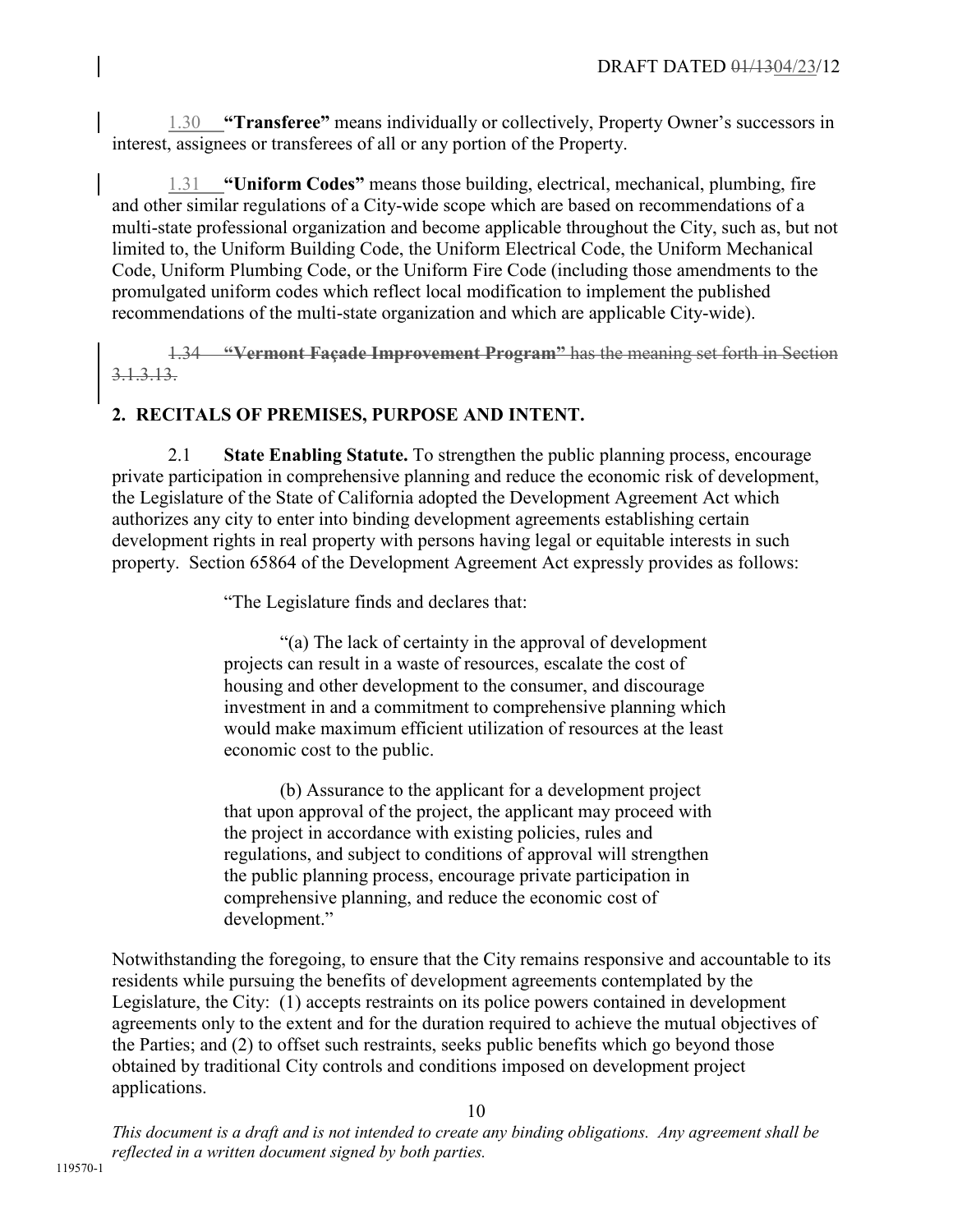# 2.2 **City Procedures and Actions.**

2.2.1 **City Planning Commission Action.** The City Planning Commission held duly noticed public hearing(s)s on  $, 2011 - 2012$  and recommended approval of this Agreement.

2.2.2 **City Council Action.** The City Council on 20112012, after conducting a duly-noticed public hearing, adopted Ordinance No.

\_\_\_\_\_\_\_\_\_\_\_\_\_\_\_\_, to become effective on the thirty-first day after publication, or on the fortyfirst day after posting, approving this Agreement, found that its provisions are consistent with the City's General Plan, the South Los Angeles Community Plan, the Southeast Los Angeles Community Plan and the Municipal Code, and authorized the execution of this Agreement.

# 2.3 **Purpose of this Agreement.**

2.3.1 **Public Benefits.** This Agreement provides assurances that the public benefits identified below in section 3.1.3 will be achieved and developed in accordance with the Applicable Rules and Project Approvals and with the terms of this Agreement and subject to the City's Reserved Powers. The Project will provide local and regional public benefits to the City, including without limitation those public benefits listed in Section 3.1.3 below.

2.3.2 **Property Owner Objectives.** In accordance with the legislative findings set forth in the Development Agreement Act, and with full recognition of the City's policy of judicious restraints on its police powers, the Property Owner wishes to obtain reasonable assurances that the Project may be developed in accordance with the Applicable Rules and Project Approvals and with the terms of this Agreement and subject to the City's Reserved Powers. To the extent of Project development, and as provided by Section 3.1.1, Property Owner anticipates making capital expenditures or causing capital expenditures to be made in reliance upon this Agreement. In the absence of this Agreement, Property Owner would have no assurance that it can complete the Project for the uses and to the density and intensity of development set forth in this Agreement and the Project Approvals. This Agreement, therefore, is necessary to assure Property Owner that the Project will not be (1) reduced or otherwise modified in density, intensity or use from what is set forth in the Project Approvals, or (2) subjected to new rules, regulations, ordinances or official policies or plans which are not adopted or approved pursuant to the City's Reserved Powers.

2.3.3 **Mutual Objectives.** Development of the Project in accordance with this Agreement will provide for the orderly development of the Property in accordance with the objectives set forth in the General Plan. Moreover, a development agreement for the Project will eliminate uncertainty in planning for and securing orderly development of the Property, assure installation of necessary improvements, assure attainment of maximum efficient resource utilization within the City at the least economic cost to its citizens and otherwise achieve the goals and purposes for which the Development Agreement Act was enacted. The Parties believe that such orderly development of the Project will provide public benefits, as described in Section 2.3.1, to the City through the imposition of development standards and requirements under the provisions and conditions of this Agreement, including increased tax revenues, creation and

11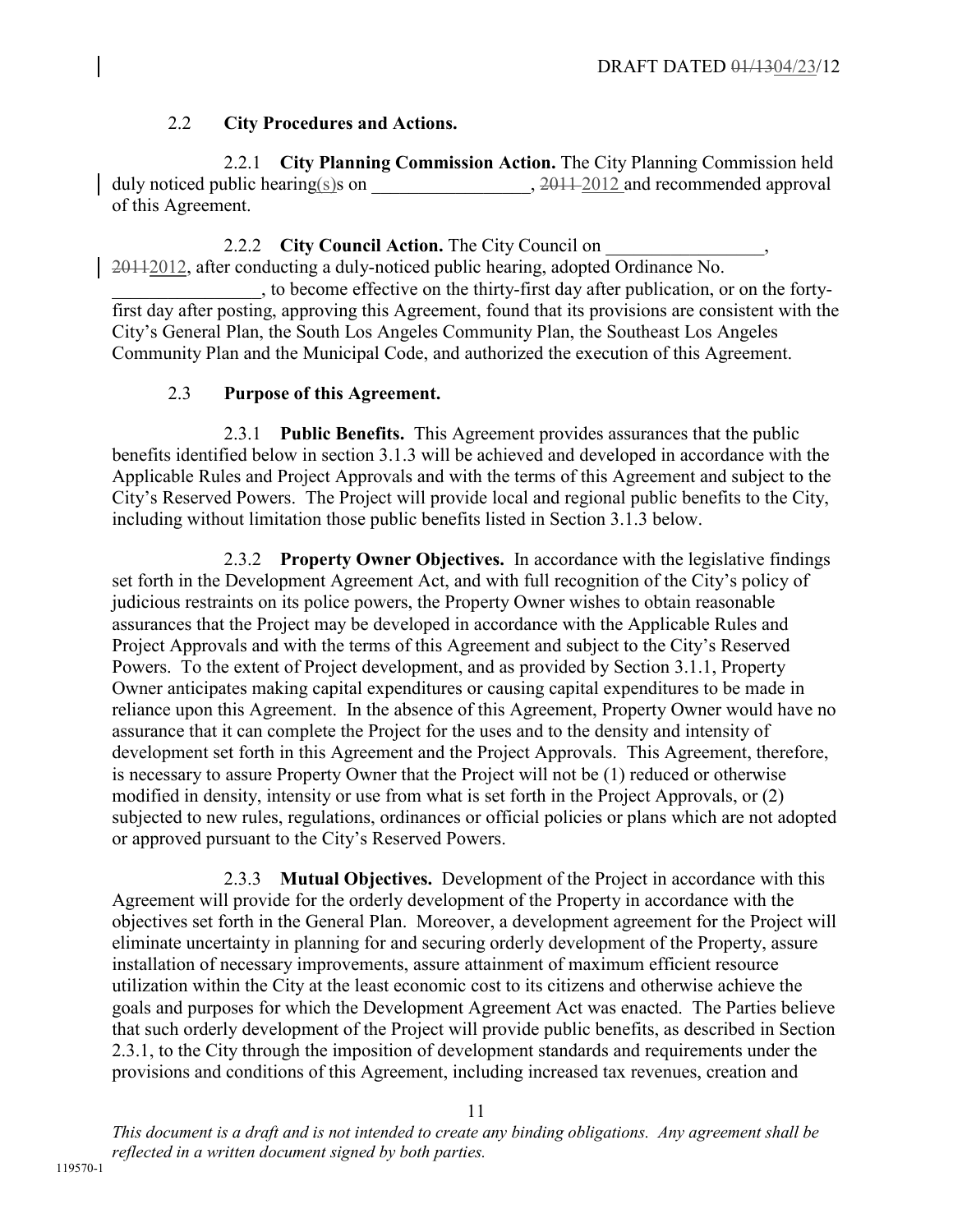retention of jobs, and improvements to the University, resulting in benefits to the City. Additionally, although development of the Project in accordance with this Agreement will restrain the City's land use or other relevant police powers, this Agreement provides the City with sufficient Reserved Powers during the Term hereof to remain responsible and accountable to its residents. In exchange for these and other benefits to City, the Property Owner will receive assurance that the Project may be developed during the Term of this Agreement in accordance with the Applicable Rules, Project Approvals and Reserved Powers, subject to the terms and conditions of this Agreement.

2.4 **Applicability of the Agreement.** This Agreement does not: (1) grant density or intensity in excess of that otherwise established in the Project Approvals or Applicable Rules; (2) eliminate future Discretionary Actions relating to the Project if applications requiring such Discretionary Action are initiated and submitted by the owner of the Property after the Effective Date of this Agreement; (3) guarantee that Property Owner will receive any profits from the Project; or (4) amend the City's General Plan except as specified in the Project Approvals. This Agreement has a fixed Term. Furthermore, in any subsequent Discretionary Actions applicable to the Property, the City may apply such new rules, regulations and official policies as are contained in its Reserved Powers.

# **3. AGREEMENT AND ASSURANCES.**

3.1 **Agreement and Assurance on the Part of Property Owner.** In consideration for the City entering into this Agreement, and as an inducement for the City to obligate itself to carry out the covenants and conditions set forth in this Agreement, and in order to effectuate the premises, purposes and intentions set forth in Section 2 of this Agreement, Property Owner hereby agrees as follows:

3.1.1 **Project Development.** Property Owner agrees that it will use commercially reasonable efforts, in accordance with its own subjective business judgment and taking into account the needs of an institution of higher learning, market conditions and economic considerations, to undertake any development of the Project in accordance with the terms and conditions of this Agreement and the Project Approvals. However, nothing in this Agreement shall be deemed to obligate Property Owner to initiate or complete development of the Project or any portion thereof within any period of time or at all, or deemed to prohibit Property Owner from seeking any necessary land use approvals for any different land use project on the Property.

3.1.2 **Timing of Development.** The Parties acknowledge that Property Owner cannot at this time predict when or at what rate the Property would be developed. Such decisions depend upon numerous factors which are not all within the control of Property Owner, such as market orientation and demand, availability of funds, interest rates, and competition. Because the California Supreme Court held in Pardee Construction Co. v. City of Camarillo, 37 Cal. 3d 465 (1984), that the failure of the parties therein to provide for the timing of development permitted a later adopted initiative restricting the timing of development and controlling the parties' agreement, it is the intent of Property Owner and the City to hereby acknowledge and provide for the right of Property Owner to develop the Project in such order and at such rate and

12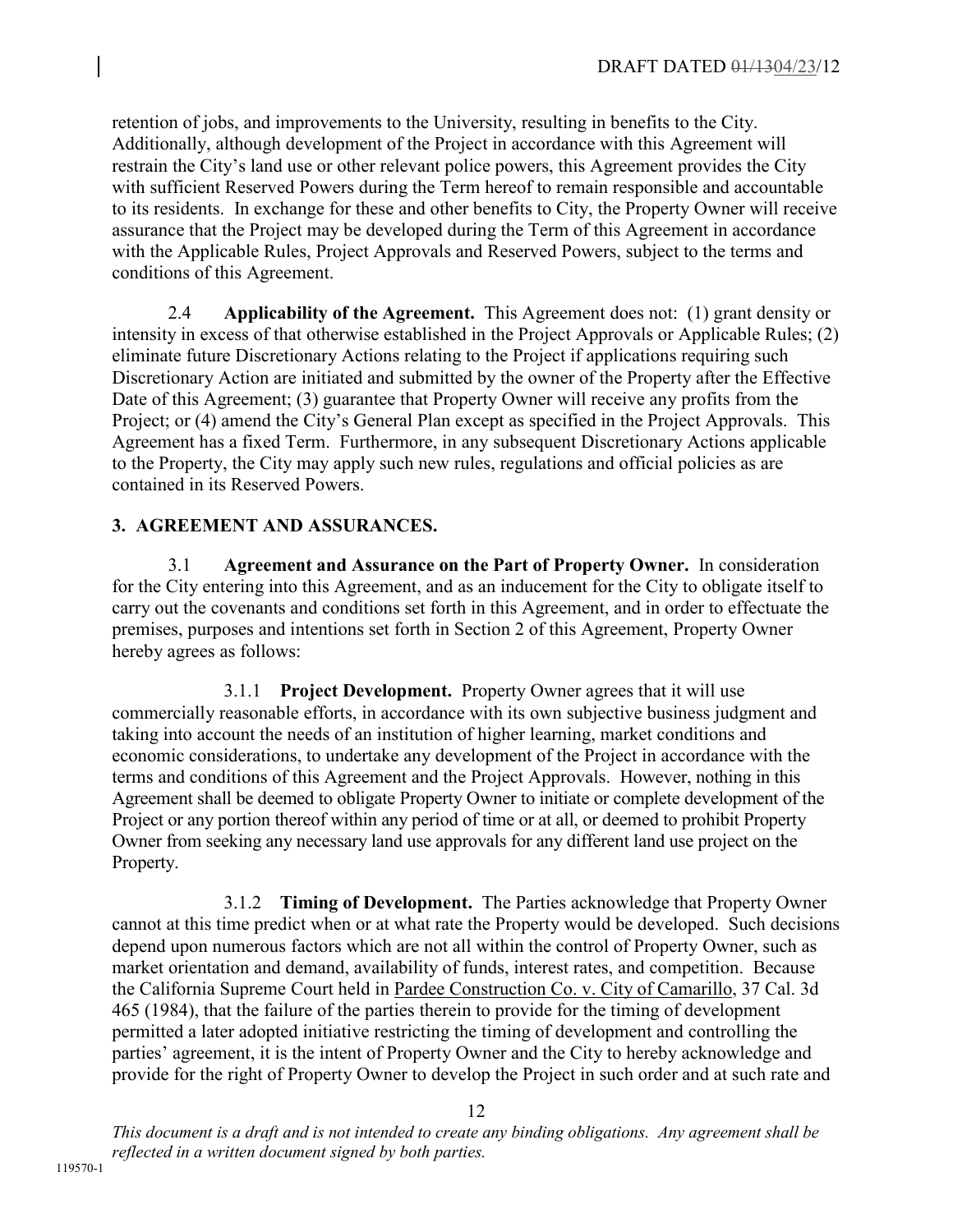times as Property Owner deems appropriate within the exercise of its sole and subjective business judgment. The City acknowledges that such a right is consistent with the intent, purpose and understanding of the Parties to this Agreement; provided, however, that this Section 3.1.2 does not in any way affect the specific timing or implementation of improvements or other requirements of development to the extent such provisions are set forth in the Project Approvals.

# 3.1.3 **Additional Obligations of Property Owner as Consideration for this**

**Agreement.** As additional consideration for this Agreement, Property Owner shall also provide additional public benefits including, but not limited to, the specific public benefits listed below:

3.1.3.1. **Revolving Loan Fund for Rehabilitating Existing Housing in Surrounding Community Housing Preservation and Production.** Prior to issuance of any certificate of occupancy for Subarea 3, the Property Owner will provide a one-time lump sum of \$2,000,000 to create or preserve community housing. The money shall be distributed into the following programs as determined by the Los Angeles Housing Department based on input from the affected Council Offices:

> a) **Revolving Loan Fund for Rehabilitating Existing Housing.** The Property Owner will work with an affordable housing non-profit corporation to create a revolving loan fund to provide low or no-interest loans to eertain property owners for the purpose of rehabilitating existing residential structures. ensuring that, as students move out of formerly traditional single family housing units in the area surrounding the project and into student housing within the Project, funds are available to assist in the conversion and/or rehabilitation of these existing housing units back to traditional single family housing units. The revolving loan fund will be available to qualified property owners within the following Nexus Study geographic boundaries: . Adams Boulevard to the north, Normandie Avenue to the west, Exposition Boulevard to the south, and Figueroa Street on the east. Property owners seeking to utilize the revolving loan fund will need to demonstrate that their property a) is not a project as defined by the Neighborhood Stabilization Ordinance (bounded by the Santa Monica [10] Freeway, Harbor [110] Freeway, Martin Luther King Boulevard and Normandie Avenue and b) contains an Affordable Housing Unit as defined in Ordinance 180,219 (i) historically was a single family residence; (ii) that the single family residence was substantially altered for purposes of housing university students; (iii) that the house will need to be substantially rehabilitated or renovated in order to convert it back to housing that is appropriate for a single family; and (iv) that the property owner meets any other requirements or restrictions of the revolving loan fund as they are established and may be revised over time. The Property Owner will invest a one-time lump sum of \$2,000,000 into the revolving loan fund. The fund will be administered and operated by the affordable housing non-profit corporation, and said organization will have full responsibility for reviewing and approving or denying all applications, distributing funds, and collecting loan payments from loan recipients. The Property Owner will have no obligation to

> > 13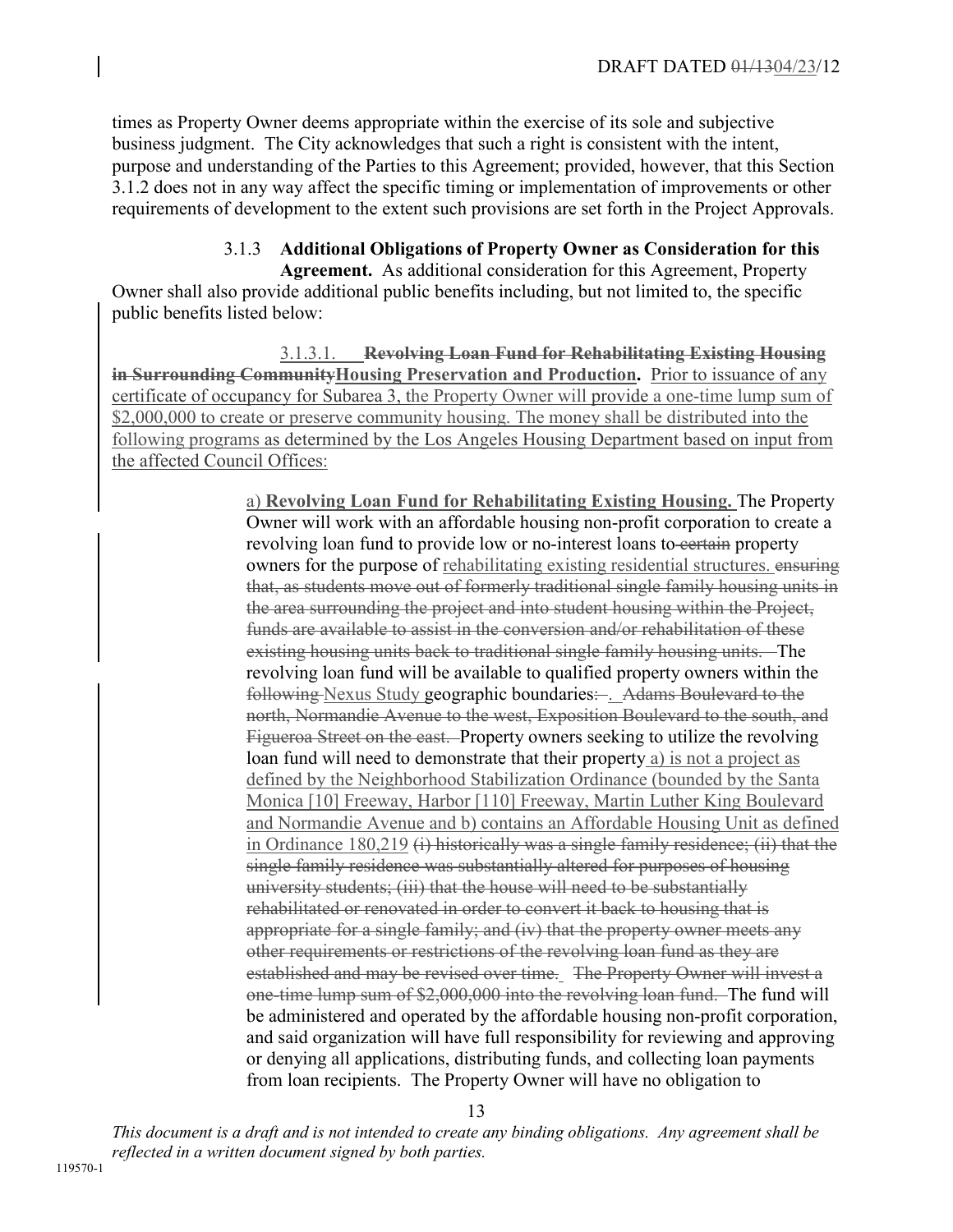administer or operate the revolving loan fund. The Property Owner will have no obligation to provide additional funds beyond the initial payment of \$2,000,000 into the revolving loan fund. The Property Owner will submit proof of compliance with this obligation prior to issuance of a certificate of occupancy for any building within Subarea 3A of the Specific Plan.

b) **Revolving Loan Fund for Affordable Housing Developers.** The property owner will provide interest-free loans to one or more non-profit housing developers that are active in the Nexus Study geographic boundaries area, or are mutually agreed upon the property owner and the Los Angeles Housing Department. Repayment of the principal payment shall be due in full within three (3) years from the date the loan is made. Provided that the loan or loans have been timely repaid, such repaid amounts may be loaned again to one or more non-profit housing developers. However, it is understood that all loans will be repaid within six (6) years from the date the first loan was made. The interest-free loans may be used by the selected organizations for the following purposes: a) Land acquisition/option/due diligence; b) Entitlement and design feasibility studies c) Financial analysis and predevelopment studies d) Funding applications and initial legal expenses*.*

c) **Gap Funding for Bethune Library Site.** The property owner will make a one-time contribution to the City as a payment to support the development of the former Mary McLeod Bethune Library site at 3685 South Vermont Avenue. The contribution shall provide gap funding to develop affordable 54 family rental housing.

d) **Affordable Housing Trust Fund Contribution.** Funds shall be used within the Nexus Study geographic boundaries for preserving at-risk affordable housing (with expiring covenants) or to develop new units, as determined appropriate by the Department of City Planning in consultation with the Los Angeles Housing Department.

3.1.3.2. **Student Housing Commitment.** The property owner will construct a minimum of 1000 new beds in Phase 1 of Development for Subarea 3. Housing representing 1000 beds shall be indicated on architectural plans prior to Department of City Planning Approval for any building in Subarea 3 built in Phase 1.

3.1.3.3. **Full-Service Grocery Store**. The Project is located in an area identified by the Los Angeles Board of Public Works as a "food desert," due to a lack of access to local and fresh produce. The Property Owner will provide space in Subarea 3A of the Project to accommodate one full-service grocery store, a minimum of 1025,000 square feet in floor area. The Grocery store shall contain a substantial percentage of floor space dedicated to nonprepared foods and perishable goods. The location and identity of the grocery store will be within the sole discretion of the Property Owner. The Property Owner shall submit proof of compliance with this obligation by demonstrating build out of the shell and core prior of the Full-

14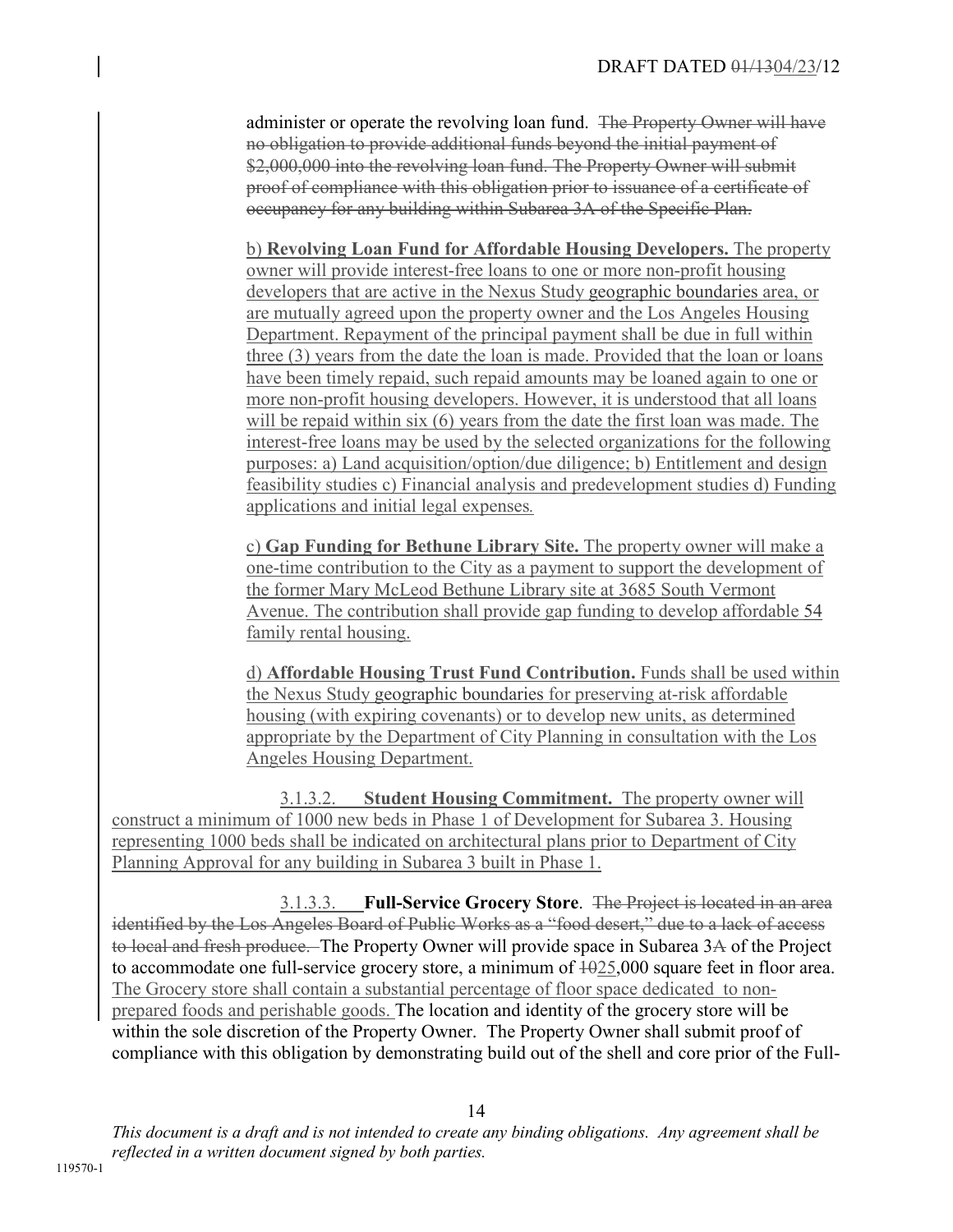Service Grocery Story to issuance of any certificate of occupancy for any building within Subarea 3A of the Specific Plan.

3.1.3.1.3.1.3.4. **Community Room.** The Property Owner will provide and manage on a non-exclusive basis an approximately 800 square-foot community room in the Project for use at no cost by various groups and community organizations, during reasonable business hours. The Property Owner will provide the meeting space for the duration of the Term of this Agreement. The Property Owner shall establish and operate a reservation system whereby community groups can reserve the room at no cost. The community room will be included at a location to be determined at the sole discretion of mutually agreed upon by the the Property Owner and the Department of City Planning. The Property Owner may relocate the community room from time to time as necessary over the Term of the Agreement. The room shall be in an easily accessible location. The community room may be used by residents, tenants or others in the Project. The Property Owner estimates the fair market rental value for this benefit at \$30,000 per year.The Property Owner may establish reasonable rules for the use of the community room and may exclude organizations or individuals who do not follow such rules, and shall provide documentation of this information during the Annual Review process, pursuant to Section 4.1. The Property Owner shall submit proof of compliance with this obligation prior to issuance of any certificate of occupancy for any building within Subarea 3A of the Specific Plan.

#### 3.1.3.2.3.1.3.5. **3.1.3.16Buy-out of Existing Alcohol Licenses.** The

Property Owner will make a good faith effort, to the satisfaction of the Planning Director, to purchase up to four (4) alcohol licenses from existing establishments located within a five-mile radius of the Project site; provided that T<sub>the</sub> Property Owner shall place the highest priority on those establishments located within a two-mile radius of the Project site. There shall be a priority to acquire these licenses from establishments that have created problems in the community, as determined by the State ABC. The Planning Director may act to further enlarge this repurchase area to include the entire five-mile radius from the intersection of Jefferson Boulevard and Hoover Streets, unon a demonstrated good faith effort by the Property Owner and submission the folling documentation to the Director: a) Evidence of contacting the owners of all Type 20, 21,41, and 47 licenses within the repurchase area in writing b) evidence that site visits have been conducted to all license location s within the repurchase area to determine which are active c) evidence of following-up on all licenses within the repurchase area that are not operable for possible purchase d) evidence of following up on all referrals within the repurchase area of nuisance operations, and e) demonstrated readiness to purchase State ABC licenses as they become available. The Property Owner will contribute \$200,000 to this benefit.The Property Owner will submit proof of compliance and documentation of good faith effort in locating highest priority existing establishments, with this obligation as part of the required Development Agreement compliance review set forth in Section 4.1.

3.1.3.3.3.1.3.6. **Community Outreach Website.** In order to facilitate community participation and outreach over the course of the Project's development, the Property Owner will maintain a website for purposes of informing the community of the status of developments and/or phases within the Project. The estimated cost of this benefit is \$10,000 per year over the life of the Development Agreement. The Property Owner will submit proof of

15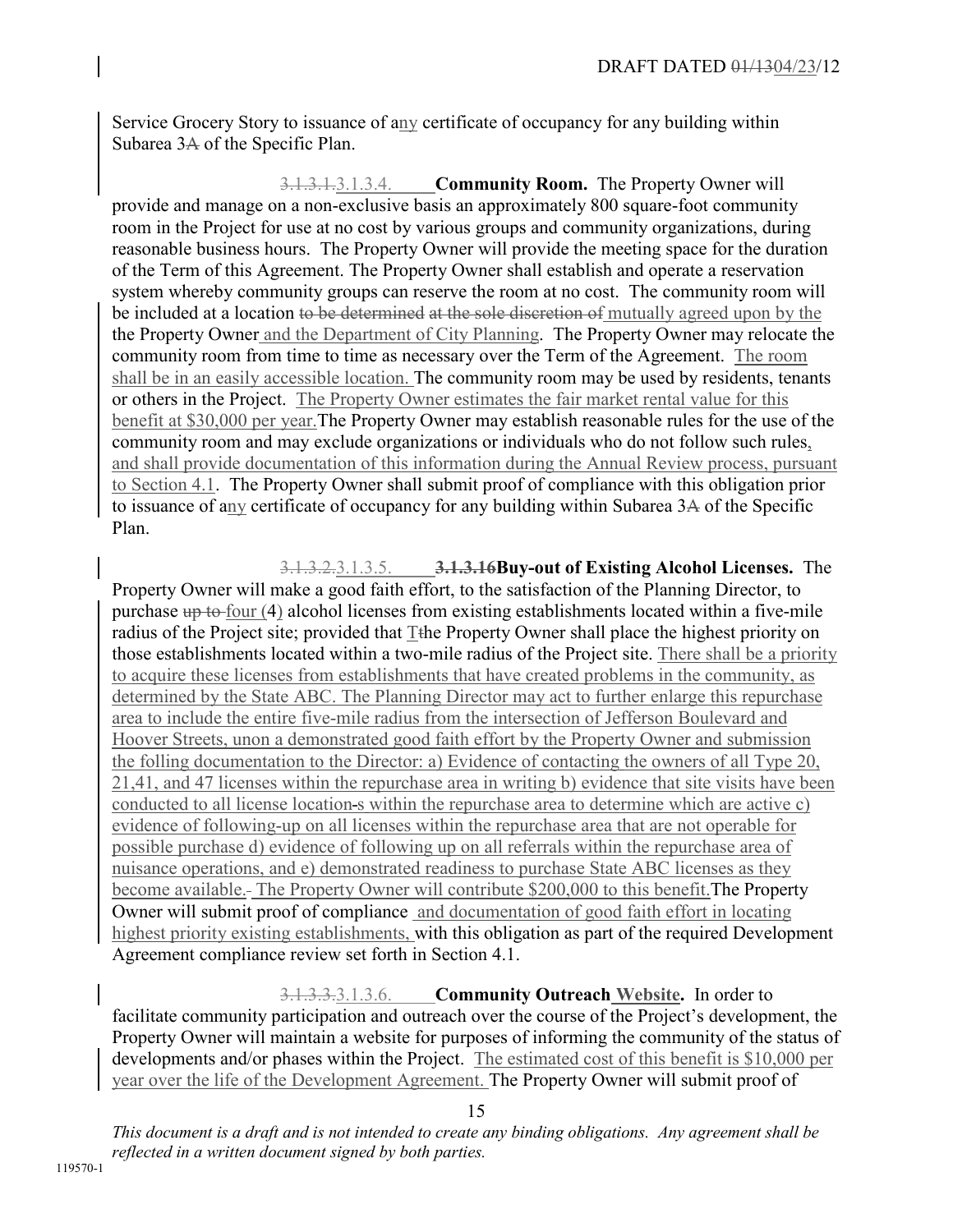compliance with this obligation as part of the required Development Agreement compliance review set forth in Section 4.1.

3.1.3.7. **Local Graffiti Abatement.** The Property Owner currently voluntarily abates graffiti in the vicinity of the University Park Campus, within the general boundaries of the Specific Plan. The Property Owner will expand its graffiti abatement program to extend beyond the Specific Plan, with the following boundaries of Vermont on the west, Adams on the north, Exposition on the south and Flower on the east. The Property Owner commits to continue the graffiti abatement program with expanded boundaries, with an annual total cost for the program not to exceed \$20,000, for the duration of the Term of this Agreement. The Property Owner will submit proof of compliance with this obligation as part of the required Development Agreement compliance review set forth in Section 4.1.

3.1.3.8. **New Fire Station.** Los Angeles Fire Department Station No. 15 is located within the Project site. The Fire Department has expressed a desire to replace the station with a new facility, as the current location is outdated and access to the site is not optimum. The Property Owner will construct a new fire station for the Fire Department at a site location mutually selected and agreed upon by the Fire Department and the Property Owner. ,pProvided that the Property Owner acquires LAFD conveys the existing Fire Station No. 15 on Jefferson Boulevard (in Subarea 3) to Property Owner, Tthe Property Owner will provide an estimated  $$10,000,000$  up to  $$2,000,000$  in funds for property acquisition for the site if necessary, and up to \$8,000,0000 in funds for the and construction of the new fire station. The new fire station shall be constructed as a "standard" station consistent with Prop F. The Fire Station No. 15 shall be renovated consistent with the Secretary of the Interior's Standards for Rehabilitation and is subject to review by the Department of City Planning's Office of Historic Resources. The Property Owner will submit proof of compliance with this obligation prior to issuance of a building permit for the renovation of the existing Fire Station No. 15.

3.1.3.9.

3.1.3.4. **Neighborhood Park Improvements.** In addition to the open space provided within the Project, the Property Owner understands the City's desire to provide new or improved active or passive open space within the vicinity of the Project, but not located within the Project boundaries. The Property Owner will make a one-time payment of \$350,000 exclusive of Quimby fees, to the L.A. Parks Foundation, a 501(c) (3) public charity that raises funds for parks in the City, for the purpose of providing improvements and funds for maintenance of either Hoover Park, located at the northeast corner of S. Hoover Street and W. Adams Boulevard, the current Hoover Gateway parcel located at Hoover Street and 23<sup>rd</sup> Street, or such other existing or new public park as identified by the City, provided that such park is within a two-mile radius of the Project. The Property Owner will submit this payment to the LA Parks Foundation prior to the issuance of any certificate of occupancy for any building within Subarea 3 of the Specific Plan. Updates as to how the funds are being allocated and used shall be provided under annual review, as set forth in Section 4.1 of the DA.

16

*This document is a draft and is not intended to create any binding obligations. Any agreement shall be reflected in a written document signed by both parties.*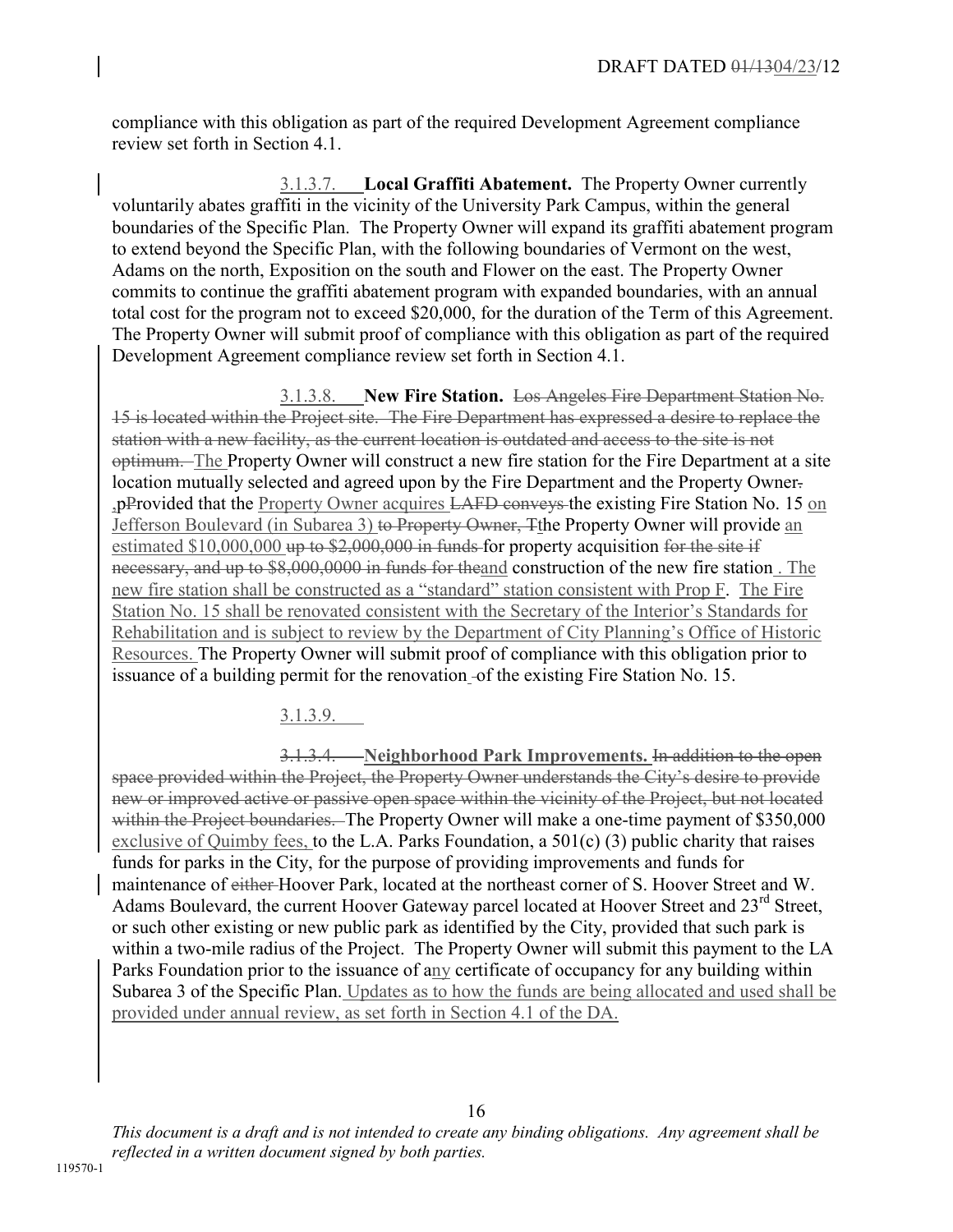3.1.3.5.3.1.3.10. **Partnership with Local Schools**. The Property Owner currently voluntarily partners with ten neighborhood schools, including elementary, middle and high schools, providing educational, cultural and developmental opportunities to more than 13,000 children. Known as the "Family of Schools," through this partnership the The Property Owner will continue to funds programs at the ten neighborhood schools that focus on safety, positive extracurricular activities, literacy, technology, science education, student academic achievement, parental involvement and education, and school administrator professional development. Currently, more than 60 programs are funded by the Property Owner, including the highly acclaimed Neighborhood Academic Initiative, the TRIO program and Upward Bound programs. The Property Owner commits to continue its existing partnership with the "Family of Schools" over the course of the Development Agreement at a minimum level of \$25,000 per year for the Term of this Agreement. The Property Owner shall submit proof of compliance with this obligation as part of the required Development Agreement compliance review set forth in Section 4.1.

3.1.3.11.

3.1.3.6. **Programming at Public Parks**. The Property Owner currently provides will continue to provide resources for programs at public parks in the vicinity of the Project. within the Nexus Study geographic boundaries. Programs include after-school sports instruction (including, but not limited to, martial arts, soccer, basketball, volleyball) and dance classes (ballet, jazz and hip hop) and are offered to students in the "Family of Schools" programs. The Property Owner will continue to contribute financial resources of a minimum of \$10,000 annually for these or alternate comparable programs for the duration of this Development Agreement. The Property Owner shall submit proof of compliance with this obligation as part of the required Development Agreement compliance review set forth in Section 4.1.

3.1.3.12.

3.1.3.7. **Publicly Accessible Private Onsite Open Space.** The Property Owner shall provide 80,000 square feet of publically accessible private ground level open space that is accessible to the public in the Project in accordance with the Specific Plan. The Property Owner shall make such space open to the public during normal business hours, but may in its discretion establish reasonable rules and regulations for use of such open space and may exclude individuals who do not follow such rules.

3.1.3.13. **Transit Connectivity Enhancements.** The Property Own**e**r will provide a total of \$1,000,000 to be divided between a Façade Improvement Program and Transit-Oriented District Plans. A \$500,000 portion of this one-time payment shall be allocated to The property owner will make a one-time payment ofto the City of Los Angeles, Department of City Planning (DCP), for the purpose of completing transit-friendly land use plans for several Transit Oriented Districts within the South Los Angeles region. The property owner will submit this portion of the one-time payment to the City of Los Angeles, Department of City Planning upon council adoption of the entitlements for Subarea 3 of the Specific Planof the Development Agreement. The remaining \$500,000 The Property Owner will provide \$500,000 in funds shall

17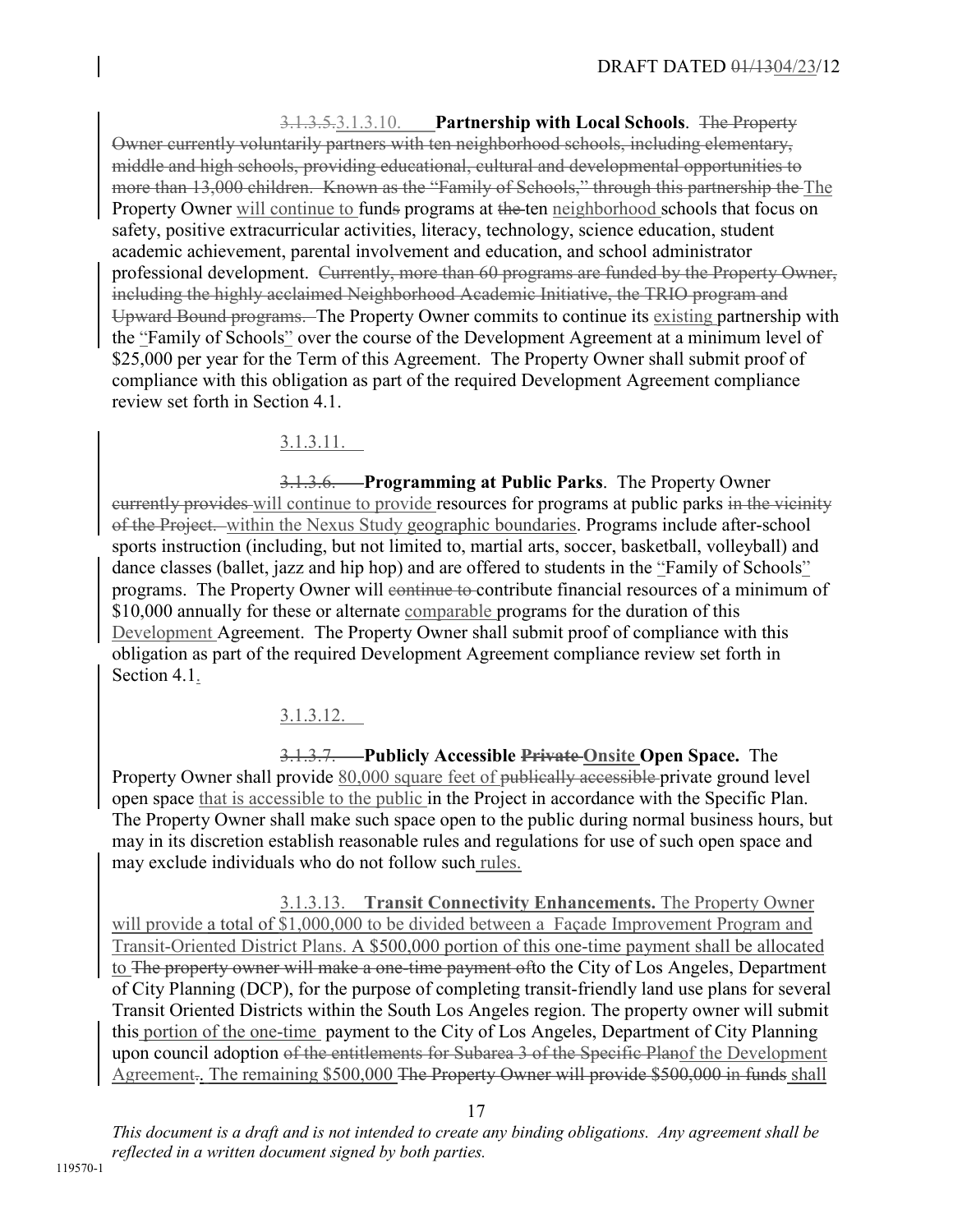to be used (a) by small businesses located on Vermont Avenue between Adams Boulevard to the north and Exposition Boulevard to the south, for the purpose of making minor façade improvements, or (b) towards purchase of uniform street furniture, signage, or to make minor street repairs or lighting maintenance (the "Vermont Façade Improvement Program"). The Property Owner will provide this portion of the e one-time lump sum-payment of \$500,000 to to a LANI (the Los Angeles Neighborhood Initiative, a 501(c)(3) non-profit organization) or a similara third-party non-profit organization selected by the Property Owner, for purposes of administering the Vermont Façade Improvement Program. The Vermont Façade Improvement Program will be administered and operated by by such LANI or such othera third-party organization selected by the Property Owner, and LANI or such aid organization will have full responsibility for reviewing and approving or denying all applications for funds and distribution of funds. The Property Owner will have no obligation to administer or operate the Vermont Façade Improvement Program. The Property Owner will have no obligation to provide additional funds beyond the initial payment of \$500,000 into the program. The Property Owner will submit proof of compliance with this obligation within 30 days of Council adoption of the Development Agreement.

3.1.3.14. **Vermont Streetscape Improvement.** The Property Owner will partner with the City or other public agency to fund-the construction and maintainancemaintenance of a landscaped median along Vermont Avenue between Jefferson Boulevard and the 10 Freeway. In addition, the Property Owner will reimburse the City for actual costs of irrigating the median, not to exceed \$1,000 per year, during the Term of this Agreement. The Property Owner will submit proof of compliance with this obligation as part of the required Development Agreement compliance review set forth in Section 4.1.

3.1.3.15. **3.1.3.12 Jefferson Boulevard Pedestrian Improvements.** The Property Owner will construct or provide funds for the construction of pedestrian improvements along Jefferson Boulevard consisting of improved pedestrian lighting, planting of additional 24-inch box shade trees, and upgraded crosswalks utilizing Duratherm, stamped concrete, or any other commercially acceptable material selected by the Property Owner. These improvements shall be implemented along the length of Jefferson Boulevard as applicable between Vermont Boulevard on the west and Grand Avenue Hope Street on the east, specifically with the improvements from Royal Street to Hope Street being a public benefit.  $-$ The Property owner will contribute more than \$1,000,000 for these improvements.The Property Owner will submit proof of compliance with this obligation prior to issuance of a certificate of occupancy for any building within Subarea 3.A of the Specific Plan.

3.1.3.8.

#### 3.1.3.9. **3.1.3.13**

3.1.3.10.3.1.3.16. **Bicycle Lane on Jefferson Boulevard.** The Property Owner will develop and maintain a bicycle lane along Jefferson Boulevard between Vermont Avenue and Flower Street, as determined feasible and approved by the Department of Transportation. These improvements shall be implemented along the length of Jefferson Boulevard between Vermont Boulevard on the west and Flower Street on the east, specifically

<sup>18</sup>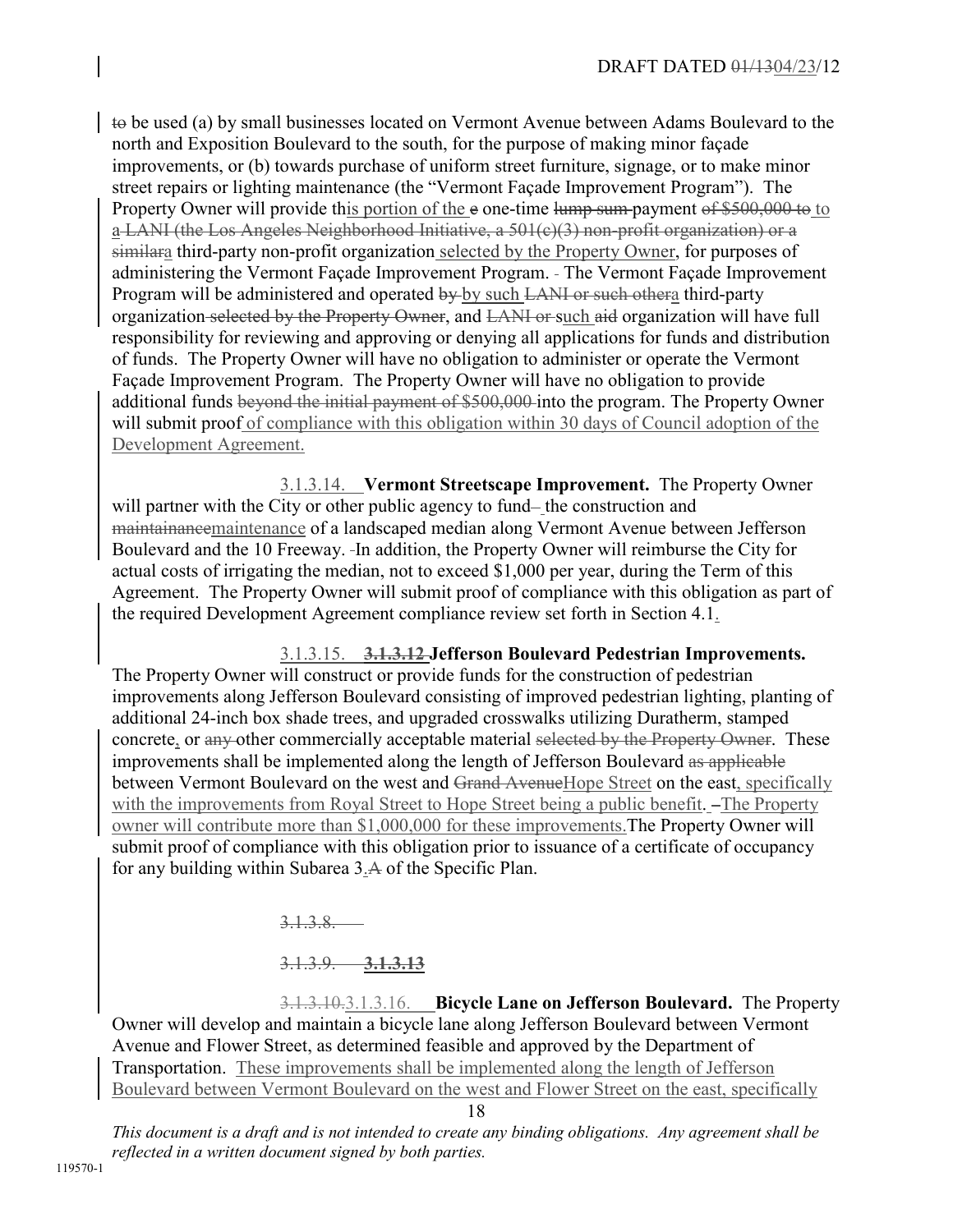with the improvements from Vermont to Orchard and Hoover to Flower being a public benefit. The cost of this benefit is expected to be \$50,000. The Property Owner will submit proof of compliance with this obligation prior to issuance of a certificate of occupancy for any building within Subarea 3 of the Specific Plan.

3.1.3.17. **Mobility Hub in University Village**.The Property Owner will provide space in Subarea 3 of the Specific Plan for a mobility hub to encourage transit use in the community. The mobility hub may include facilities and/or information to encourage various modes of transportation, including but not limited to bicycles, buses, Metrolink, MTA, and shared cars., etc. [*Language may change depending on definition from LADOT.]* This mobility hub shall be located in University Village, and shall remain throughout the duration of the term of the Devlopment Agreement. The Property Owner proposes the cost of this mobility hub to be \$150,000 per year. The Property Owner shall submit proof of compliance with this obligation through indication on building plans at time of Planning Department review for any building within Subarea 3 of the Specific Plan, and then complaince compliance shall beas part of the required Development Agreement compliance review set forth in Section 4.1.

3.1.3.11.3.1.3.18. **Bicycle Parking.** The Property Owner will provide secured bicycle parking for all new developments within the Project in accordance with the Specific Plan. The Property Owner will submit proof of compliance with this obligation prior to the issuance of any certificate of occupancy for each building in the Project.

3.1.3.12.3.1.3.19. **Expanded Tram Shuttle Service.** The Property Owner will extend the existing USC tram service to provide connectivity between the surrounding community and the proposed new University Village development in the Project. The cost of expanded shuttle service is estimated to be \$50,000 per year. The Property Owner will submit proof of compliance with this obligation prior to issuance of a certificate of occupancy for any building within Subarea 3 of the Specific Plan.

3.1.3.20. **Local Hiring and Job Training.** The Property Owner will work with the City of Los Angeles Community Development Department (CDD) or similar organization working in the City of Los Angeles (the "First Source Referral System") to implement a First Source Hiring Policy for exempt employees. The purpose of the First Source Hiring Policy is to facilitate the employment of local job applicants for jobs within the Specific Plan. The Property Owner, contractors and tenants will participate in the First Source Hiring Policy under which the First Source Referral Systems will promptly refer qualified, trained applicants to employers for available jobs. The Property Owner, contractors and tenants will have no responsibility to provide notice of job openings to the First Source Referral System if the First Source Referral System is not fulfilling its obligations under the First Source Hiring Policy to timely refer qualified, trained applicants. The First Source Referral System will also coordinate job-training programs. The Property Owner will submit proof of compliance with this obligation as part of the required Development Agreement compliance review set forth in Section 4.1.

*This document is a draft and is not intended to create any binding obligations. Any agreement shall be reflected in a written document signed by both parties.*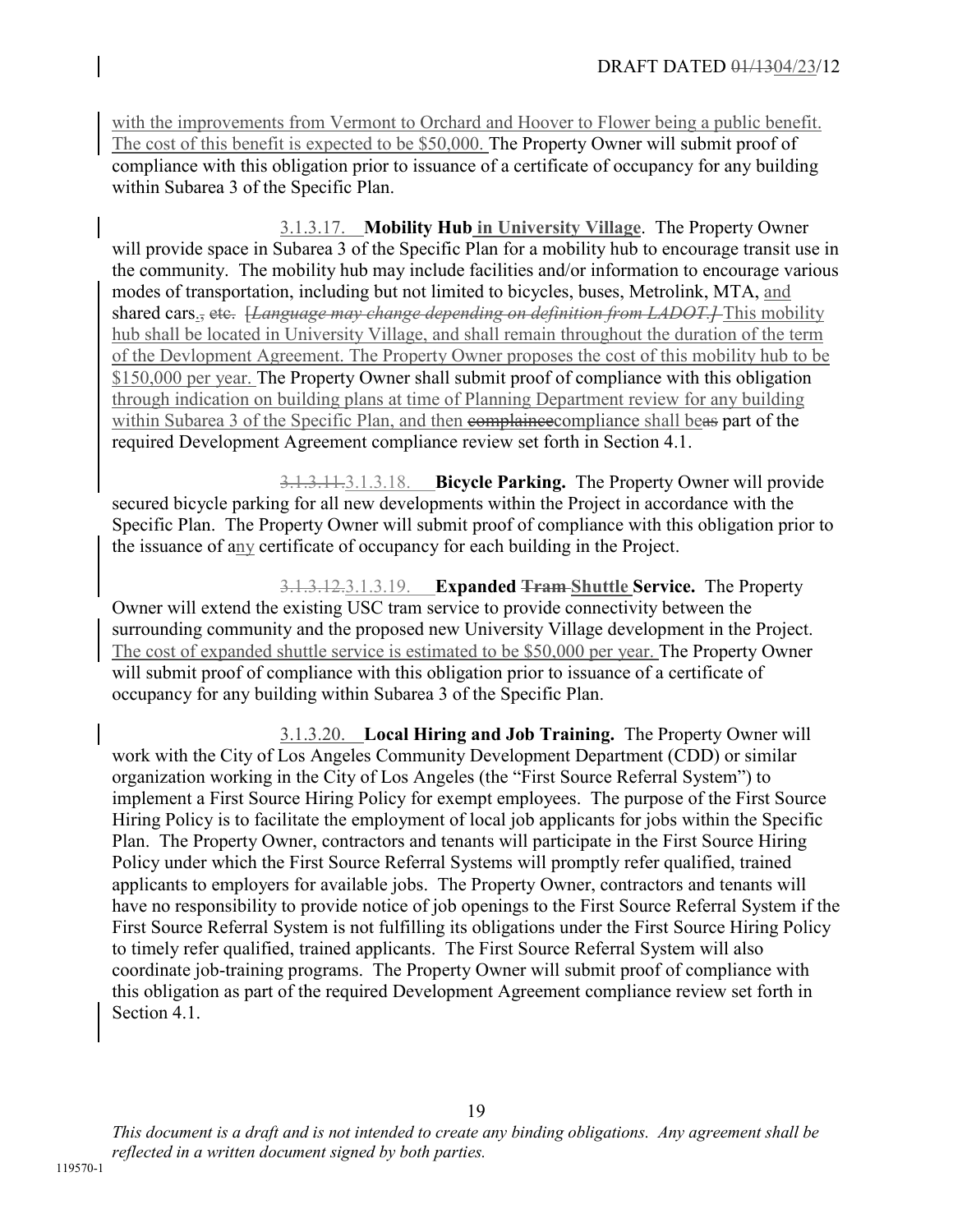3.2 **Agreement and Assurances on the Part of the City.** In consideration for Property Owner entering into this Agreement, and as an inducement for Property Owner to obligate itself to carry out the covenants and conditions set forth in this Agreement, and in order to effectuate the premises, purposes and intentions set forth in Section 2 of this Agreement, the City hereby agrees as follows:

3.2.1 **Entitlement to Develop.** Property Owner has the vested right to develop the Project subject to the terms and conditions of this Agreement, the Applicable Rules, Project Approvals and the Reserved Powers. Property Owner's vested rights under this Agreement shall include, without limitation, the right to remodel, renovate, rehabilitate, rebuild or replace the existing development and the Project or any portion thereof throughout the applicable Term for any reason, including, without limitation, in the event of damage, destruction or obsolescence of the existing development or the Project or any portion thereof, subject to the Applicable Rules, Project Approvals and Reserved Powers. To the extent that all or any portion of the existing development or the Project is remodeled, renovated, rehabilitated, rebuilt or replaced, Property Owner may locate that portion of the existing development or the Project, as the case may be, at any other location of the Property, subject to the requirements of the Project Approvals, the Applicable Rules, and the Reserved Powers.

3.2.2 **Consistency in Applicable Rules.** Based upon all information made available to the City up to or concurrently with the execution of this Agreement, the City finds and certifies that no Applicable Rules prohibit or prevent the full completion and occupancy of the Project in accordance with the uses, intensities, densities, designs and heights, permitted demolition, and other development entitlements incorporated and agreed to herein and in the Project Approvals.

# 3.2.3 **Changes in Applicable Rules.**

3.2.3.1. **Nonapplication of Changes in Applicable Rules.** Any change in, or addition to, the Applicable Rules, including, without limitation, any change in any applicable general or specific plan, zoning or building regulation, adopted or becoming effective after the Effective Date of this Agreement, including, without limitation, any such change by means of ordinance, City Charter amendment, initiative, referendum, resolution, motion, policy, order or moratorium, initiated or instituted for any reason whatsoever and adopted by the City, the Mayor, City Council, Planning Commission or any other Board, Commission, Department or Agency of the City, or any officer or employee thereof, or by the electorate, as the case may be, which would, absent this Agreement, otherwise be applicable to the Property and/or the Project and which would conflict in any way with the Applicable Rules, Project Approvals, or this Agreement, shall not be applied to the Property or the Project unless such changes represent an exercise of the City's Reserved Powers, or are otherwise agreed to in this Agreement. Notwithstanding the foregoing, Property Owner may, in its sole discretion, consent to the application to the Project of any change in the Applicable Rules.

3.2.3.2. **Changes in Building and Fire Codes.** Notwithstanding any provision of this Agreement to the contrary, development of the Project shall be subject to changes which may occur from time to time in the Uniform Codes, as such Codes are adopted by

20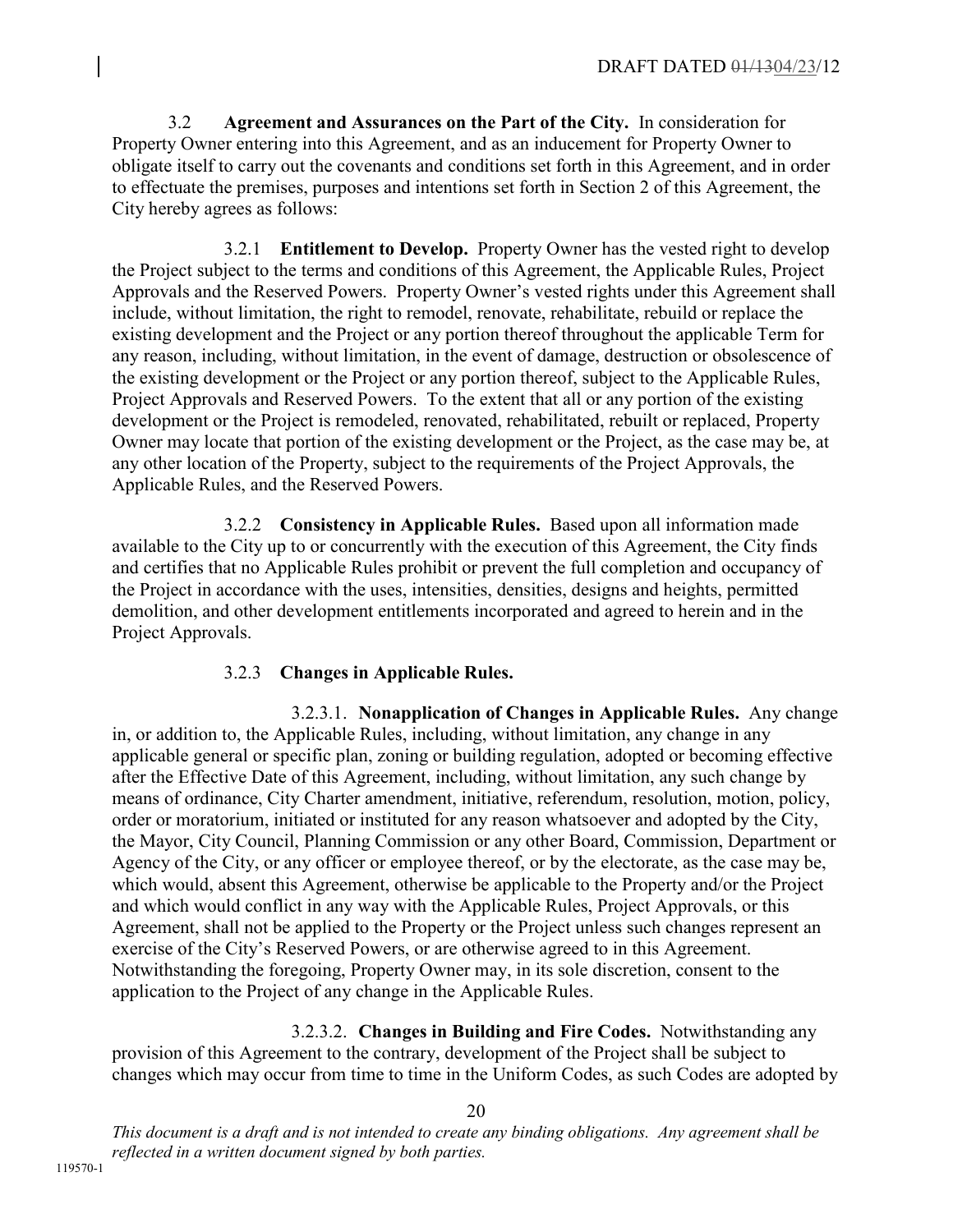the City of Los Angeles. In addition, development of the Project shall be subject to changes occurring from time to time in Chapters V (Public Safety and Protection) and IX (Building Regulations) of the Municipal Code regarding the construction, engineering and design standards for both public and private improvements provided that these changes are (1) necessary to the health and safety of the residents of the City, and (2) are generally applicable on a Citywide basis (except in the event of natural disasters found by the Mayor or City Council, such as floods, earthquakes and similar disasters).

3.2.3.3. **Changes Mandated by Federal or State Law.** This Agreement shall not preclude the application to the Project of changes in, or additions to, the Applicable Rules, including rules, regulations, ordinances and official policies, to the extent that such changes or additions are mandated to be applied to developments such as this Project by state or federal regulations, pursuant to the Reserved Powers. In the event state or federal laws or regulations prevent or preclude compliance with one or more provisions of this Agreement, such provisions shall be modified or suspended as may be necessary to comply with such state or federal laws or regulations.

3.2.4 **Subsequent Development Review.** The City shall not require Property Owner to obtain any approvals or permits for the development of the Project in accordance with this Agreement other than those permits or approvals that are required by the Applicable Rules, the Reserved Powers and/or the Project Approvals. However, any subsequent Discretionary Action initiated by Property Owner, which substantially changes the permitted uses or substantially increases the height, and density or floor area allowed under the Project Approvals, shall be subject to the rules, regulations, ordinances and official policies of the City then in effect; provided, however, that no such subsequent Discretionary Action, when approved, will constitute grounds for the termination of this Agreement or otherwise affect the enforceability of this Agreement with respect to the development of the Property hereunder. The Parties agree that this Agreement does not modify, alter or change the City's obligations pursuant to CEQA and acknowledge that future Discretionary Actions may require additional environmental review pursuant to CEQA. In the event that additional environmental review is required by CEQA, the City agrees to utilize tiered environmental documents to the fullest extent permitted by law, as determined by the City, and as provided in California Public Resources Code Sections 21093 and 21094.

3.2.5 **Effective Development Standards.** The City agrees that it is bound to permit the uses, intensities of use and densities on this Property which are permitted by this Agreement and the Project Approvals, insofar as this Agreement and the Project Approvals so provide or as otherwise set forth in the Applicable Rules or the Reserved Powers. The City hereby agrees that it will not unreasonably withhold or unreasonably condition any Discretionary Action which must be issued by the City in order for the Project to proceed, provided that Property Owner reasonably and satisfactorily complies with all City-wide standard procedures for processing applications for Discretionary Action.

3.2.6 **Interim Use.** The City agrees that Property Owner may use the Property during the Term of this Agreement for any use which is otherwise permitted by the applicable zoning regulations and the General Plan in effect at the time of the interim use or pursuant to any

21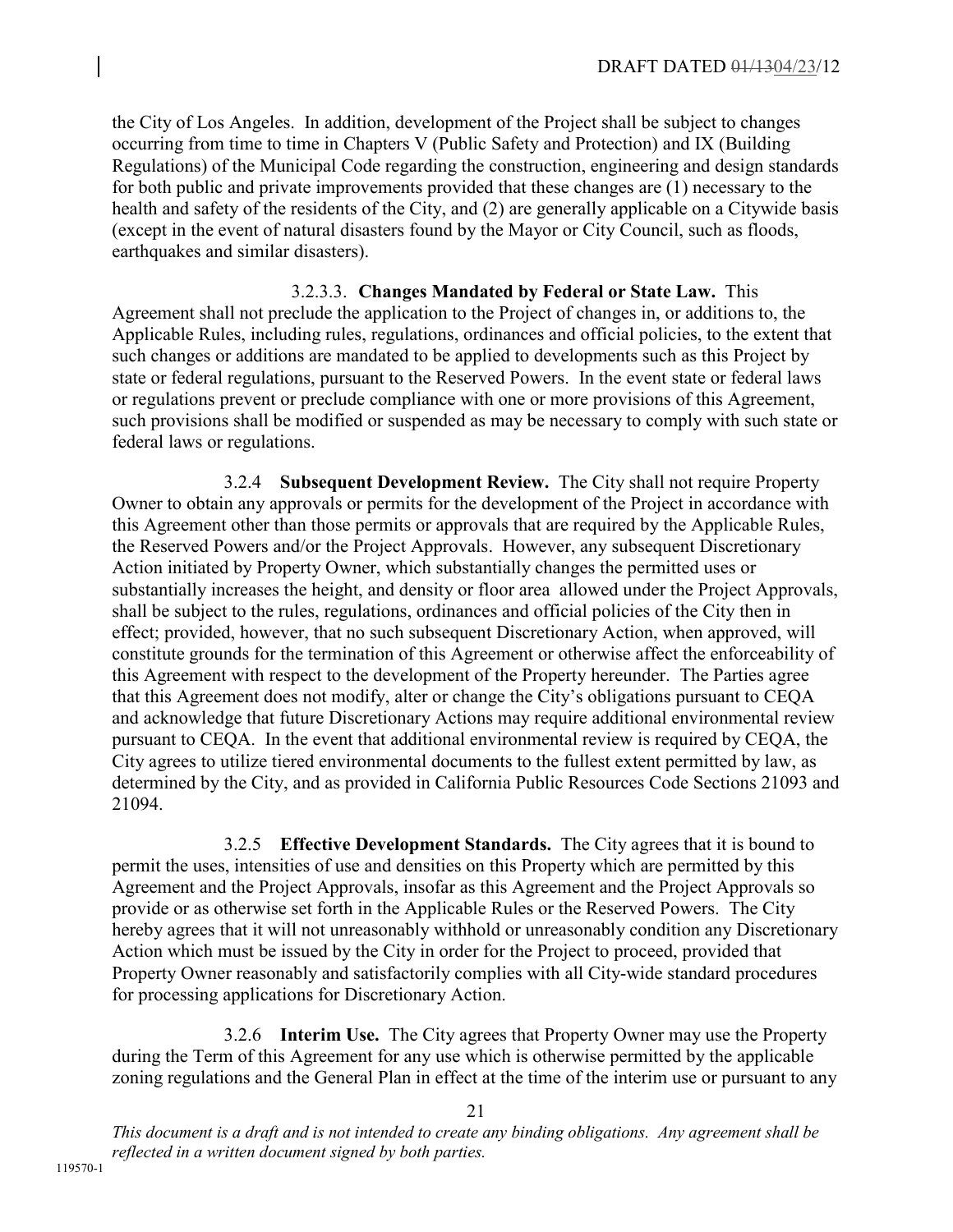approvals, permits, or other entitlements previously granted and in effect as of the Effective Date.

3.2.7 **Moratoria or Interim Control Ordinances.** In the event an ordinance, resolution, policy, or other measure is enacted, whether by action of the City, by initiative, or otherwise, which relates directly or indirectly to the Project or to the rate, amount, timing, sequencing, or phasing of the development or construction of the Project on all or any part of the Property or the implementation of the Mitigation Measures adopted in connection with approval of the Project, City agrees that such ordinance, resolution or other measure shall not apply to the Property, the Project or this Agreement, unless such changes are adopted pursuant to the Reserved Powers or other applicable provisions of this Agreement.

3.2.8 **Special Taxes and Assessments.** Property Owner shall not be obligated to support infrastructure financing undertaken by the City or others. Property Owner shall have the right, to the extent permitted by law, to protest, oppose and vote against any and all special taxes, assessments, levies, charges and/or fees imposed with respect to any assessment districts, Mello-Roos or community facilities districts, maintenance districts or other similar districts.

3.2.9 **Impact Fees.** Impact Fees imposed by the City with respect to the Project shall be only those Impact Fees in full force and effect as of the Effective Date, the amounts of which are subject to ongoing annual increases which shall be calculated at time of payment. The installation of improvements identified in the Mitigation Measures and/or the Conditions of Approval implemented in connection with the Project shall be accepted by the City in lieu of otherwise applicable Impact Fees. This Agreement shall not limit any impact fees, linkage fees, exaction, assessments or fair share charges or other similar fees or charges imposed by other governmental entities and which the City is required to collect or assess pursuant to applicable law (e.g., school district impact fees pursuant to Government Code Section 65995).

3.2.10 **Processing Fees.** Property Owner shall pay all Processing Fees for Ministerial Permits and Approvals.

3.2.11 **Timeframes and Staffing for Processing and Review.** The City agrees that expeditious processing of Ministerial Permits and Approvals and Discretionary Actions, if any, and any other approvals or actions required for the Project are critical to the implementation of the Project. In recognition of the importance of timely processing and review of Ministerial Permits and Approvals, the City agrees to work with Property Owner to establish time frames for processing and reviewing such Ministerial Permits and Approvals and to comply with timeframes established in the Project Approvals. Furthermore, the City shall expedite all requests by Property Owner for Discretionary Actions requested for the Project, if any.

 3.2.12 **Substitute Mitigation.** To the extent permitted by law, to the extent Property Owner cannot complete a mitigation measure or condition of approval as required in the Project Approvals, or otherwise, because the measure or condition has been performed by others, has been rejected by an agency with jurisdiction, or for other reasons outside of the Property Owner's reasonable control, Property Owner shall be allowed to complete the Project without performing such infeasible mitigation measure or condition of approval mitigation measure

22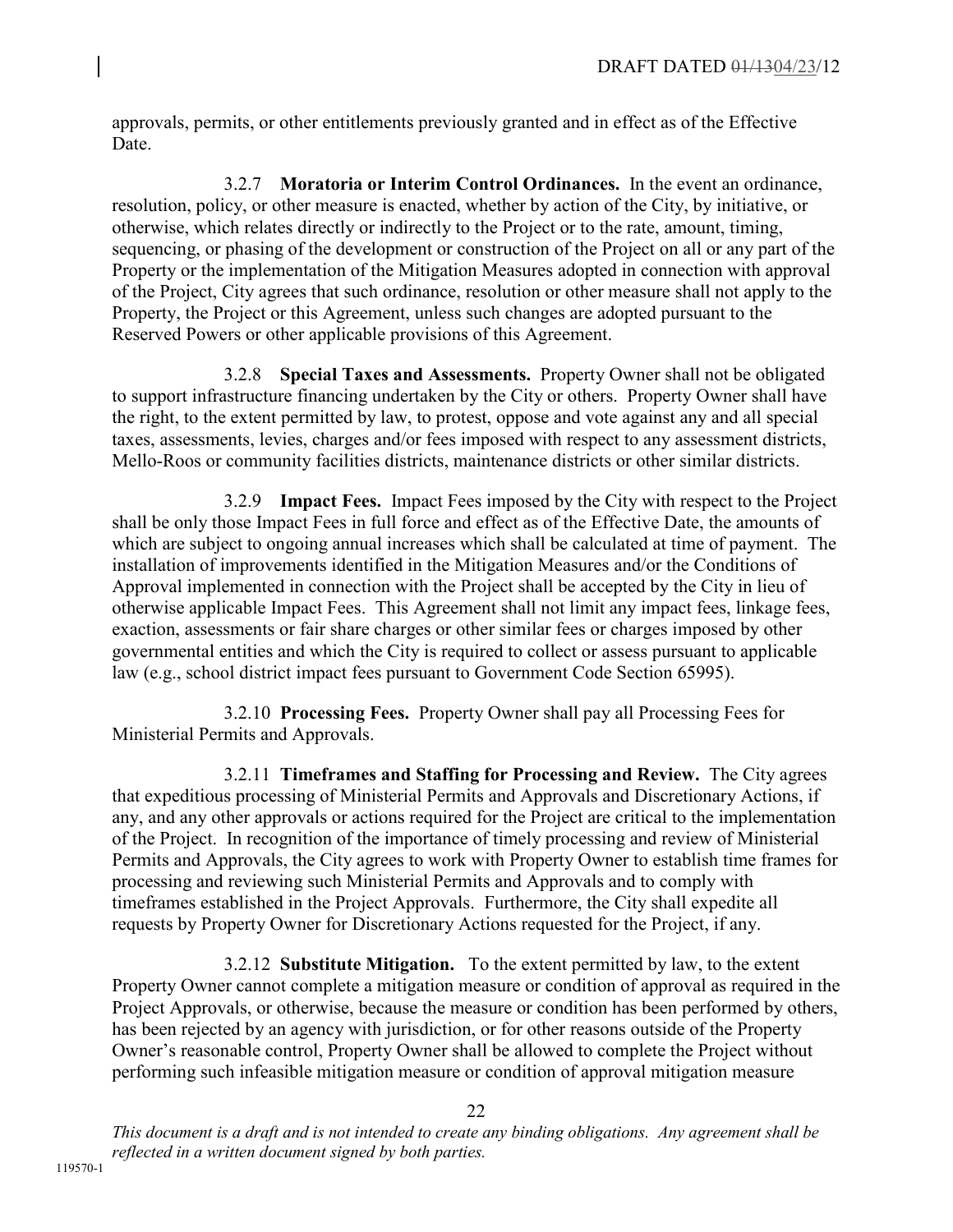and/or condition of approval so long as Property Owner pays to the City the mutually agreed upon cost that Property Owner would have otherwise incurred to complete such mitigation measure or condition of approval, unless the City specifies another substituted measure that (A) substantially accomplishes the same environmental goals as the original measure or condition, (B) has a nexus with and is proportional to the Project impacts that the original measure or condition was intended to address, and (C) does not exceed the cost agreed to by the Parties for the original mitigation measure or condition of approval, in which case Property Owner shall complete or cause to be completed such substitute mitigation measure and/or condition of approval in lieu of the original measure or condition.

 3.12.13 **Infrastructure Financing**. If Property Owner undertakes public infrastructure financing, such as Mello-Roos or community facilities districts, the City will cooperate fully in such endeavors and will process any related applications as expeditiously as possible.

# **4. ANNUAL REVIEW.**

4.1 **Annual Review.** During the Term of this Agreement, the City shall review annually Property Owner's good faith compliance with this Agreement. Such periodic review shall be limited in scope to good faith compliance with the provisions of this Agreement as provided in the Development Agreement Act and Property Owner shall have the burden of demonstrating such good faith compliance.

4.2 **Pre-Determination Procedure.** Property Owner's submission of compliance with this Agreement, in a form which the Planning Director may reasonably establish, shall be made in writing and transmitted to the Planning Director not later than sixty (60) days prior to the yearly anniversary of the Effective Date. The public shall be afforded an opportunity to submit written comments regarding compliance to the Planning Director at least sixty (60) days prior to the yearly anniversary of the Effective date. All such public comments and final staff reports shall, upon receipt by the City, be made available as soon as possible to the Property **Owner** 

4.3 **Director's Determination.** On or before the yearly anniversary of the Effective Date of the Agreement, the Planning Director shall make a determination regarding whether or not Property Owner has complied in good faith with the provisions and conditions of this Agreement. This determination shall be made in writing with reasonable specificity, and a copy of the determination shall be provided to Property Owner in the manner prescribed in Section 6.15. Copies of the determination shall also be made available to members of the public. If the Planning Director determines that the Property Owner has complied in good faith with the provisions and conditions of this Agreement, the annual review process for that year shall end.

4.4 **Appeal By Property Owner.** In the event the Planning Director makes a finding and determination of non-compliance, Property Owner shall be entitled to appeal that determination to the Planning Commission. After a public hearing on the appeal, the Planning Commission shall make written findings and determinations, on the basis of substantial evidence, whether or not Property Owner has complied in good faith with the provisions and conditions of

23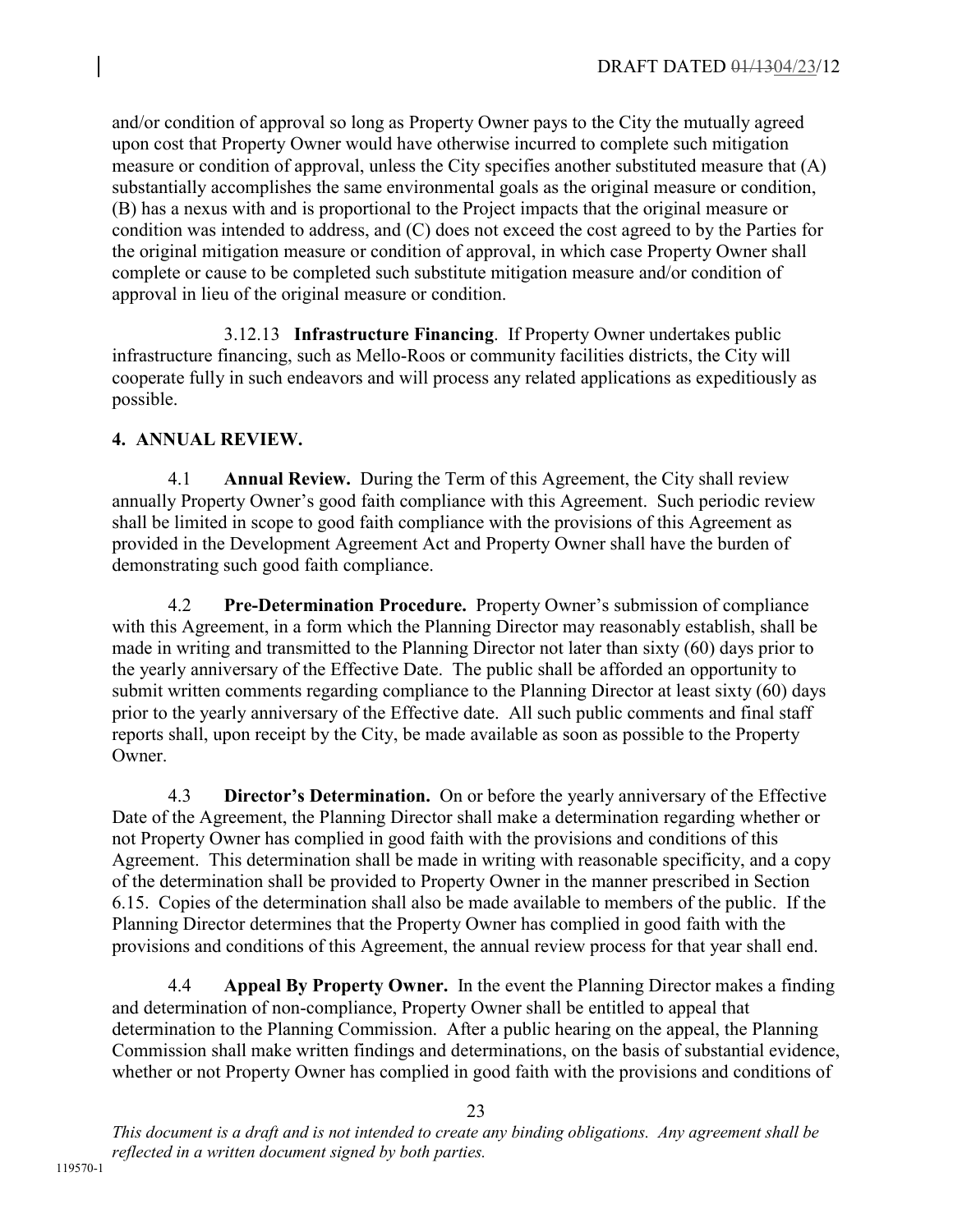this Agreement. If the Planning Commission determines that the Property Owner has complied in good faith with the provisions and conditions of this Agreement, the annual review process for that year shall end. Nothing in this Section or this Agreement shall be construed as modifying or abrogating Los Angeles City Charter Section 245 (City Council review of Commission and Board actions).

4.5 **Period To Cure Non-Compliance.** If, as a result of this Annual Review procedure, it is found and determined by the Planning Director or the Planning Commission, on appeal, that Property Owner has not complied in good faith with the provisions and conditions of this Agreement, the City, after denial of any appeal or, where no appeal is taken, after the expiration of the appeal period described in Section 6.3, shall submit to Property Owner, by registered or certified mail, return receipt requested, a written notice of non-compliance in the manner prescribed in Section 6.15, stating with specificity those obligations of Property Owner which have not been performed. Upon receipt of the notice of non-compliance, Property Owner shall promptly commence to cure the identified items of non-compliance at the earliest reasonable time after receipt of the notice of non-compliance and shall complete the cure of such items of non-compliance not later than sixty (60) days after receipt of the notice of noncompliance, or such longer period as is reasonably necessary to remedy such items of noncompliance, provided that Property Owner shall continuously and diligently pursue such remedy at all times until such item of non-compliance is cured.

4.6 **Failure To Cure Non-Compliance Procedure.** If the Planning Director finds and determines that Property Owner, or its successors, transferees, and/or assignees, as the case may be, has not cured or commenced to cure an item of non-compliance pursuant to this Section, and that the City intends to terminate or modify this Agreement or those transferred or assigned rights and obligations, as the case may be, the Planning Director shall make a report to the Planning Commission. The Planning Director shall then set a date for a public hearing before the Planning Commission in accordance with the notice and hearing requirements of Government Code Sections 65867 and 65868. If after such public hearing, the Planning Commission finds and determines, on the basis of substantial evidence, that Property Owner, or its successors, transferees, and/or assignees, as the case may be, has not brought the Project into compliance pursuant to this Section, and that the City may terminate or modify this Agreement, or those transferred or assigned rights and obligations, as the case may be, the finding and determination shall be appealable to the City Council in accordance with Section 6.3 hereof. In the event of a finding and determination of compliance, there shall be no appeal by any person or entity. Nothing in this Section or this Agreement shall be construed as modifying or abrogating Los Angeles City Charter Section 245 (City Council's review of Commission and Council actions).

4.7 **Termination Or Modification Of Agreement.** The City may terminate or modify this Agreement, or those transferred or assigned rights and obligations, as the case may be, after a finding or determination of noncompliance by the City Council or, where no appeal is taken, after the expiration of the appeal periods described in Section 6.3. There shall be no modifications of this Agreement unless the City Council acts pursuant to Government Code Sections 65867.5 and 65868, irrespective of whether an appeal is taken as provided in Section 6.3.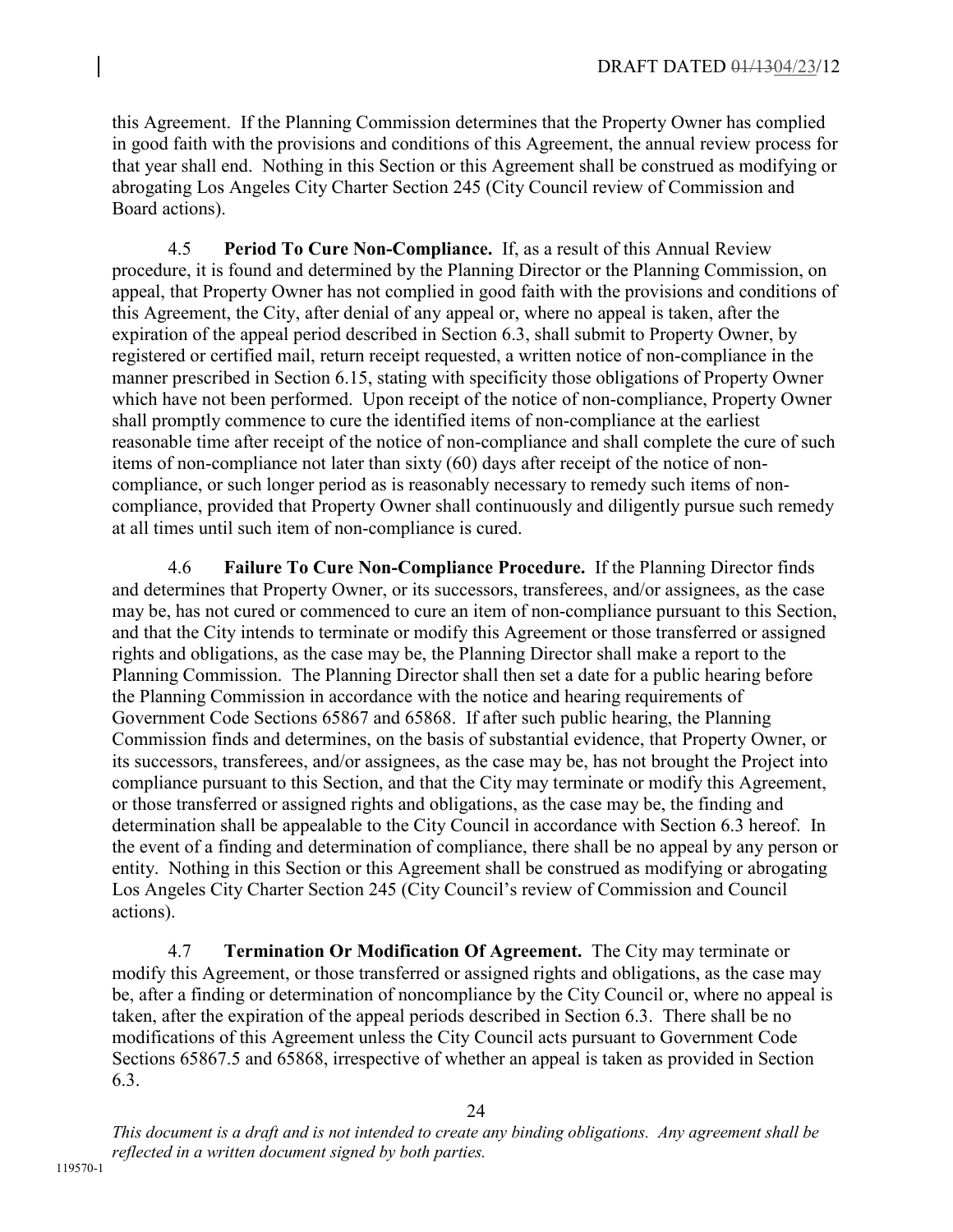4.8 **Reimbursement Of Costs.** Property Owner shall reimburse the City for its actual costs, reasonably and necessarily incurred, to accomplish the required annual review.

# **5. DEFAULT PROVISIONS**

## 5.1 **Default By Property Owner.**

5.1.1 **Default.** In the event Property Owner does not perform its obligations under this Agreement in a timely manner, the City shall have all rights and remedies provided by this Agreement, which shall include compelling the specific performance of the obligations of Property Owner under this Agreement, or modification or termination of this Agreement, provided that the City has first complied with the procedure in Section 5.1.2 hereof.

5.1.2 **Notice of Default.** City shall first submit to Property Owner a written notice of default stating with specificity those obligations that have not been performed. Upon receipt of the notice of default, Property Owner shall promptly commence to cure the identified default(s) at the earliest reasonable time after receipt of the notice of default and shall complete the cure of such default(s) not later than sixty (60) days after receipt of the notice of default, or such longer period as is reasonably necessary to remedy such default(s), provided that Property Owner shall continuously and diligently pursue such remedy at all times until such default(s) is cured. In the event that Property Owner has assigned all or any portion of its interests pursuant to Section 6.9, Property Owner shall have the right but not the obligation to cure any defaults of any assignee or successor-in-interest. Further, any assignee or successor-in-interest shall have the right but not the obligation to cure any defaults of Property Owner. In the case of a dispute as to whether Property Owner (or its assignee or successor-in-interest) has cured the default, the Parties shall submit the matter to dispute resolution pursuant to Section 6.5 of this Agreement.

5.1.3 **Failure to Cure Default Procedures.** If after the cure period has elapsed, the Planning Director finds and determines that Property Owner, or its successors, transferees and/or assignees, as the case may be, remains in default and that the City intends to terminate or modify this Agreement, or those transferred or assigned rights and obligations, as the case may be, the Planning Director shall make a report to the Planning Commission and then set a public hearing before the Commission in accordance with the notice and hearing requirements of Government Code Sections 65867 and 65868. If after public hearing, the Planning Commission finds and determines, on the basis of substantial evidence, that Property Owner, or its successors, transferees and/or assigns, as the case may be, has not cured such default pursuant to this Section, and that the City intends to terminate or modify this Agreement, or those transferred or assigned rights and obligations, as the case may be, Property Owner and its successors, transferees and/or assigns, shall be entitled to appeal that finding and determination to the City Council in accordance with Section 6.3. In the event of a finding and determination that all defaults are cured, there shall be no appeal by any person or entity. Nothing in this Section or this Agreement shall be construed as modifying or abrogating Los Angeles City Charter Section 245 (City Council review of Commission and Board actions).

5.1.4 **Termination or Modification of Agreement.** The City may terminate or modify this Agreement, or those transferred or assigned rights and obligations, as the case may

25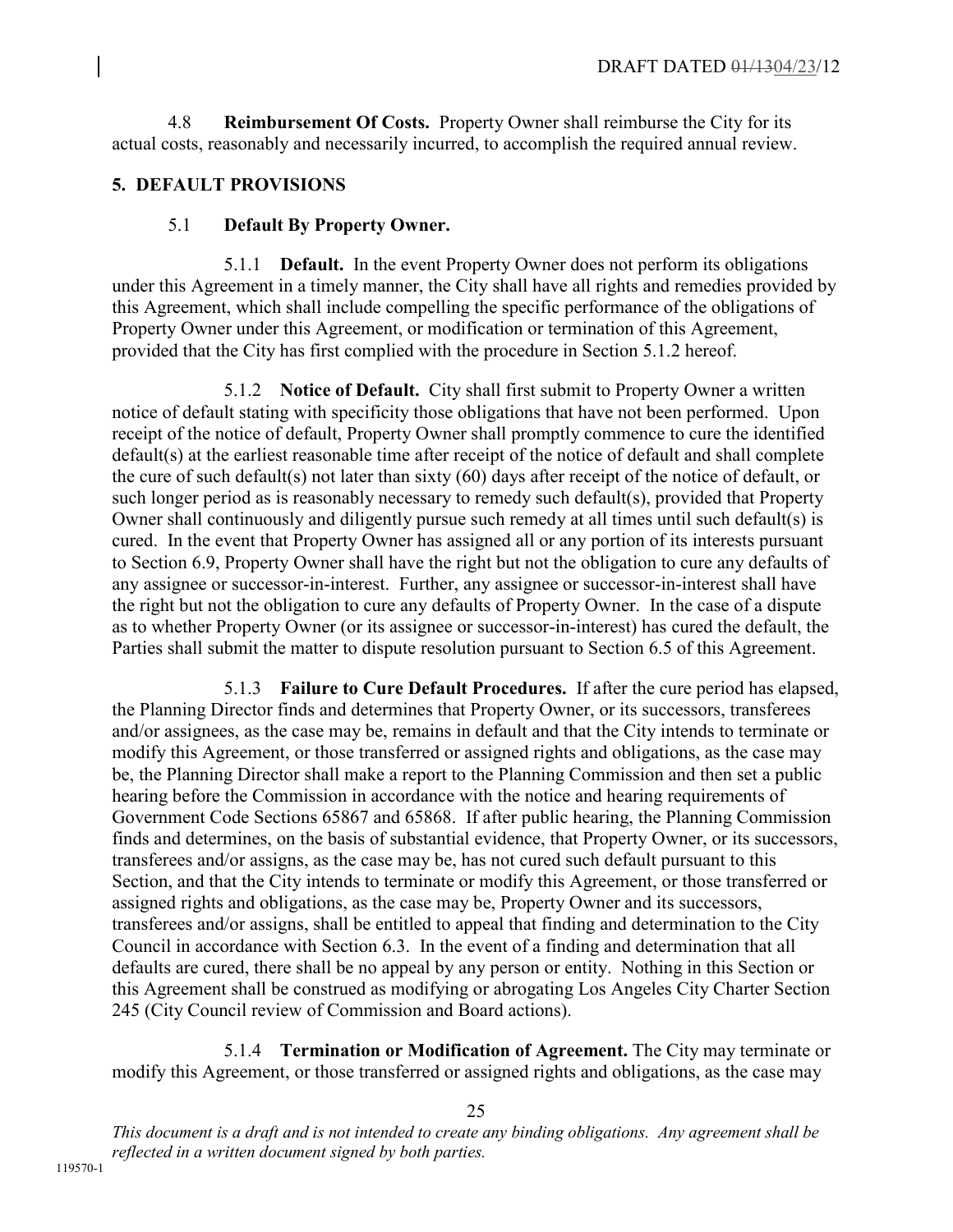be, after such final determination of the City Council or, where no appeal is taken, after the expiration of the appeal periods described in Section 6.3. There shall be no modifications of this Agreement unless the City Council acts pursuant to Government Code Sections 65867.5 and 65868, irrespective of whether an appeal is taken as provided in Section 6.3.

# 5.2 **Default By The City.**

5.2.1 **Default.** In the event the City does not accept, process, or render a decision on necessary development permits, entitlements, or other land use or building permits or approvals for use as provided in this Agreement upon compliance with the requirements thereof, or as otherwise agreed to by the Parties, or the City otherwise defaults under the provisions of this Agreement, Property Owner shall have all rights and remedies provided herein or by applicable law, which shall include compelling the specific performance of the City's obligations under this Agreement, provided that Property Owner or Transferee, as the case may be, has first complied with the procedures in Section 5.2.2. No part of this Agreement shall be deemed to abrogate or limit any immunities or defenses the City may otherwise have with respect to claims for monetary damages.

5.2.2 **Notice of Default.** Property Owner shall first submit to the City a written notice of default stating with specificity those obligations that have not been performed. Upon receipt of the notice of default, the City shall promptly commence to cure the identified default(s) at the earliest reasonable time after receipt of the notice of default and shall complete the cure of such default(s) not later than one hundred and twenty (120) days after receipt of the notice of default, or such longer period as is reasonably necessary to remedy such default(s), provided that the City shall continuously and diligently pursue such remedy at all times until such default(s) is cured. In the case of a dispute as to whether the City has cured the default, the Parties shall submit the matter to dispute resolution pursuant to Section 6.5 of this Agreement.

5.3 **No Monetary Damages.** It is acknowledged by the Parties that neither the City nor the Property Owner would have entered into this Agreement if it were liable in monetary damages under or with respect to this Agreement or the application thereof. Therefore, the Parties agree that the Parties shall not be liable in monetary damages and the Parties covenant not to sue for or claim any monetary damages for the breach of any provision of this Agreement.

# **6. GENERAL PROVISIONS.**

6.1 **Effective Date.** This Agreement shall be effective as set forth in Section 1.10 above.

6.2 **Term.** The Term of this Agreement shall commence on the Effective Date and shall extend for a period of twenty (20) years after the Effective Date, unless said Term is otherwise terminated, modified or extended by circumstances set forth in this Agreement or by mutual consent of the Parties hereto. Following the expiration of this Term, this Agreement shall terminate and be of no further force and effect; provided, however, that this termination shall not affect any right or duty arising from entitlements or approvals, including the Project Approvals on the Property, approved concurrently with, or subsequent to, the Effective Date of this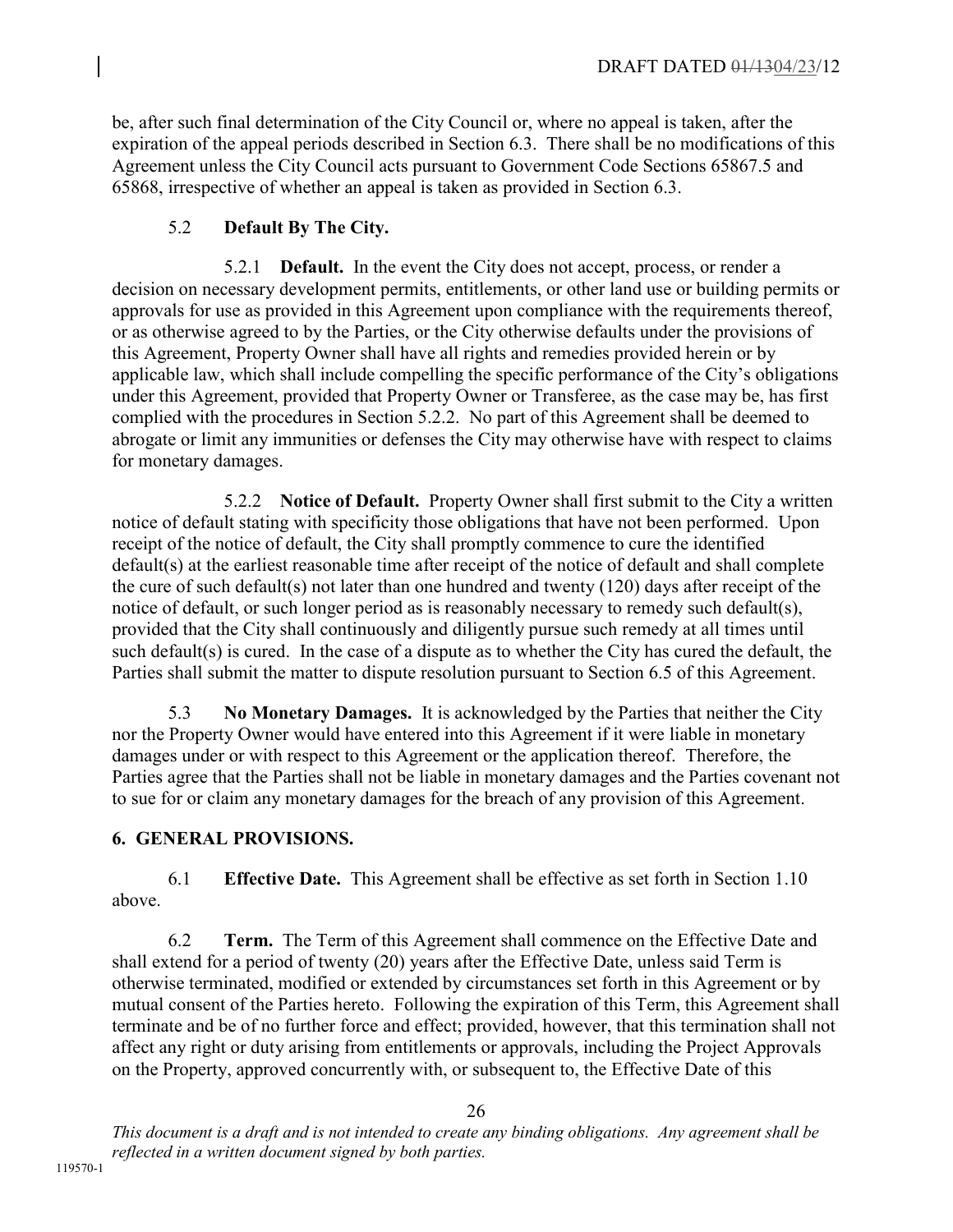Agreement. The Term of this Agreement shall automatically be extended for the period of time of any actual delay resulting from any enactments pursuant to the Reserved Powers or moratoria, or from legal actions, administrative proceedings such as appeals or delays of ministerial actions, or appeals which enjoin performance under this Agreement or act to stay performance under this Agreement (other than bankruptcy or similar procedures), or for the period of time during which a lawsuit or litigation (including appeals) relating to the Project or the Project Approvals, including this Development Agreement, has been filed and is pending in a court of competent jurisdiction.

6.3 **Appeals To City Council.** Where an appeal by Property Owner to the City Council from a finding and/or determination of the Planning Commission is created by this Agreement, such appeal shall be taken, if at all, within twenty (20) days after the mailing of such finding and/or determination to Property Owner, or its successors, transferees, and/or assignees, as the case may be. The City Council shall act upon the finding and/or determination of the Planning Commission within eighty (80) days after such mailing, or within such additional period as may be agreed upon by the Property Owner and the City Council. The failure of the City Council to act shall not be deemed a denial or an approval of the appeal, which shall remain pending until final City Council action.

6.4 **Enforced Delay; Extension Of Time Of Performance.** In addition to specific provisions of this Agreement, whenever a period of time, including a reasonable period of time, is designated within which either Party hereto is required to do or complete any act, matter or thing, the time for the doing or completion thereof shall be extended by a period of time equal to the number of days during which such Party is actually prevented from, or is unreasonably interfered with, the doing or completion of such act, matter or thing because of causes beyond the reasonable control of the Party to be excused, including: war; insurrection; riots; floods; earthquakes; fires; casualties; acts of God; litigation and administrative proceedings against the Project (not including any administrative proceedings contemplated by this Agreement in the normal course of affairs (such as the Annual Review)); any approval required by the City (not including any period of time normally expected for the processing of such approvals in the ordinary course of affairs); restrictions imposed or mandated by other governmental entities; enactment of conflicting state or federal laws or regulations; judicial decisions; the exercise of the City's Reserved Powers; or similar bases for excused performance which is not within the reasonable control of the Party to be excused (financial inability excepted). This Section shall not be applicable to any proceedings with respect to bankruptcy or receivership initiated by or on behalf of Property Owner or, if not dismissed within ninety (90) days, by any third parties against Property Owner. If written notice of such delay is given to either Party within thirty (30) days of the commencement of such delay, an extension of time for such cause will be granted in writing for the period of the enforced delay, or longer as may be mutually agreed upon.

# 6.5 **Dispute Resolution.**

6.5.1 **Dispute Resolution Proceedings.** The Parties may agree to dispute resolution proceedings to fairly and expeditiously resolve disputes or questions of interpretation under this Agreement. These dispute resolution proceedings may include: (a) procedures developed by the City for expeditious interpretation of questions arising under development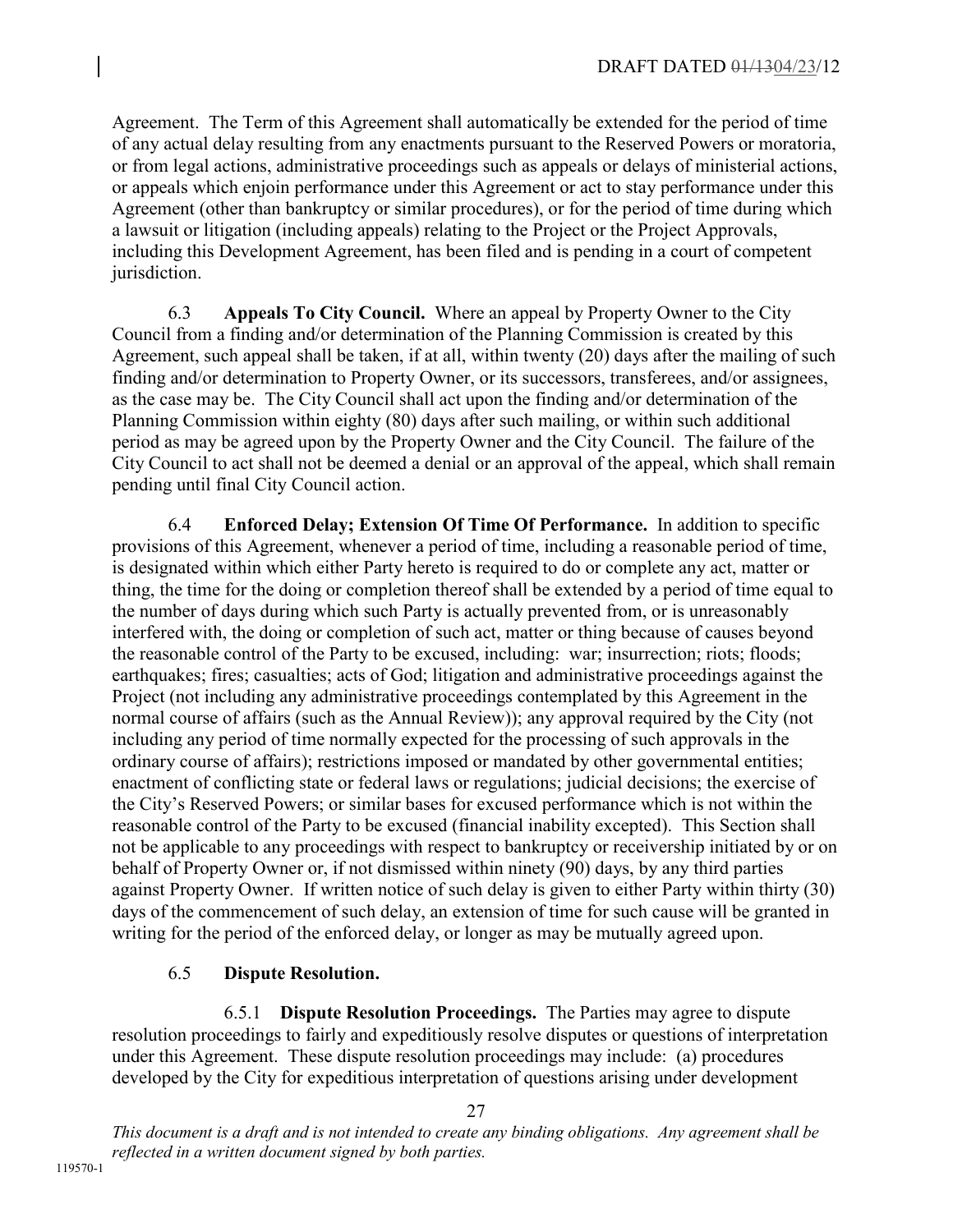agreements; or (b) any other manner of dispute resolution which is mutually agreed upon by the **Parties** 

6.5.2 **Arbitration.** Any dispute between the Parties that is to be resolved by arbitration shall be settled and decided by arbitration conducted by an arbitrator who must be a former judge of the Los Angeles County Superior Court or Appellate Justice of the Second District Court of Appeals or the California Supreme Court. This arbitrator shall be selected by mutual agreement of the Parties.

6.5.3 **Arbitration Procedures.** Upon appointment of the arbitrator, the matter shall be set for arbitration at a time not less than thirty (30) nor more than ninety (90) days from the effective date of the appointment of the arbitrator. The arbitration shall be conducted under the procedures set forth in Code of Civil Procedure Section 638, et seq., or under such other procedures as are agreeable to both Parties, except that provisions of the California Code of Civil Procedure pertaining to discovery and the provisions of the California Evidence Code shall be applicable to such proceeding.

6.5.4 **Extension Of Term.** The Term of this Agreement as set forth in Section 6.2 shall automatically be extended for the period of time in which the Parties are engaged in dispute resolution to the degree that such extension of the Term is reasonably required because activities which would have been completed prior to the expiration of the Term are delayed beyond the scheduled expiration of the Term as the result of such dispute resolution.

6.6 **Legal Action.** Subject to the limitations on remedies imposed by this Agreement, either Party may, in addition to any other rights or remedies, institute legal action in any court of competent jurisdiction, to cure, correct, or remedy any default, enforce any covenant or agreement herein, enjoin any threatened or attempted violation, or enforce by specific performance the obligations and rights of the Parties hereto. Notwithstanding the above, the City's right to seek specific performance shall be specifically limited to compelling Property Owner to complete, demolish or make safe any particular improvement(s) on public lands which is required as a Mitigation Measure or Condition of Approval. Property Owner shall have no liability (other than the potential termination of this Agreement) if the contemplated development fails to occur.

6.7 **Applicable Law.** This Agreement shall be construed and enforced in accordance with the laws of the State of California.

6.8 **Amendments.** This Agreement may be amended from time to time by mutual consent in writing of the Parties to this Agreement in accordance with Government Code Section 65868. Any amendment to this Agreement which relates to the Term, permitted uses, density or intensity of use, height, or size of buildings, provisions for reservation and dedication of land, conditions, restrictions, and requirements relating to subsequent discretionary action or any conditions or covenants relating to the use of the Property, which are not allowed or provided for under the Project Approvals or Applicable Rules, shall require notice and public hearing before the Parties may execute an amendment thereto.

*This document is a draft and is not intended to create any binding obligations. Any agreement shall be reflected in a written document signed by both parties.*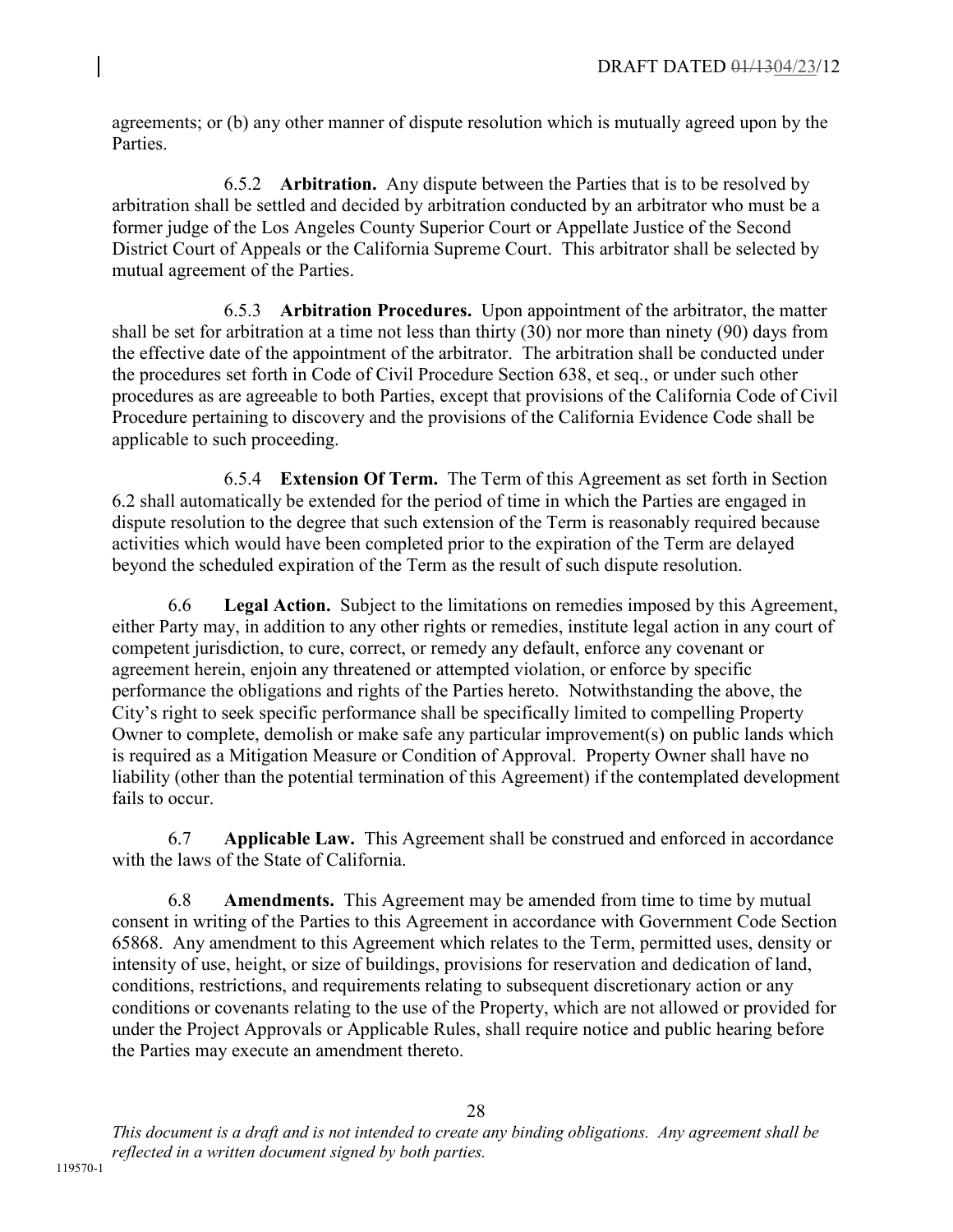6.9 **Assignment.** The Property, as well as the rights and obligations of Property Owner under this Agreement, may be transferred or assigned in whole or in part by Property Owner without the consent of the City, except as set forth in Sections 6.9.1 and 6.9.2 below. Upon such assignment the assignor shall be released from the obligations so assigned.

6.9.1 **Conditions for Assignment.** No such assignment shall be valid until and unless the following occur:

6.9.1.1. **Written Notice of Assignment Required**. Property Owner, or any successor transferor, gives prior written notice to the City of its intention to assign or transfer any of its interests, rights or obligations under this Agreement and a complete disclosure of the identity of the assignee or transferee, including copies of the Articles of Incorporation in the case of corporations and the names of individual partners in the case of partnerships. Upon request by Property Owner, City shall provide written acknowledgement of such assignment in the form reasonably requested by Property Owner. Any failure by Property Owner or any successor transferor to provide the notice shall be curable in accordance with the provisions of Section 5.1.

6.9.1.2. **Automatic Assumption of Obligations**. Unless otherwise stated elsewhere in this Agreement to the contrary, a Transferee of Property expressly and unconditionally assumes all of the rights and obligations of this Agreement transferred or assigned by Property Owner and which are expressly set forth in the applicable Assignment Agreement.

6.9.2 **Liability Upon Assignment.** Unless otherwise stated elsewhere in this Agreement to the contrary, each Transferee of any portion of the Property shall be solely and only liable for performance of such Transferee's obligations applicable to its portion of the Property under this Agreement as specified in the applicable Assignment Agreement. Upon the assignment or transfer of any portion of the Property, the Transferee shall become solely and only liable for the performance of those assigned or transferred obligations and shall have the rights of a "Property Owner" under this Agreement; which such rights and obligations shall be set forth specifically in the Assignment Agreement, acknowledged by the transferring Property Owner, and the Transferee, as of the date of such transfer, assignment or conveyance of the applicable portion of the Property. The failure of any Transferee to perform the obligations assigned to it may result, at the City's option, in a declaration that this Agreement has been breached with regards to that specific Transferee, and an election to terminate this Agreement as provided for in Section 5.1 hereof, as it relates to that Transferee's holding only and no other portion of the Property. This partial termination is severable from the entire Agreement, and shall not affect the remaining entirety of the Agreement.

6.10 **Covenants.** The provisions of this Agreement shall constitute covenants which shall run with the land comprising the Property for the benefit thereof, and the burdens and benefits hereof shall bind and inure to the benefit of all assignees, transferees, and successors to the Parties hereto.

*This document is a draft and is not intended to create any binding obligations. Any agreement shall be reflected in a written document signed by both parties.*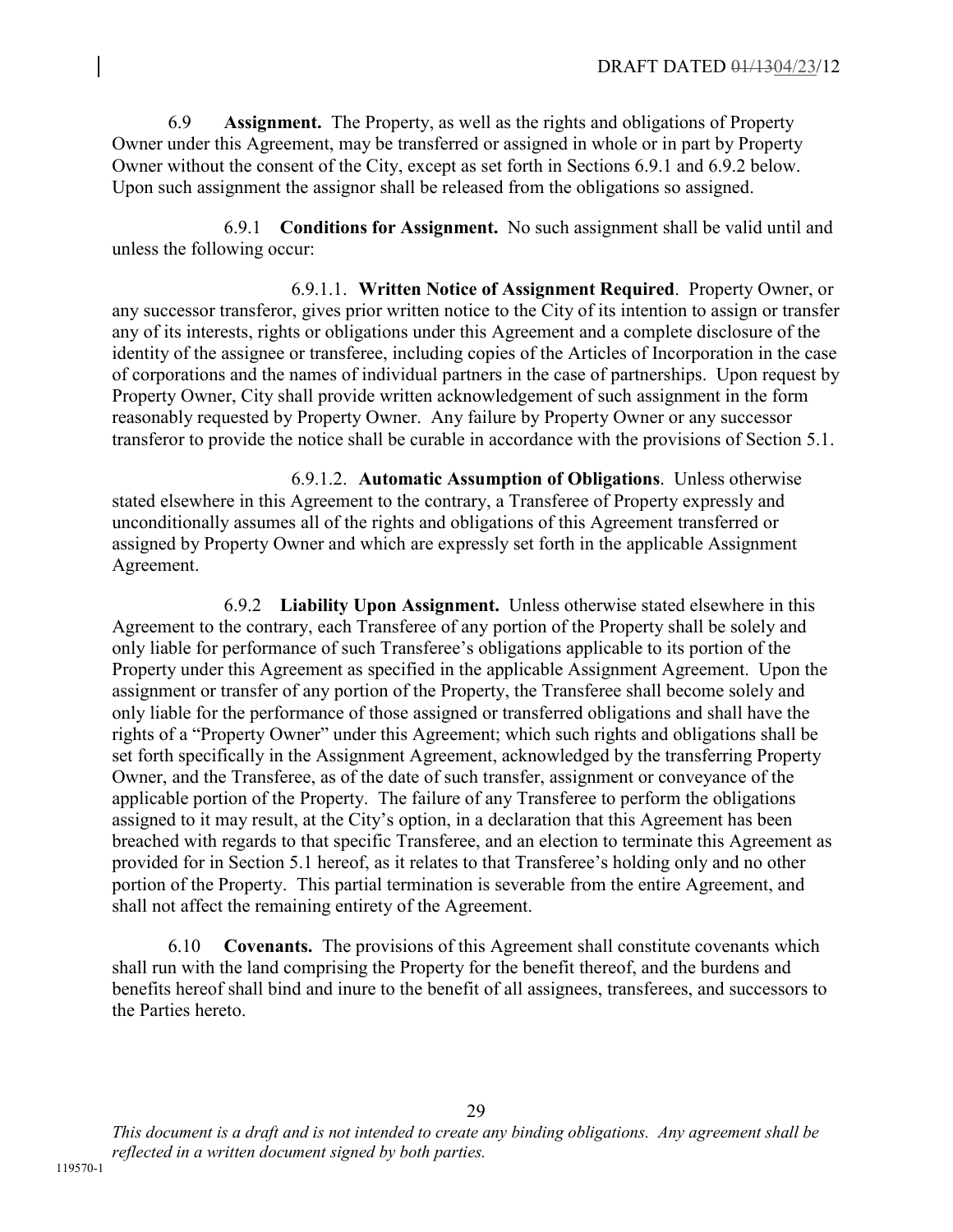#### 6.11 **Cooperation And Implementation.**

6.11.1 **Processing.** Upon satisfactory completion by Property Owner of all required preliminary actions and payment of appropriate Processing Fees, including the fee for processing this Agreement, the City shall commence and diligently process all required steps necessary for the implementation of this Agreement and development of the Property in accordance with the terms of this Agreement. Property Owner shall, in a timely manner, provide the City with all documents, plans, fees and other information necessary for the City to carry out its processing obligations pursuant to this Agreement.

6.11.2 **Other Governmental Permits.** Property Owner shall apply in a timely manner for such other permits and approvals as may be required from other governmental or quasi-governmental agencies having jurisdiction over the Project as may be required for the development of, or provision of services to, the Project. The City shall cooperate with Property Owner in its endeavors to obtain such permits and approvals and shall, from time to time at the request of Property Owner, attempt with due diligence and in good faith to enter into binding agreements with any such entity to ensure the availability of such permits and approvals, or services, provided such agreements are reasonable and not detrimental to the City. These agreements may include, but are not limited to, joint powers agreements under the provisions of the Joint Exercise of Powers Act (Government Code Section 6500, et seq.), or the provisions of other laws to create legally binding, enforceable agreements between such parties. To the extent allowed by law, Property Owner shall be a party to any such agreement, or a third party beneficiary thereof, entitled to enforce for its own benefit on behalf of the City, or in its own name, the rights of the City or Property Owner thereunder or the duties and obligations of the parties thereto. Property Owner shall reimburse the City for all costs and expenses incurred in connection with seeking and entering into any such agreement provided that Property Owner has requested such agreement. Property Owner or Transferee, as the case may be, shall defend the City in any challenge by any person or entity to any such agreement, and shall reimburse the City for any costs and expenses incurred by the City in enforcing any such agreement. Any fees, assessments, or other amounts payable by the City thereunder shall be borne by Property Owner or Transferee, as the case may be, except where Property Owner or Transferee, as the case may be, has notified the City in writing, prior to the City entering into such agreement, that it does not desire for the City to execute such agreement.

6.11.3 **Cooperation In The Event Of Legal Challenge.** In the event of any legal action instituted by a third party or other governmental entity or official challenging the validity of any provision of this Agreement, the Parties hereby agree to affirmatively cooperate in defending said action.

6.11.4 **Operating Memoranda**. The provisions of this Agreement require a close degree of cooperation between the City and Property Owner. During the Term of this Agreement, clarifications to this Agreement and the Applicable Rules may be appropriate with respect to the details of performance of the City and Property Owner. If and when, from time to time, during the Term of this Agreement, the City and Property Owner agree that such clarifications are necessary or appropriate, they shall effectuate such clarification through operating memoranda approved in writing by the City and Property Owner. After execution by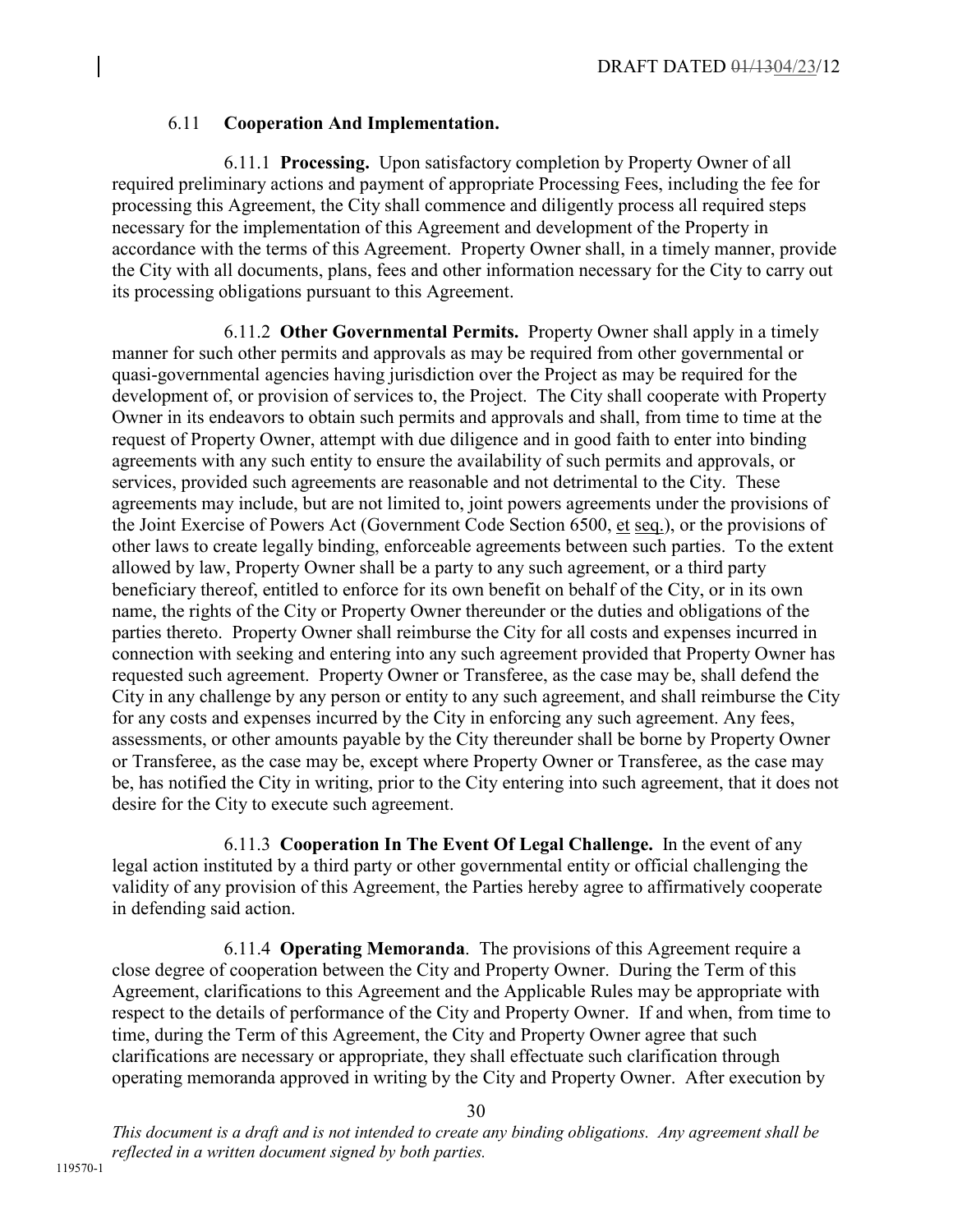both Parties, each operating memoranda shall be attached hereto and become part of this Agreement and the same may be further clarified from time to time as necessary with future written approval by the City and Property Owner. Operating memoranda are not intended to and cannot constitute an amendment to this Agreement or allow a subsequent Discretionary Action to the Project but are mere ministerial clarifications, therefore public notices and hearings shall not be required. The Planning Director shall be authorized, upon consultation with, and approval of, Property Owner, to determine whether a requested clarification may be effectuated pursuant to this Section 6.15 or whether the requested clarification is of such character to constitute an amendment hereof. The authority to enter into such operating memoranda is hereby delegated to the Planning Director, who is hereby authorized to execute any operating memoranda hereunder without further City action.

6.11.5 **Certificate of Performance**. Upon the completion of the Project, or upon performance of this Agreement or its earlier revocation and termination, the City shall provide Property Owner, upon Property Owner's request, with a statement (the "**Certificate of Performance**") evidencing said completion or revocation and the release of Property Owner from further obligations under this Agreement, except for any obligations or liabilities that are expressly designated in this Agreement as surviving the termination of this Agreement. The Certificate of Performance shall be signed by the appropriate agents of Property Owner and the City and shall be recorded in the official records of Los Angeles County, California.

6.11.6 **Estoppel Certificate.** At any time and from time to time Property Owner may deliver written notice to the City requesting that the City certify in writing that, to the knowledge of the City (i) this Agreement is in full force and effect and a binding obligation of the City, (ii) this Agreement has not been amended, or if amended, the identity of each amendment, and (iii) the Property Owner not in breach of this Agreement, or if in breach, a description of each such breach. The City shall execute and return the certificate within thirty (30) days following receipt of the notice. The failure of the City to deliver such a written notice within such time shall constitute a conclusive presumption that this Agreement is in full force and effect without modification, and that there are no uncured defaults in the performance of Property Owner. The Planning Director shall be authorized to execute, on behalf of the City, any Estoppel Certificate requested by Property Owner. The City acknowledges that a certificate may be relied upon by successors in interest to Property Owner who requested the certificate and by Mortgagees.

6.12 **Relationship of The Parties.** It is understood and agreed by the Parties hereto that the contractual relationship created between the Parties hereunder is that Property Owner is an independent contractor and not an agent of the City. Further, the City and Property Owner hereby renounce the existence of any form of joint venture or partnership between them and agree that nothing herein or in any document executed in connection herewith shall be construed as making the City and Property Owner joint venturers or partners.

# 6.13 **Hold Harmless and Insurance.**

6.13.1 **Hold Harmless.** Property Owner hereby agrees to and shall indemnify, save, hold harmless and, if requested by the City, defend the City in any action brought by a third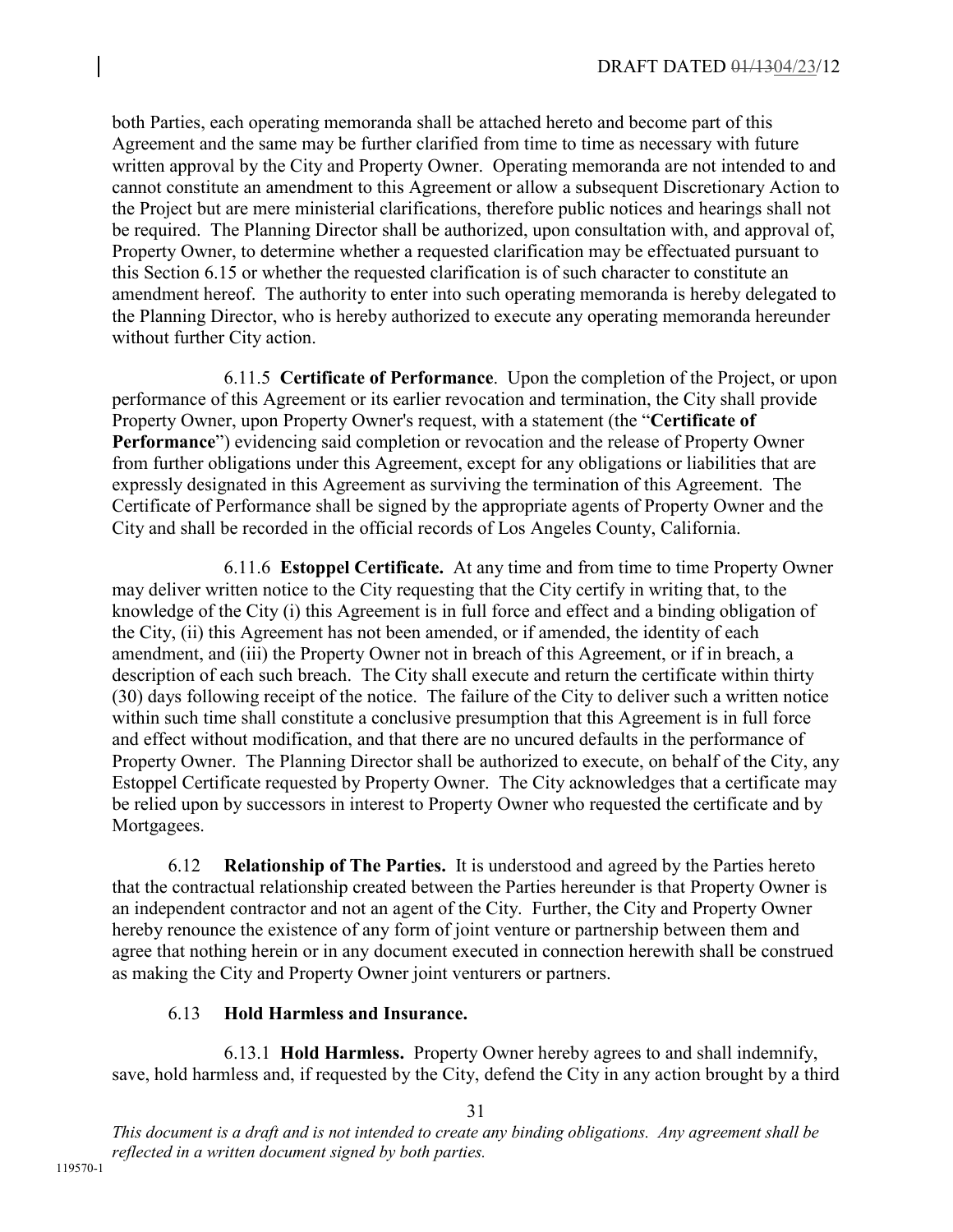party (i) challenging the validity of this Agreement or (ii) seeking damages which may arise directly or indirectly from the negotiation, formation, execution, enforcement or termination of this Agreement. Nothing in this Section shall be construed to mean that Property Owner shall hold the City harmless and/or defend it from any claims arising from, or alleged to arise from, the negligent acts, negligent failure to act, or intentional acts on the part of the City. City agrees that it shall fully cooperate with Property Owner in the defense of any matter in which Property Owner is defending and/or holding the City harmless. City may make all reasonable decisions with respect to its representation in any legal proceeding.

6.13.2 **Insurance.** Without limiting its obligation to hold the City harmless, Property Owner shall provide and maintain at its own expense, during the Term of this Agreement, a mutually agreed-upon program of insurance concerning its operations hereunder.

6.14 **Extension of Time for All Project Approvals.** The duration of all Project Approvals shall automatically be extended for the Term of this Agreement.

6.15 **Notices.** Any notice or communication required hereunder between the City or Property Owner must be in writing, and shall be given either personally or by registered or certified mail, return receipt requested. If given by registered or certified mail, the same shall be deemed to have been given and received on the first to occur of (i) actual receipt by any of the addressees designated below as the Party to whom notices are to be sent, or (ii) five (5) days after a registered or certified letter containing such notice, properly addressed, with postage prepaid, is deposited in the United States mail. If personally delivered, a notice shall be deemed to have been given when delivered to the Party to whom it is addressed. Any Party hereto may at any time, by giving ten (10) days' written notice to the other Party hereto, designate any other address in substitution of the address, or any additional address, to which such notice or communication shall be given. Such notices or communications shall be given to the Parties at their addresses set forth below:

| If to the City:                   | with copies to:                   |
|-----------------------------------|-----------------------------------|
|                                   |                                   |
| If to Property Owner:             | with copies to:                   |
| University of Southern California | University of Southern California |
| Real Estate & Asset Management    | Office of the General Counsel     |
| <b>UGW 110</b>                    | <b>ADM 352</b>                    |
| Los Angeles, CA 90089-7271        | Los Angeles, CA 90089-5013        |

6.16 **Recordation.** As provided in Government Code Section 65868.5, this Agreement shall be recorded with the Registrar-Recorder of the County of Los Angeles within ten (10) days following the Effective Date. Property Owner shall provide the City Clerk with the fees for such recording prior to or at the time of such recording should City Clerk record the Agreement.

32 *This document is a draft and is not intended to create any binding obligations. Any agreement shall be* 

*reflected in a written document signed by both parties.*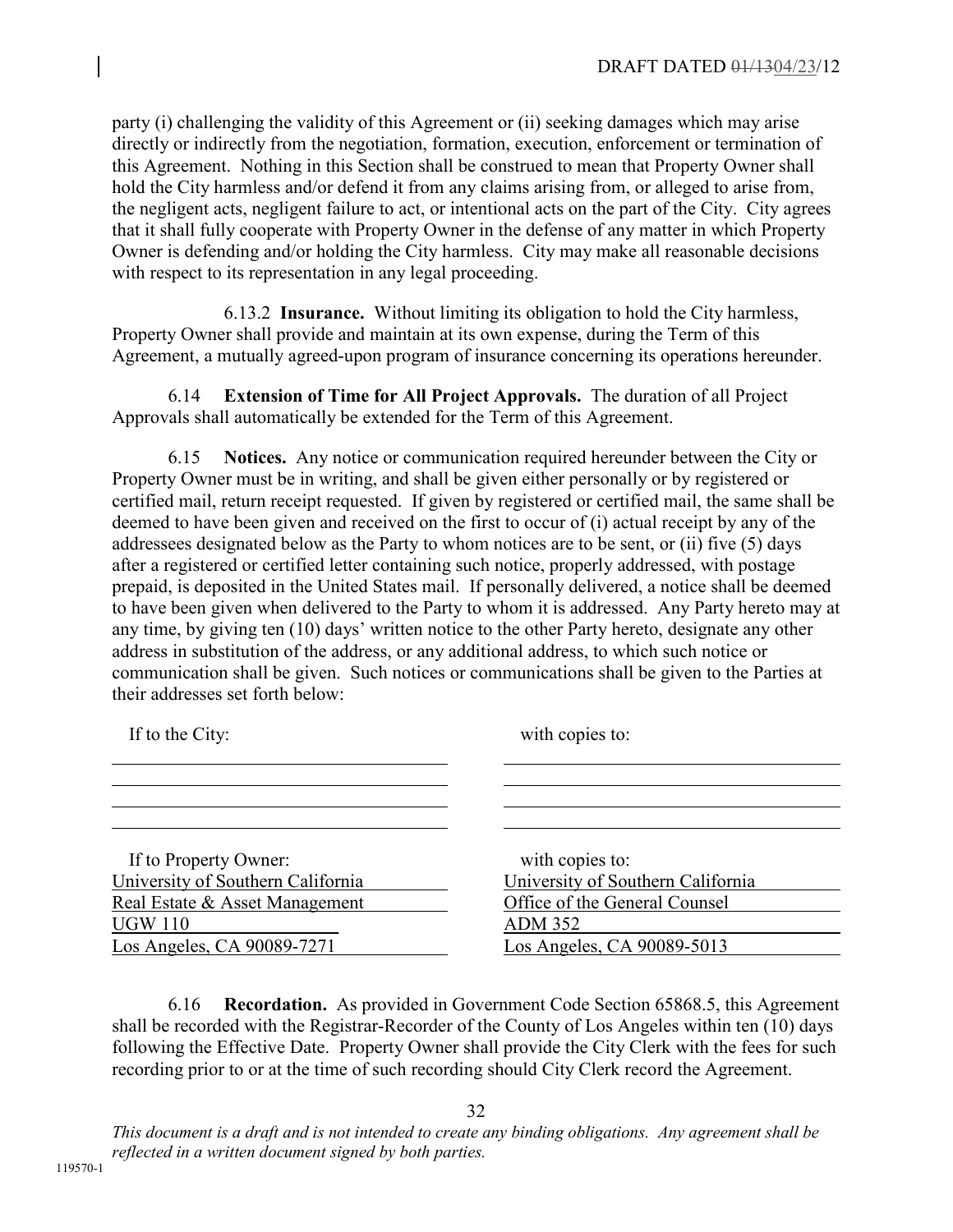6.17 **Constructive Notice And Acceptance.** Every person who now or hereafter owns or acquires any right, title, interest in or to any portion of the Property, is and shall be conclusively deemed to have consented and agreed to every provision contained herein, whether or not any reference to this Agreement is contained in the instrument by which such person acquired an interest in the Property.

6.18 **Successors And Assignees.** Except as otherwise provided in Section 6.9, the provisions of this Agreement shall be binding upon and shall inure to the benefit of the Parties, any subsequent owner of all or any portion of the Property and their respective successors and assignees.

6.19 **Severability.** If any provisions, conditions, or covenants of this Agreement, or the application thereof to any circumstances of either Party, shall be held invalid or unenforceable, the remainder of this Agreement or the application of such provision, condition, or covenant to persons or circumstances other than those as to whom or which it is held invalid or unenforceable shall not be affected thereby and shall be valid and enforceable to the fullest extent permitted by law.

6.20 **Time Of The Essence.** Time is of the essence for each provision of this Agreement of which time is an element.

6.21 **Waiver.** No waiver of any provision of this Agreement shall be effective unless in writing and signed by a duly authorized representative of the Party against whom enforcement of a waiver is sought and refers expressly to this Section. No waiver of any right or remedy with respect to any occurrence or event shall be deemed a waiver of any right or remedy with respect to any other occurrence or event.

6.22 **No Third Party Beneficiaries.** The only Parties to this Agreement are the City and Property Owner and their successors-in-interest. There are no third party beneficiaries and this Agreement is not intended, and shall not be construed to benefit or be enforceable by any other person whatsoever.

6.23 **Entire Agreement.** This Agreement sets forth and contains the entire understanding and agreement of the Parties and there are no oral or written representations, understandings or ancillary covenants, undertakings or agreements which are not contained or expressly referred to herein (or any such representations, understandings or ancillary covenants, undertakings or agreements are integrated in this Agreement) and no testimony or evidence of any such representations, understandings, or covenants shall be admissible in any proceedings of any kind or nature to interpret or determine the provisions or conditions of this Agreement.

# 6.24 **Legal Advice; Neutral Interpretation; Headings, Table Of Contents, and**

**Index.** Each Party acknowledges that it has received independent legal advice from its attorneys with respect to the advisability of executing this Agreement and the meaning of the provisions hereof. The provisions of this Agreement shall be construed as to their fair meaning, and not for or against any Party based upon any attribution to such Party as the source

*This document is a draft and is not intended to create any binding obligations. Any agreement shall be reflected in a written document signed by both parties.*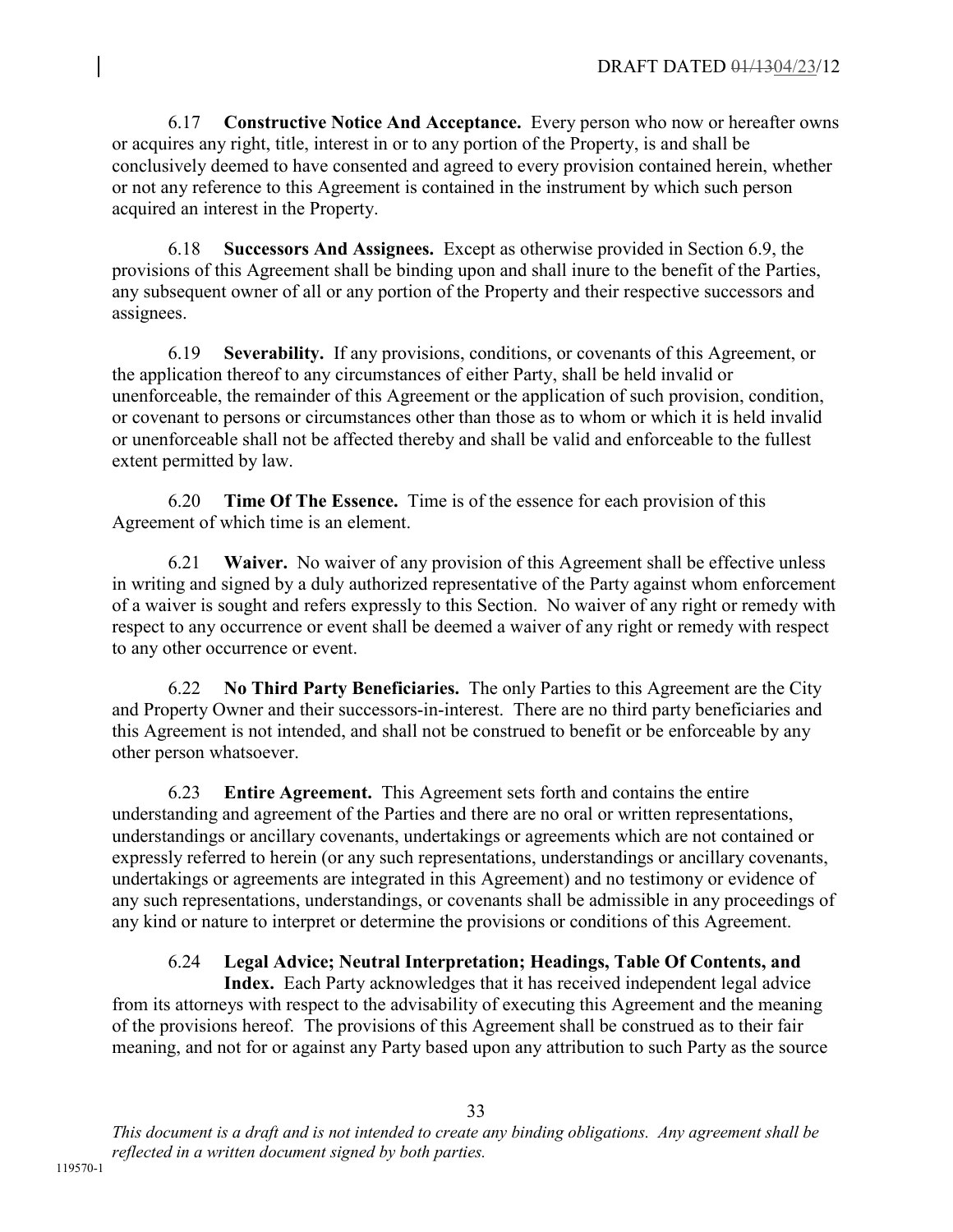of the language in question. The headings, table of contents, and index used in this Agreement are for the convenience of reference only and shall not be used in construing this Agreement.

## 6.25 **Mortgagee Protection.**

 6.25.1 **Discretion to Encumber.** This Agreement shall not prevent or limit Property Owner in any manner, at its sole discretion, from encumbering the Property or any portion of the Property or any improvement on the Property by any mortgage, deed of trust or other security device securing financing with respect to the Property or its improvements. The City acknowledges that the lender(s) providing such financing may require certain Agreement interpretations and agrees, upon request, from time to time, to meet with the Property Owner and representatives of such lender(s) to provide within a reasonable time period the City's response to such requested interpretations. The City will not unreasonably withhold its consent to any such requested interpretation, provided that such interpretation is consistent with the intent and purposes of this Agreement. Any mortgagee of a mortgage or a beneficiary of a deed of trust encumbering all or any portion of the Property or any successor or assign thereof, including without limitation any purchaser at a judicial or non-judicial foreclosure sale or a person or entity who obtains title by deed-in-lieu of foreclosure on any portion of the Property (collectively, **"Mortgagee"**) shall be entitled to the following rights and privileges:

 6.25.2 **Mortgage Not Rendered Invalid.** Neither entering into this Agreement nor a breach of this Agreement shall defeat, render invalid, diminish, or impair the priority of the lien of any mortgage or deed of trust on the Property made in good faith and for value. No Mortgagee shall have an obligation or duty under this Agreement to perform the Property Owner's obligations, or to guarantee such performance, prior to taking title to all or a portion of the Property.

 6.25.3 **Request for Notice to Mortgagee**. Each Mortgagee who has submitted a request in writing to the City in the manner specified herein for giving notices, shall be entitled to receive a copy of any notice of default delivered to the Property Owner.

 6.25.4 **Mortgagee's Time to Cur**e. The City shall provide a copy of any notice of default to the Mortgagee within ten (10) days of sending the notice of default to the Property Owner. The Mortgagee shall have the right, but not the obligation, to cure the default for a period of sixty (60) days after receipt of such notice of default, or such longer period as is reasonably necessary to remedy such default(s), provided that the Mortgagee shall continuously and diligently pursue such remedy at all times until such default(s) is cured. Notwithstanding the foregoing, if such default is of a nature that can only be remedied by such Mortgagee obtaining possession of a Property, or any portion thereof, and such Mortgagee seeks to obtain possession, such Mortgagee shall have until sixty (60) days after the date of obtaining such possession to cure or, if such default cannot reasonably be cured within such period, to commence to cure such default, provided that such default is cured no later than one (1) year after Mortgagee obtains such possession.

 6.25.5 **Cure Rights**. Any Mortgagee who takes title to all or any part of the Property pursuant to foreclosure of the mortgage or deed of trust, or a deed in lieu of foreclosure,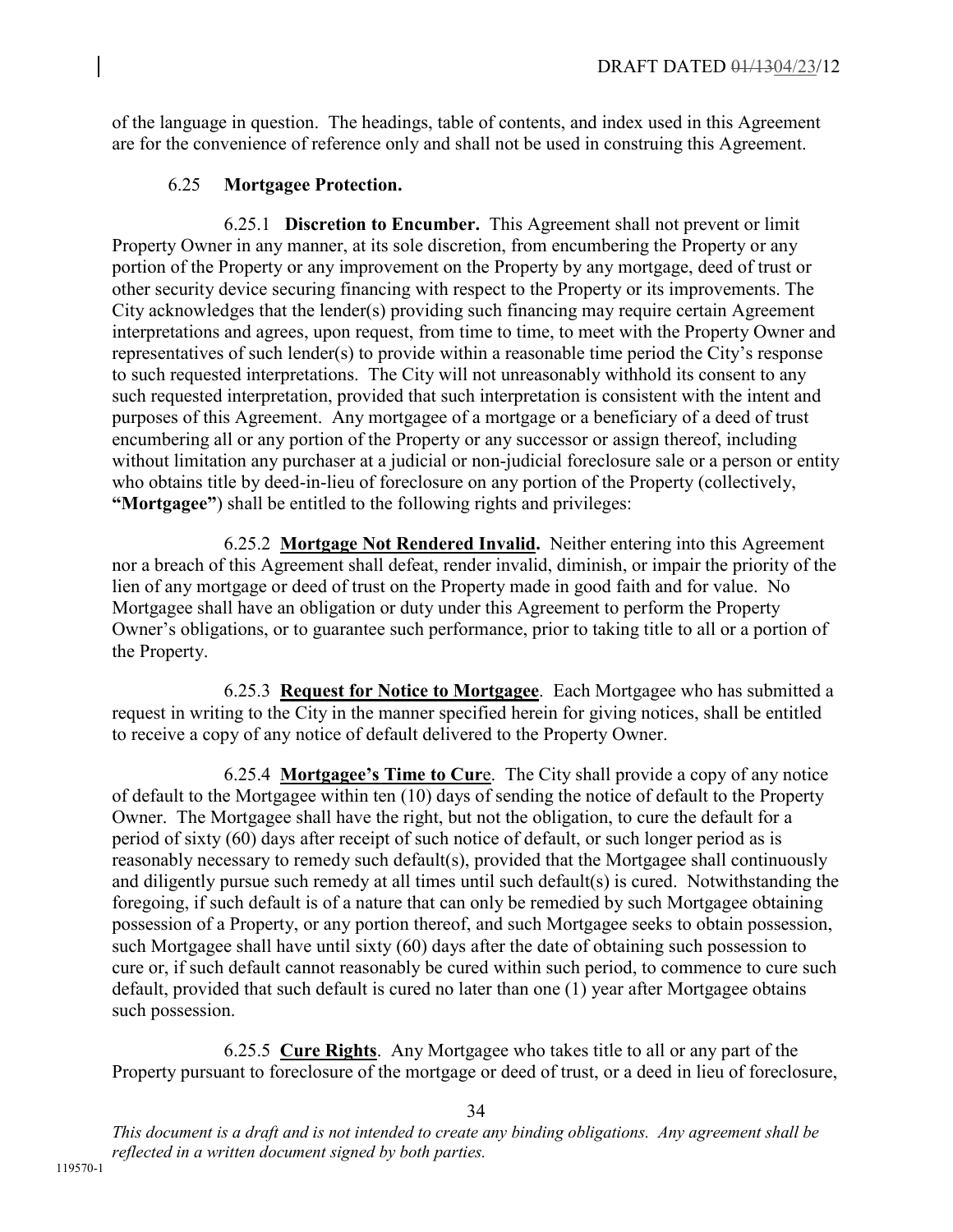shall succeed to the rights and obligations of the Property Owner under this Agreement as to the Property or portion thereof so acquired; provided, however, in no event shall such Mortgagee be liable for any defaults or monetary obligations of the Property Owner arising prior to acquisition of title to the Property by such Mortgagee, except that any such Mortgagee shall not be entitled to a building permit or occupancy certificate until all delinquent and current fees and other monetary or nonmonetary obligations due under this Agreement for the Property, or portion thereof acquired by such Mortgagee, have been satisfied.

 6.25.6 **Bankruptcy**. If any Mortgagee is prohibited from commencing or prosecuting foreclosure or other appropriate proceedings in the nature of foreclosure by any process or injunction issued by any court or by reason of any action by any court having jurisdiction of any bankruptcy or insolvency proceedings involving the Property Owner, the times specified in Section 6.25.4 above shall be extended for the period of the prohibition, except that any such extension shall not extend the term of this Agreement.

 6.25.7 **Disaffirmation**. If this Agreement is terminated as to any portion of the Property by reason of (i) any default or (ii) as a result of a bankruptcy proceeding, this Agreement is disaffirmed by a receiver, liquidator, or trustee for the Property Owner or its property, the City, if requested by any Mortgagee, shall negotiate in good faith with such Mortgagee for a new development agreement for the Project as to such portion of the Property with the most senior Mortgagee requesting such new agreement. This Agreement does not require any Mortgagee or the City to enter into a new development agreement pursuant to this Section 6.25.7.

 6.26 **Expedited Processing.** Property Owner and the City agree to cooperate in the expedited processing of any legal action seeking specific performance, declaratory relief or injunctive relief, to set court dates at the earliest practicable date(s) and not cause delay in the prosecution/defense of the action, provided such cooperation shall not require any Party to waive any rights.

6.27 **Counterparts.** This Agreement is executed in duplicate originals, each of which is deemed to be an original. This Agreement, not counting the Cover Page, Table of Contents or Index, consists of pages and (e.g. ) Exhibits.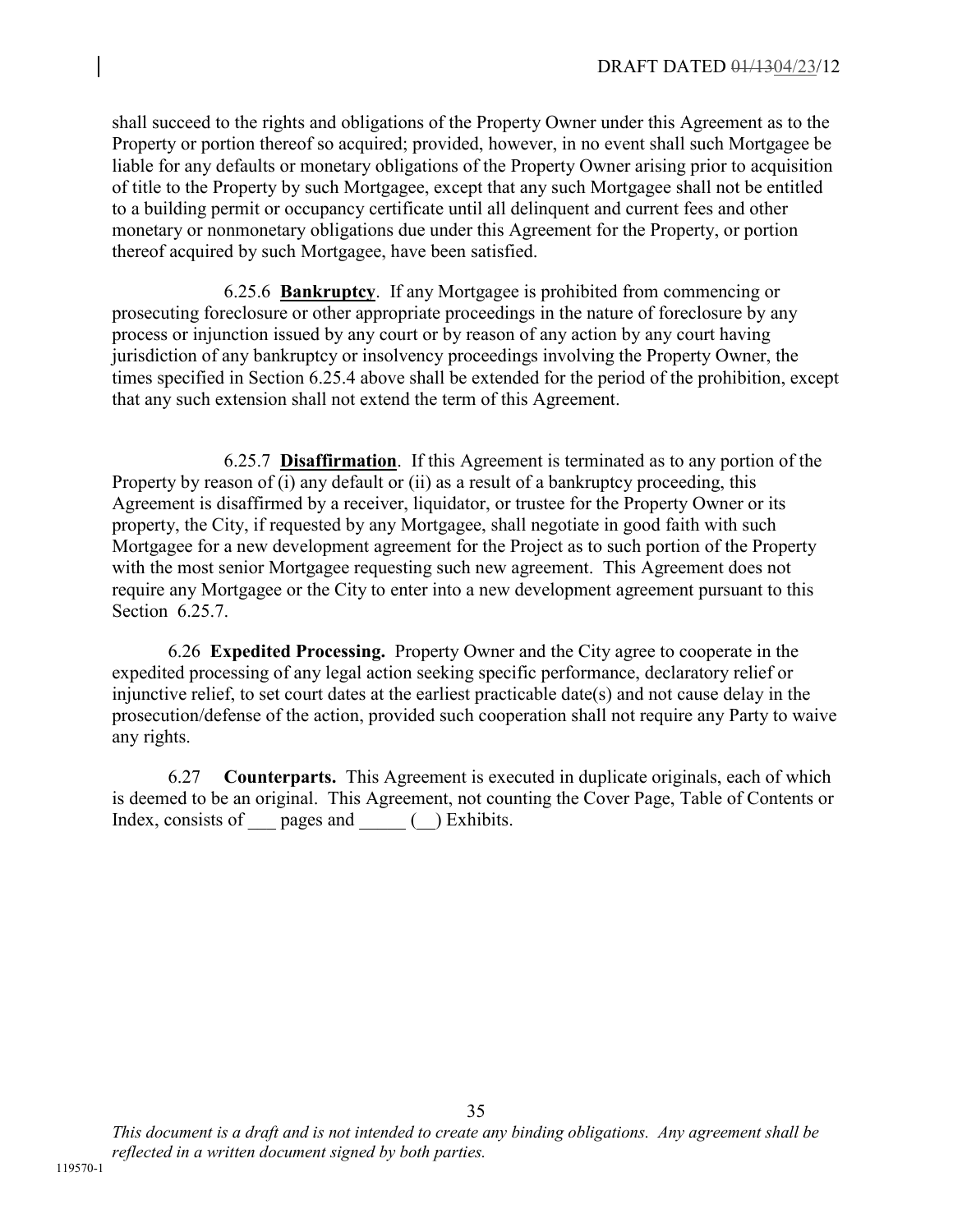**IN WITNESS WHEREOF**, the Parties hereto have executed this Agreement as of the date first written above.

CITY OF LOS ANGELES, a municipal corporation of the State of California

APPROVED AS TO FORM: CARMEN TRUTANICH, City Attorney

| By:                                                                              | By:                                    |
|----------------------------------------------------------------------------------|----------------------------------------|
| Antonio Villaraigosa, Mayor                                                      | Laura M. Cadogan, Deputy City Attorney |
| DATE:                                                                            | DATE:                                  |
|                                                                                  | ATTEST:<br>City Clerk                  |
|                                                                                  |                                        |
|                                                                                  | Deputy                                 |
|                                                                                  | DATE:                                  |
| THE UNIVERSITY OF SOUTHERN<br>CALIFORNIA, a California non-profit<br>corporation | <b>APPROVED AS TO FORM:</b>            |
| By:<br>Name:                                                                     | By:                                    |
| Title:                                                                           |                                        |
| By:                                                                              |                                        |
| Name:<br>Title:                                                                  |                                        |

*This document is a draft and is not intended to create any binding obligations. Any agreement shall be reflected in a written document signed by both parties.* 

36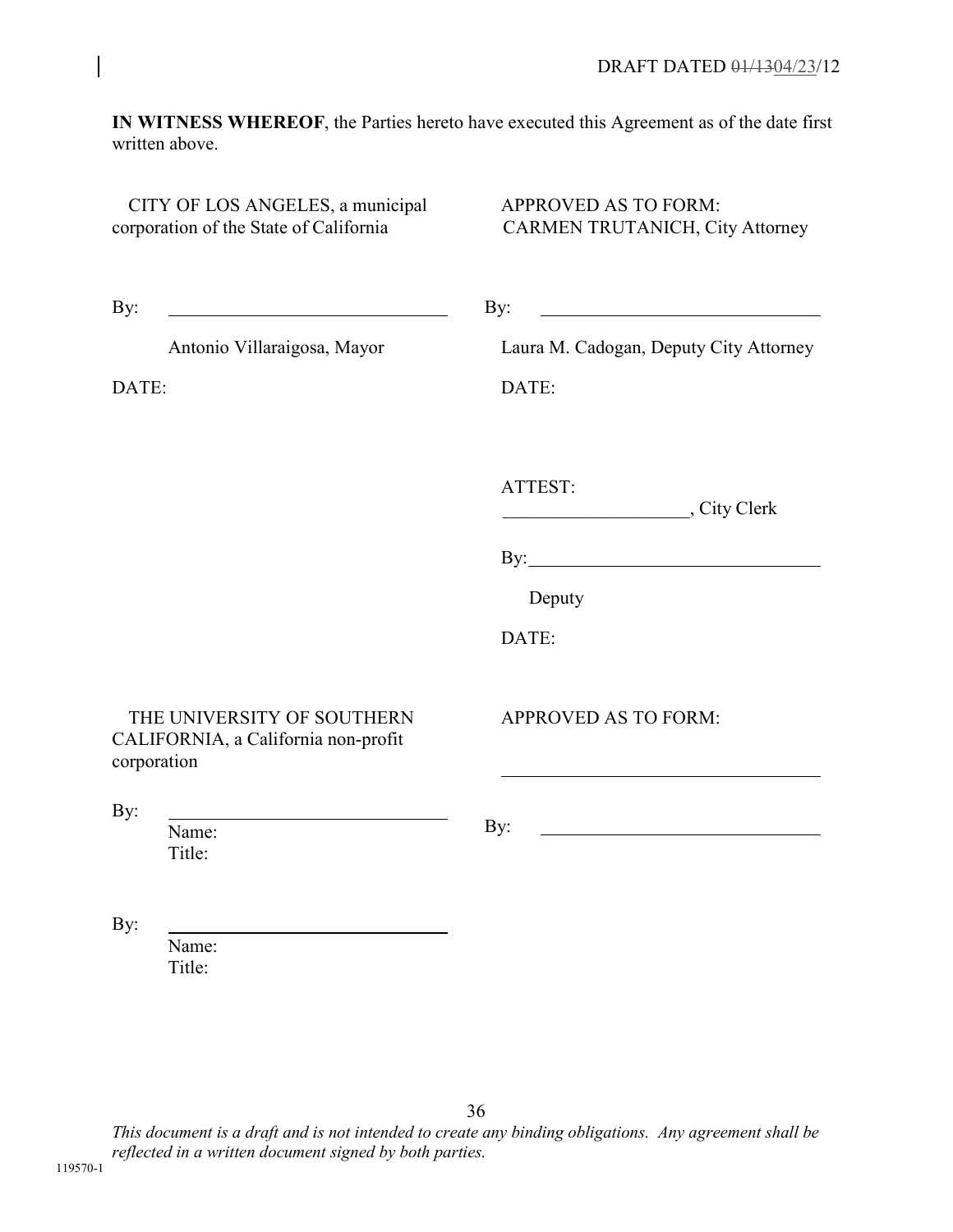# **Exhibit A:**

**Legal Description of the Property**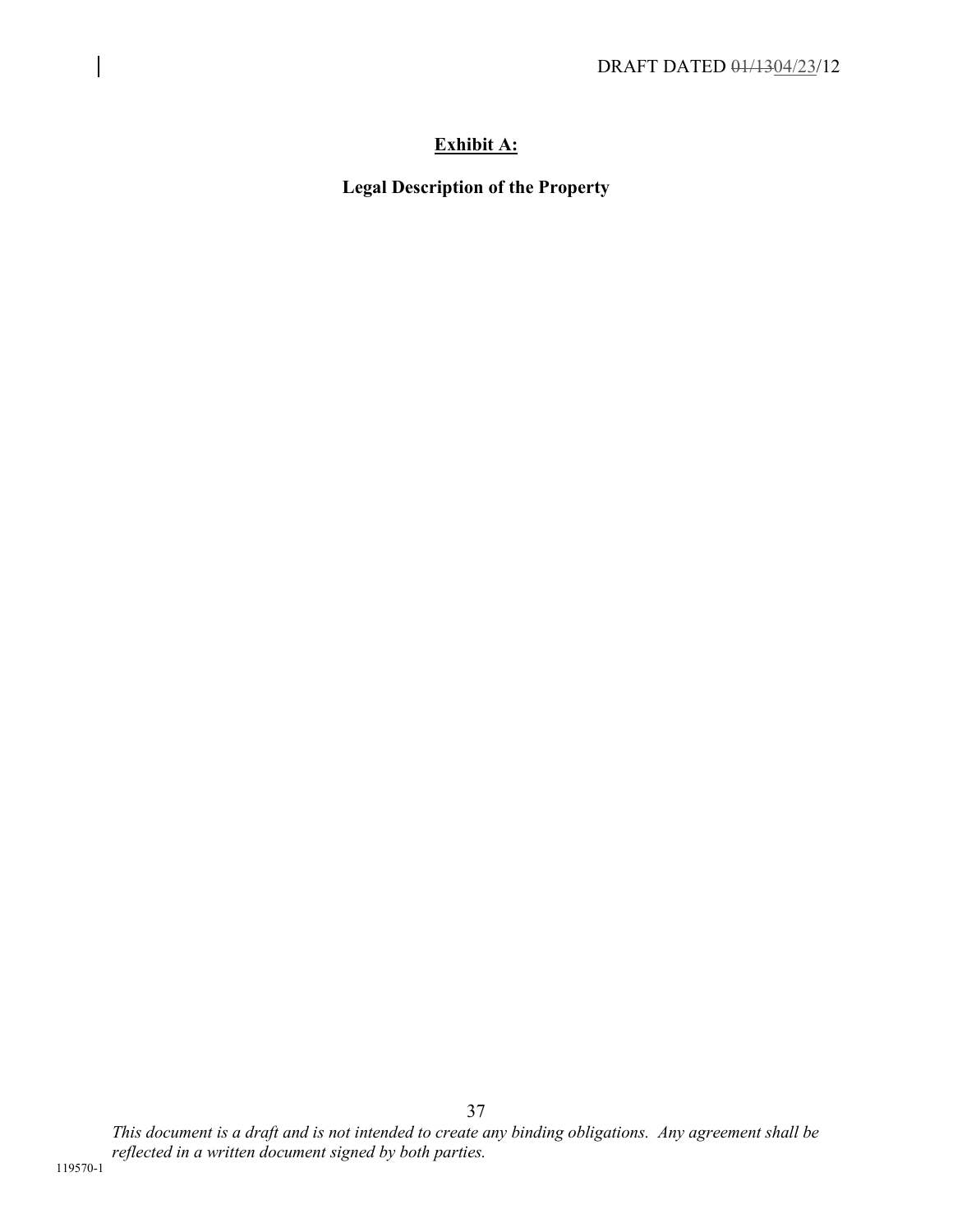# **Exhibit B:**

**Depiction of the Property**